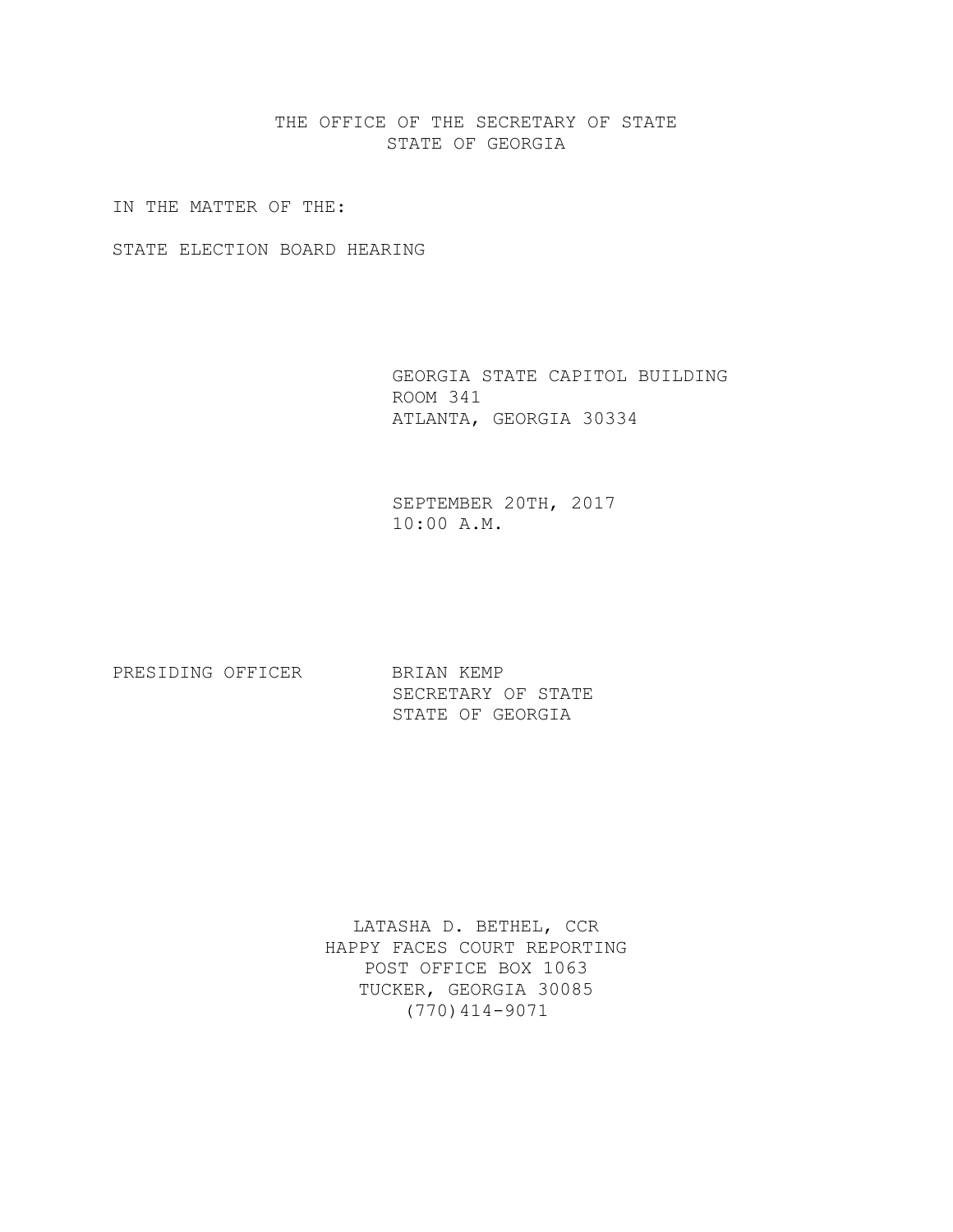### APPEARANCE OF THE PANEL FROM LEFT TO RIGHT

Ralph F. Simpson, Member, State Election Board, State of Georgia

David J. Worley, Member, State Election Board, State of Georgia

Brian P. Kemp, Chairperson, State Election Board, Secretary of State, State of Georgia

Rebecca N. Sullivan, Vice Chair, State Election Board, State of Georgia

Seth Harp, Member, State of Election,

State of Georgia

ALSO PRESENT IN ORDER OF PRESENTATION

Russell Willard, Senior Assistant, Attorney General's Office, State of Georgia

M. Frances Watson, Investigations Supervisor, Secretary of State Office, State of Georgia

Cristina Correria, Office of the Attorney General, State of Georgia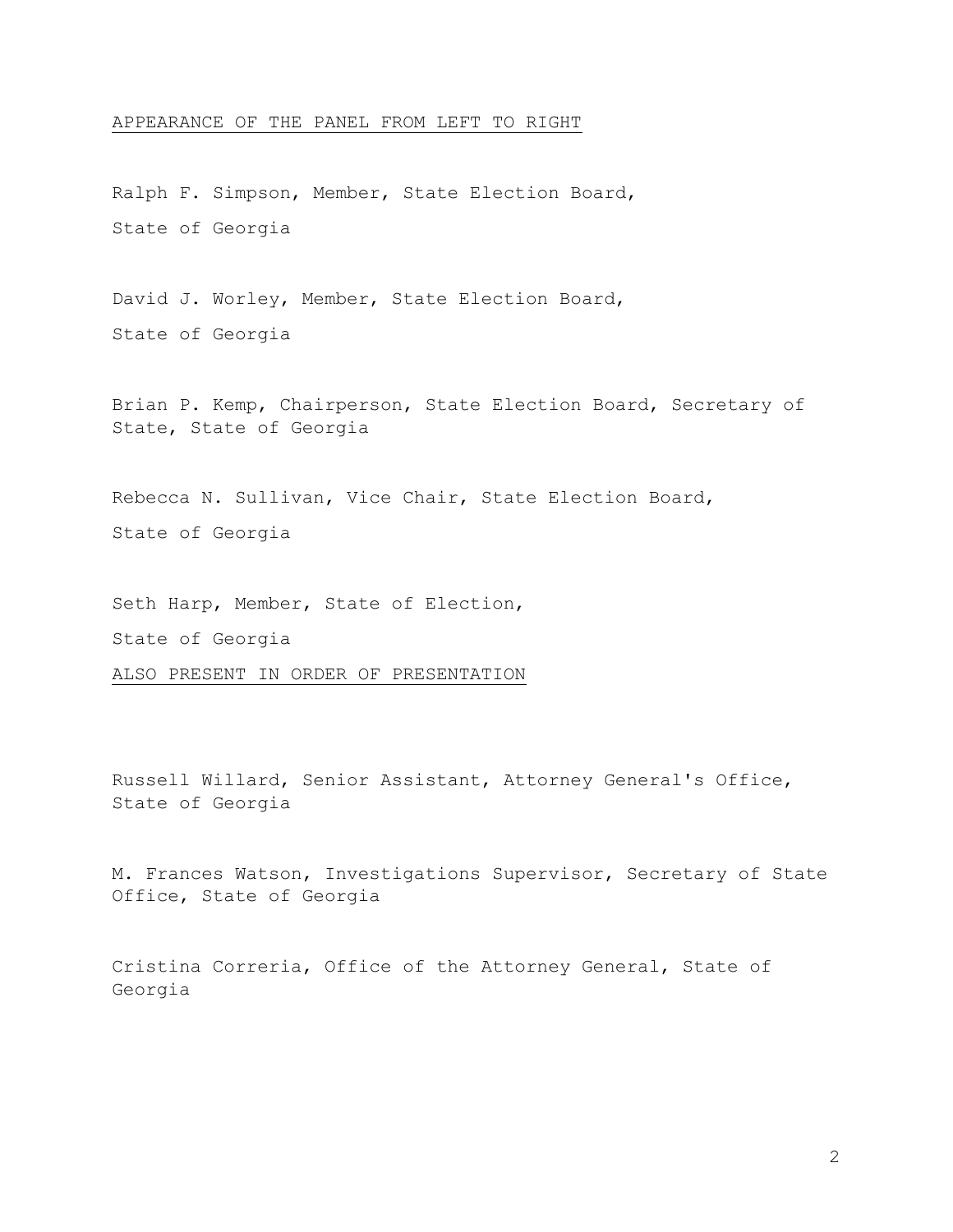MS. SULLIVAN: We will go ahead and get started. I am Rebecca Sullivan. Secretary Kemp was called away and he is stuck in a meeting for a few minutes, and given the longevity of the day, he asked me to go ahead and kick off the meeting and get started. So we will do that. I will go ahead and call this meeting to order and our first order of business is the invocation and the Pledge of Allegiance.

 We have asked Judge Simpson to lead us in that this morning.

## INVOCATION

### PLEDGE OF ALLEGIANCE

MS. SULLIVAN: I would like to take this opportunity to welcome our newest member of the State Election Board, Seth Harp, who is the Senate's appointee to the State Election Board. We are very happy to have you. I will tell you a little bit about him. Senator Harp is an attorney and former member of the Georgia State Senate. He represented District 29 from 2001 until 2011. During his time in the Senate, he served on various committees including chairman for the education committee as well as the judiciary committee.

 Senator Harp earned a bachelor of science in pharmacy from Auburn University and his JD from the Walter F. George School of Law at Mercer University. His professional experience includes working as an assistant staff Judge Advocate in the United States naval forces and as a principal at Harp Poydasheff Post and Sowers, LLC. He retired as a captain in the United States Marine Corps and served in Vietnam from 1966 to 1967. Additionally, he has been named Georgia's super lawyer multiple times by Atlanta magazine. Senator Harp currently lives in Midland, Georgia with his wife Linda, where he is involved in numerous community activities.

 We're very excited to have him as a member of this board. Please join me in welcoming him.

(Applause from the gallery)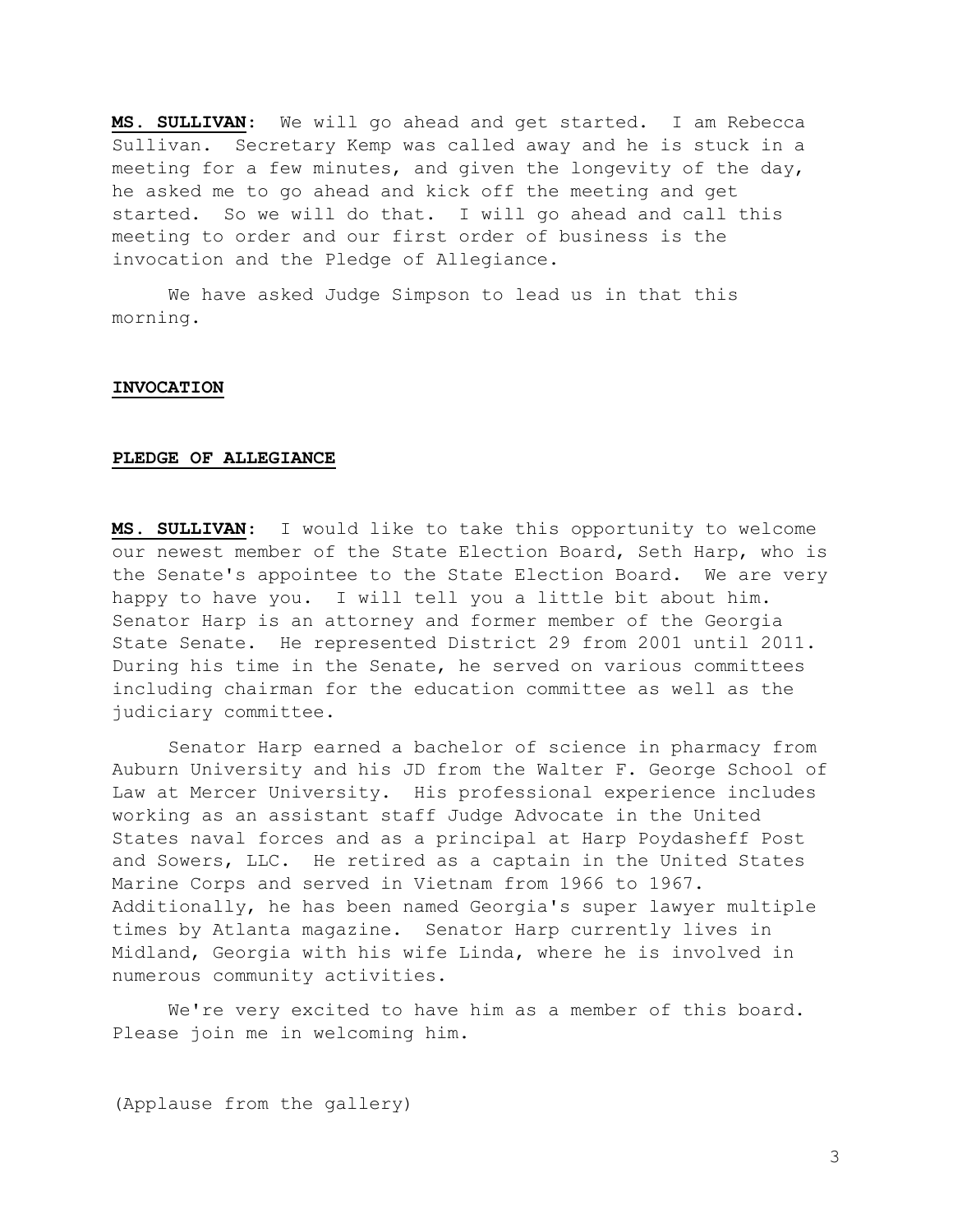MS. SULLIVAN: Our next item on the agenda is the election of vice chair. We are going to move that down later in the agenda until Secretary Kemp can join us. So we will go ahead and take a vote on the approval of the minutes from the State Election Board meeting of December 23rd, 2016.

MR. WORLEY: Move that we approve.

MS. SULLIVAN: I'll second. All in favor?

(Whereupon the vote was unanimous.)

MS. SULLIVAN: Any opposed?

(No response)

MS. SULLIVAN: The minutes are approved. We now enter into our public comment period of the agenda. This is a period of time if you are here and you would like to speak to the board on a general matter, something that is not related to one of the cases on our agenda, you will have an opportunity to address the board. We have several comment cards here for people who have already signed up to speak. If anyone else would like to speak, please approach the front and fill out a comment card so we can recognize you at the appropriate time. You will each have two minutes to speak and I ask that when you are recognized if you will come up to this front chair here to my right and use that microphone, it would be appreciated. The first person who has signed up to speak is Becky Herrington (phonetic).

MS. HERRINGTON: Good morning, my name is Becky Herrington. I live at 4586 Pond Lane Marietta, Georgia. I am here as a representative of the citizens called Fair Election Advocacy. With the potential of voting machines being perhaps compromised, we feel as though there will probably be a lot more absentee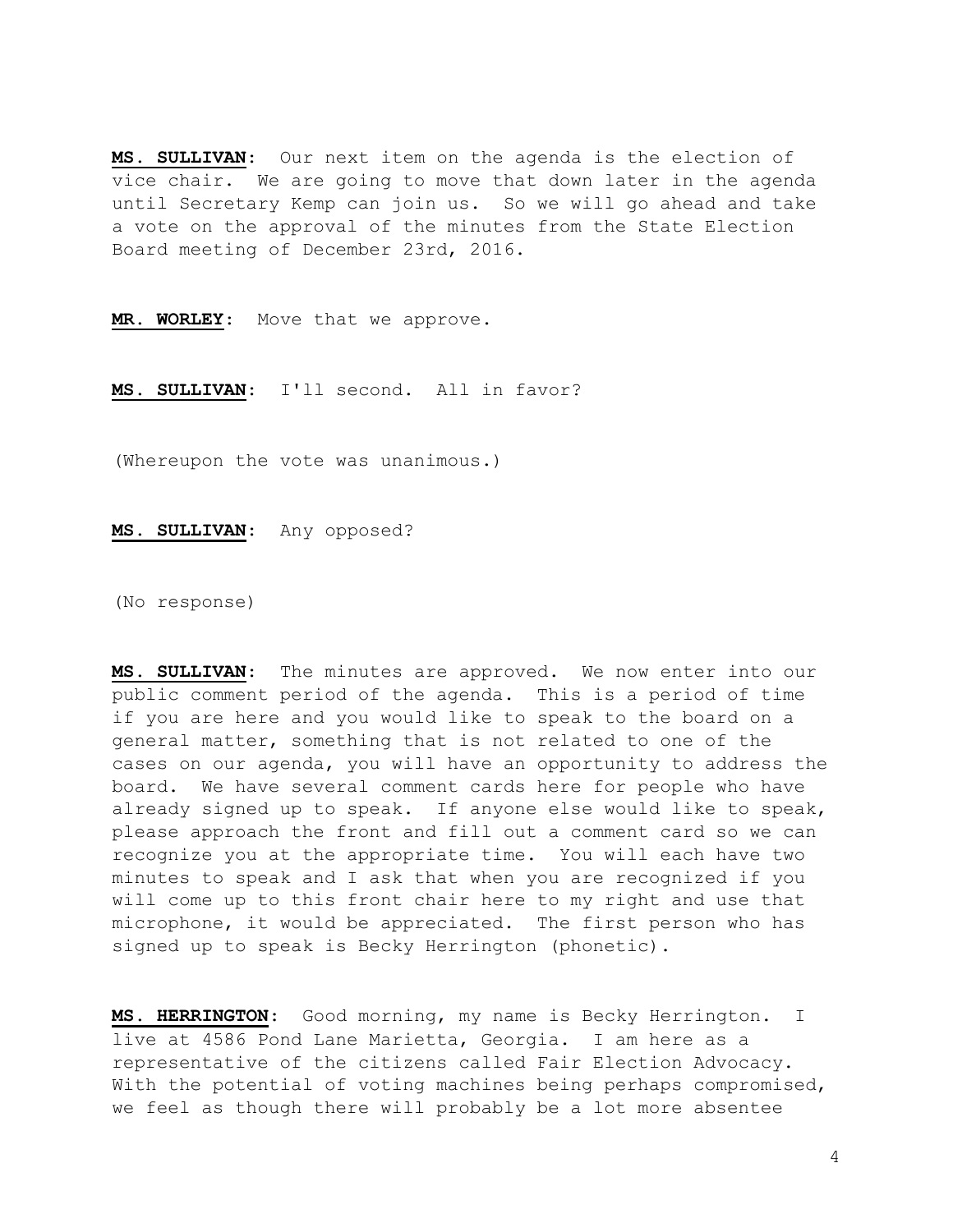ballots in the next election and so what I would like to ask of the board is if you would consider a re-design of that absentee ballot. The way that it is designed right now is, you fold it. All the voter's personal information is on the outside and many people are concerned about their personal information being taken. I would like you to consider that for the next upcoming election as well as the use of paper ballots in the most near future. Thank you.

MS. SULLIVAN: Thank you, Ms. Herrington. Next we have Isabel Hidalgo (phonetic).

MS. HIDALGO: Good morning, my name is Isabel Hidalgo from 45 E. Wesley Rd. NE. here in Atlanta. I took the train this morning to come and see you. I am doing it because I have serious concerns about transparency of elections in Georgia. I am a community activist. I'm involved. We talk to people. We have seen how first world countries and not even first world countries, since the hacking of the Ukraine, changing to paper ballots. We have American competitions of hackers and how many of them it's going to take to hack our system. Our machines in Georgia have been graded F- by authorities. We don't have a verifiable system. We have a hackable, non-verifiable system. I have a concern because I think it's a threat to my constitutional right to be counted. So I'm here to ask you to please change this and provide Georgians a system, democratic, reliable, verifiable, with paper ballots as everyone else is doing; otherwise why and who wants to support a system that is hackable. For the time being I just want to add that I will be voting in paper ballots, even if it has to be a mail-in ballot, and I'm advising everybody to do this and I'm requesting you also do this. Thank you very much.

MS. SULLIVAN: Thank you, Ms. Hidalgo, for joining us. The third person I have here is Katrina Dinkle (phonetic).

MS DINKLE: Good morning. My name is Katrina Bryson Dinkle and I live in Fulton County. Thank you for this public hearing.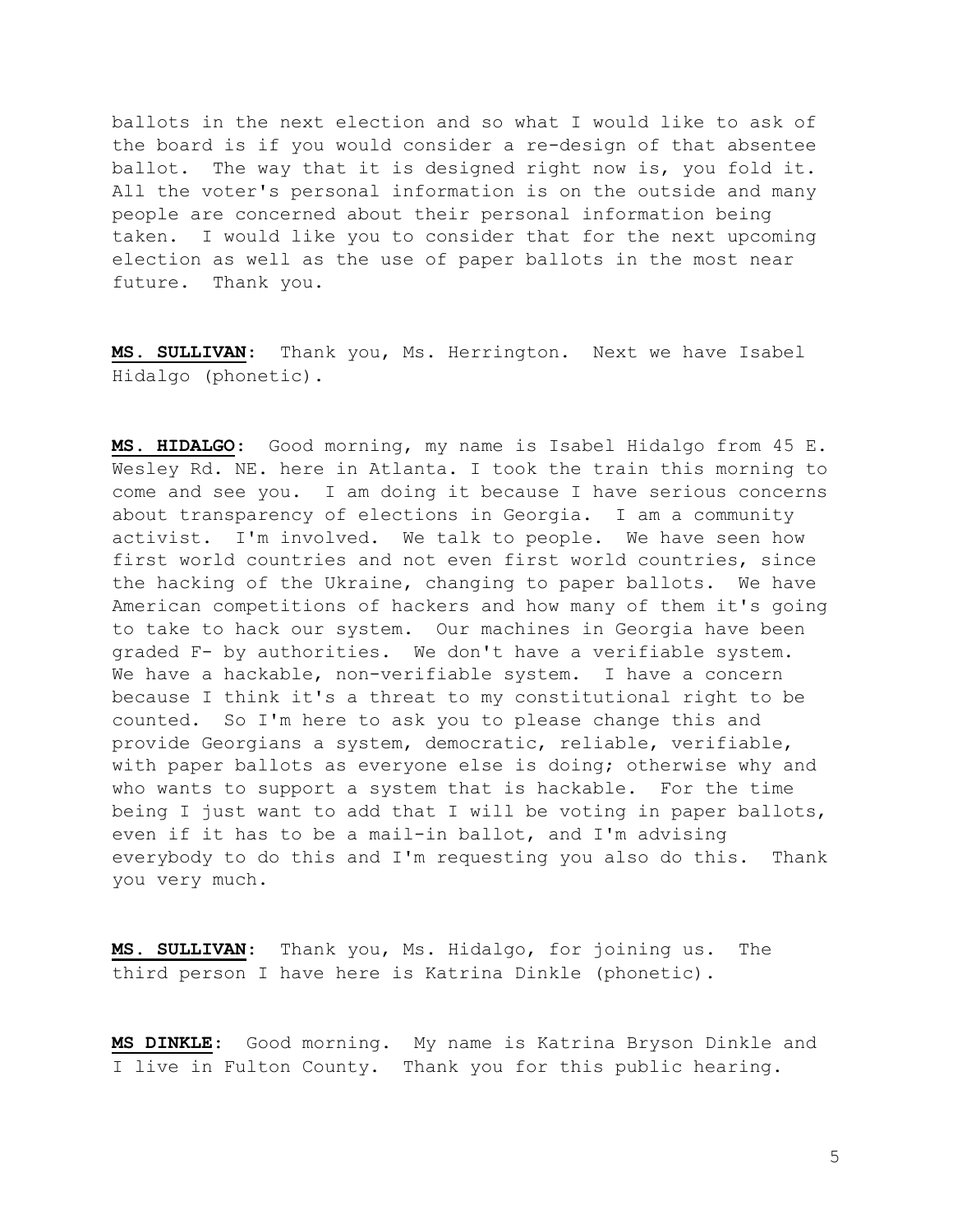MS. SULLIVAN: Could you please state your address?

MS. DINKLE: Sure. 4784 Rebel Trail in Fulton County. I'm a 25 year resident and I started a group called the Georgia Sunshine Project. We want to shine bright light on what we believe to be the unsafe voting machine systems here. The Diebold systems are proven to be hackable and we know that Kennessaw State was hacked at least two times in the past year. Georgia is one of only four states in the country, according to my understanding, that doesn't have a paper trail which we think is unacceptable. So I'm here to demand that our votes count. We want accountability. We would really like a paper trail before 2018. Thank you.

MS. SULLIVAN: Thank you. We will now move on to our investigations report. I'm sorry; we have one more person who would like to speak. Mr. Moorehead.

MR. MOOREHEAD: Patrick Moorehead. I am an independent candidate for Georgia's 10th district. I'm requesting that I be able to collect online signatures for ballot access from a pauperis affidavit to get onto the ballot in my district. Is that at all possible?

MS. SULLIVAN: After the meeting, I think it would be appropriate to speak with the election staff and they can address your question at that time.

MR. MOOREHEAD: Okay.

MS. SULLIVAN: Thank you. Are there any other members of the audience that would like to speak to the board during this phase of the agenda?

(No response)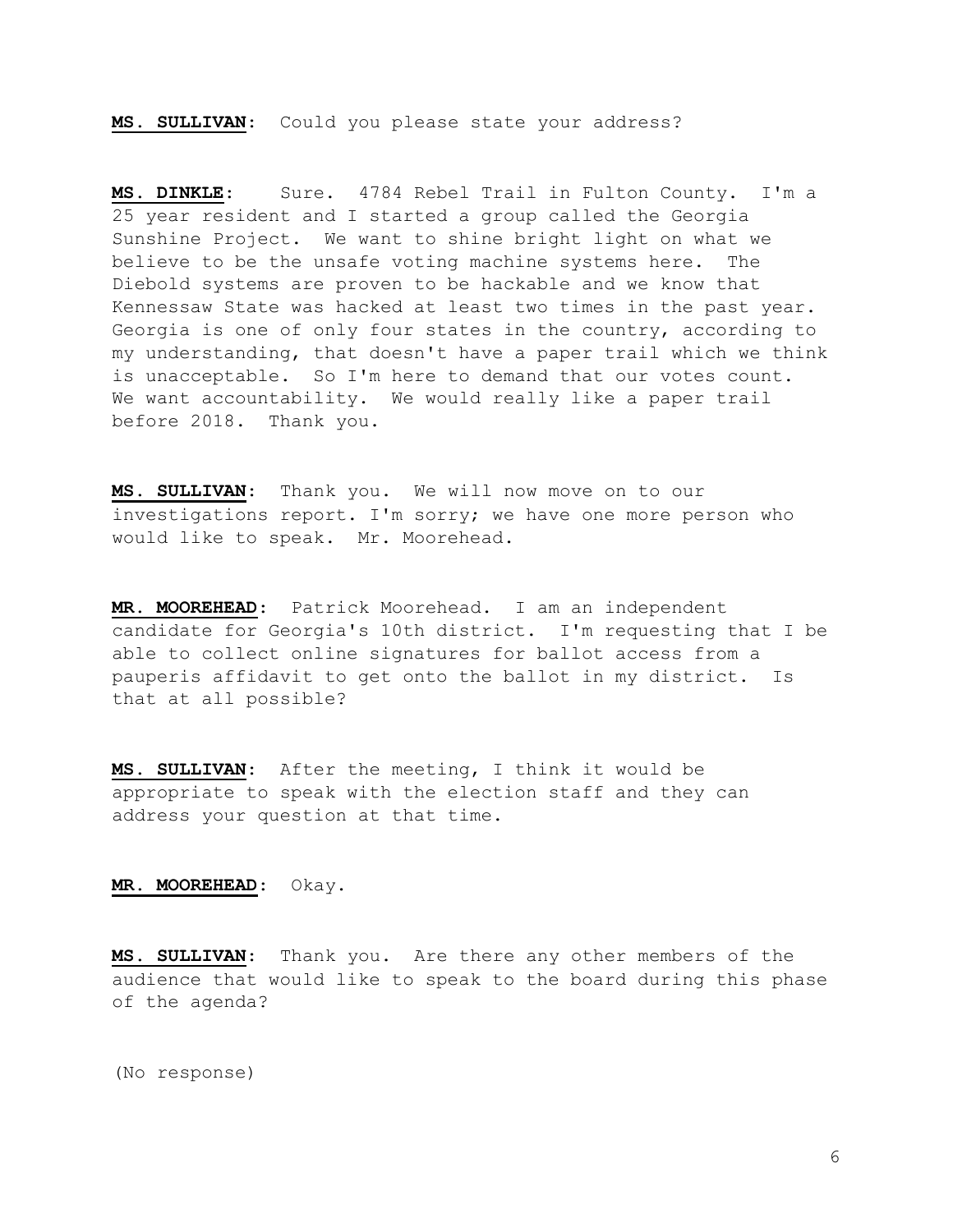MS. SULLIVAN: We will move on to the investigation report. As is our custom, first we will take the consent cases and vote on these as a block after we pull off any cases that any board members would like to consider separately or if any members of the audience are here that would like to speak. First, are there any cases on the consent cases that any of the board members would like to pull off and address separately?

(No response)

MS. SULLIVAN: Is there any member of the audience that would like to speak regarding one of the consent cases on our agenda?

(No response)

MS. SULLIVAN: I am going to wait until Mr. Worley arrives. He is walking over now as he generally likes to pull off a case or two to discuss and then we will come back and vote on the remaining as a block. Moving on to the letter cases. We also vote on these cases generally as a block. We will go and first see if there are any of the letter cases that any of the board members would like to pull off and address individually.

MR. LEWIS: Madam Chair?

MS. SULLIAN: Yes.

MR. LEWIS: Investigation is going to pull case number 2014-099 to discuss.

MS. SULLIVAN: Okay. That is Number 38 -- Tab 38 in our materials. Let's go ahead and discuss that case now. This is SEB Case 2014-099 Houston County Voter ID. Tab 38 in our materials.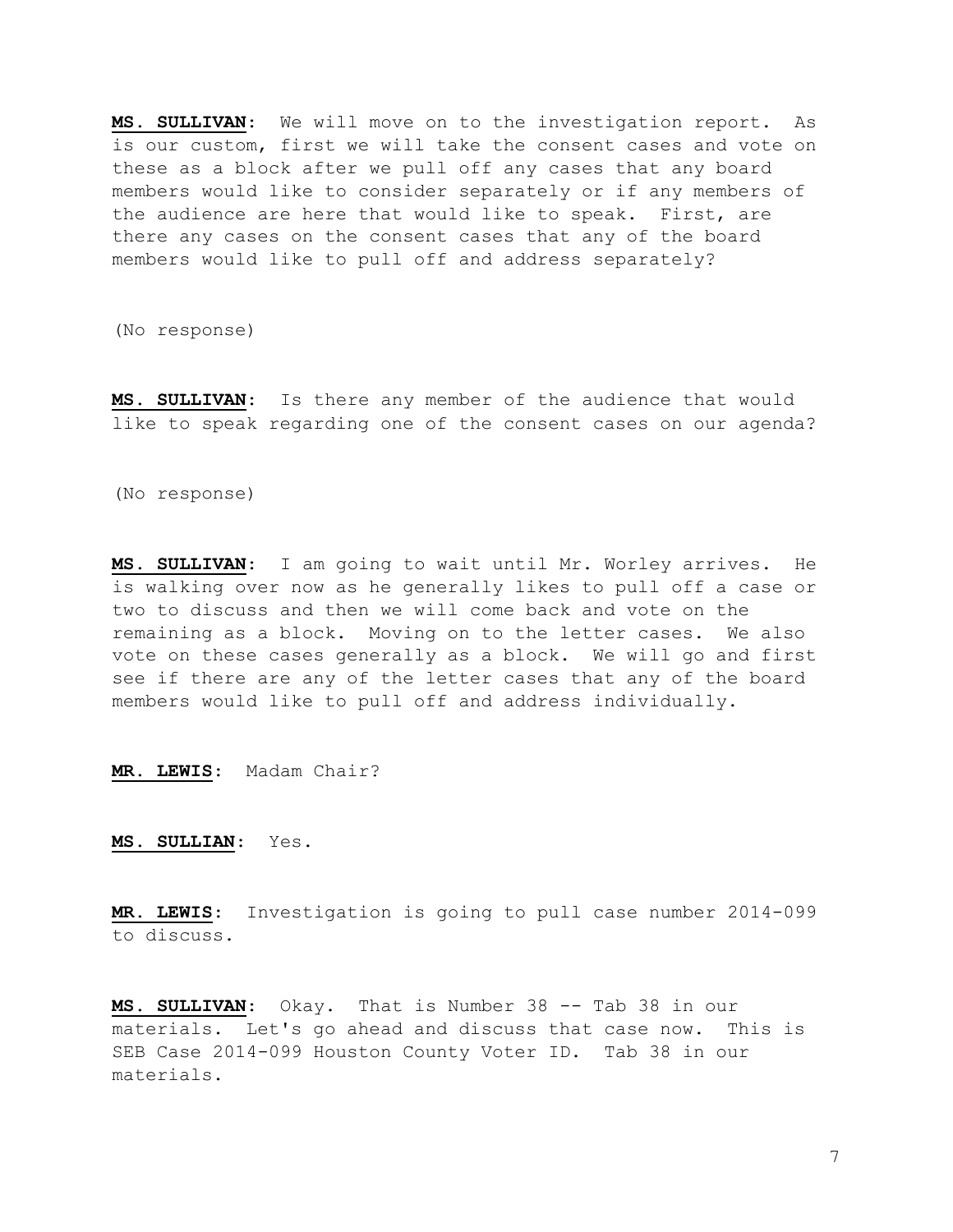MS. WATSON: Tom Pinkston (phonetic) reported on November 4th, 2014 during the general election that he was not allowed to use his Georgia weapon to carry license as identification to vote. Mr. Pinkston advised he had used it previously and was allowed to vote. The investigation showed that at the time Mr. Pinkston's Georgia weapon to carry license did not contain a photograph and thus did not meet the Georgia code. Mr. Pinkston used the ID during the July 22nd, 2014 primary runoff and was allowed to vote. Mr. Pinkston was correctly advised in presenting the same ID in November of 2014 that it was insufficient.

The recommendation is for the violation against

Tom Pinkston be dismissed and that Houston County Board of election and registration and Joanne Snipes, the Houston County election supervisor be issued a letter of instruction for violation of O.C.G.A. 21-2-417.

MS. SULLIVAN: Did any of the board members have any questions for Ms. Watson?

(No response)

MS. SULLIVAN: Is there anyone here in the audience that would like to speak regarding this case?

(No response)

MS. SULLIVAN: So the recommendation again?

MS. WATSON: A letter of instruction for Houston County board election and registration and Joanne Snipes.

MS. SULLIVAN: Do we have a motion?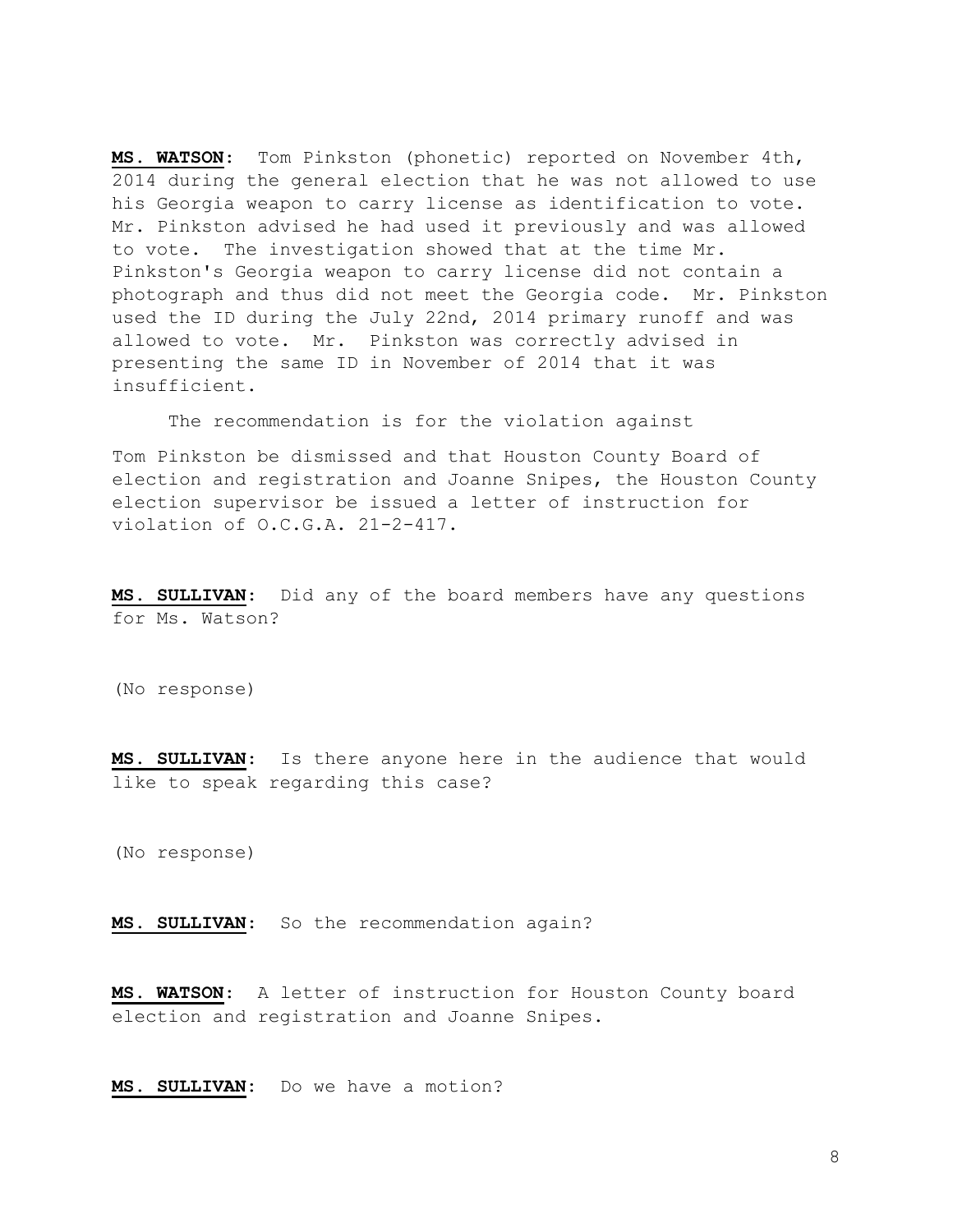MR. SIMPSON: So moved.

MR. HARP: Second.

MS. SULLIVAN: All in favor?

(Whereupon the vote was unanimous.)

MS. SULLIVAN: Any opposed?

(No response)

MS. SULLIVAN: The recommendation is adopted. Thank you. I believe that we are going to pull SEB Case No. 2015-036 Hart County L&A testing public notice for a continuous. We will address that case after at our next meeting. I was trying to wait for Mr. Worley to join us to address these consent cases but in the interest of time we will go ahead and vote as a block -- is anyone here to speak on any of the consent cases? I don't think I asked that.

MR. LEWIS: You did.

MS. SULLIVAN: We will go and vote as a block on the consent cases and this will be to dismiss all the cases on the agenda. Do we have a motion to dismiss?

MR. SIMPSON: I move that we adopt the recommendation of the investigation staff to dismiss all the consent cases.

MS. SULLIVAN: I'll second that. All in favor?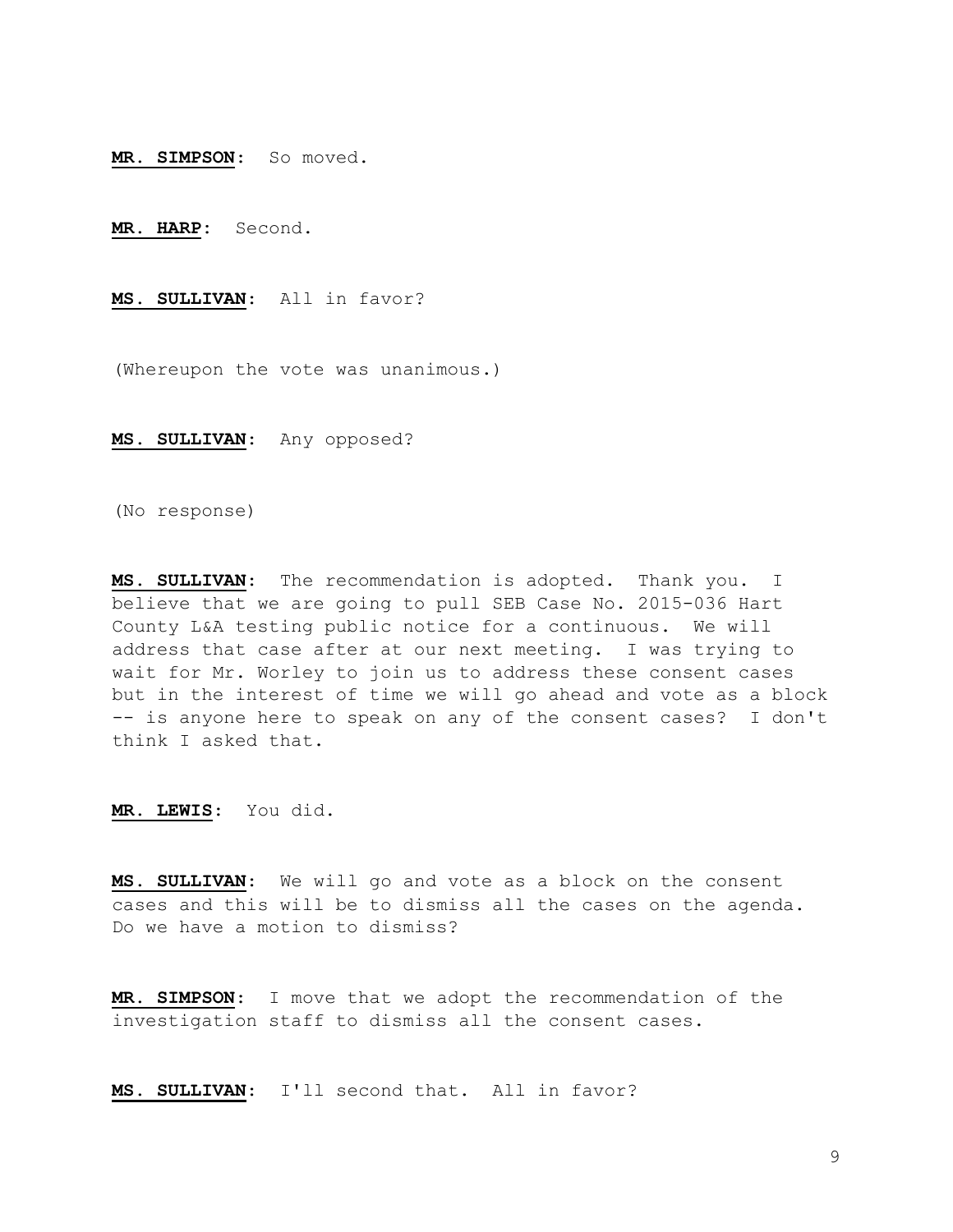(Whereupon the vote was unanimous.)

### MS. SULLIVAN: Any opposed?

(No response)

MS. SULLIVAN: That recommendation is adopted. We will now move on to the letter cases. Is there anyone in the audience that would like to speak regarding any of the letter cases?

(No response)

MS. SULLIVAN: I will take a motion to adopt the recommendation of the investigation staff to issue a letter of instruction in cases 2013-019 City of Forest Park special election 2013, SEB Case No. 2014-039 City of Marietta Cobb County, SEB Case No. 2014-029 Jones County ID issue, 2014-048 Gwinnett County wrong ballot, 2014-068 Emanuel County unauthorized voter, 2014-098 Fulton County absentee ballots, 2016-039 Catoosa ballot format and 2017-014 Fulton County prohibition of photography. For the record,

Mr. Worley has joined us. We have voted to dismiss the consent cases and now we are addressing the letter cases. I'm going to go ahead and give you this opportunity. Do you have any of the letter cases that you would like to pull off to discuss separately?

MR. WORLEY: No. Thank you.

MS. SULLIVAN: Okay, then I will accept a motion to accept the recommendation to issue a letter of instruction in those cases.

MR. SIMPSON: So moved.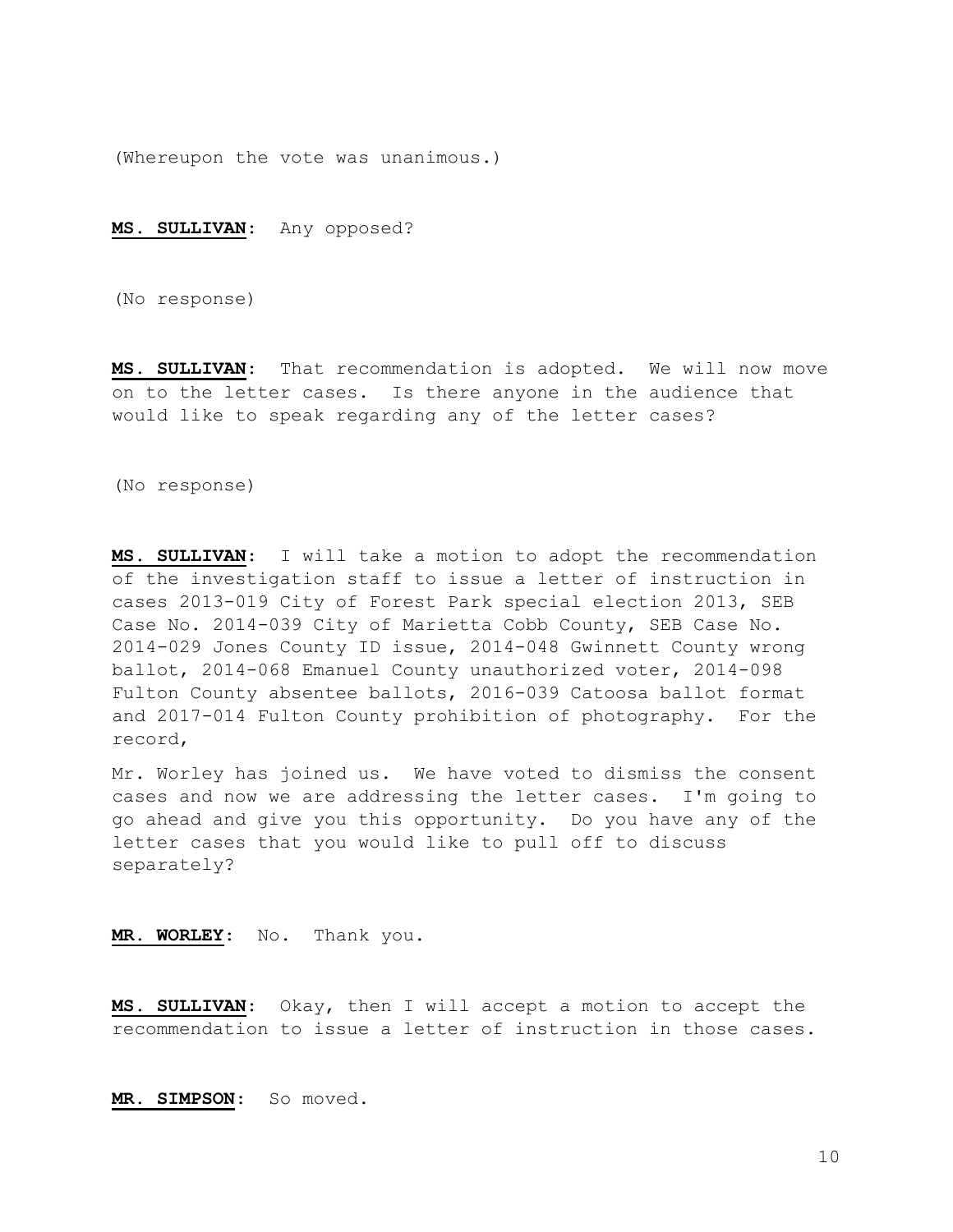MR. HARP: Second.

MS. SULLIVAN: All in favor?

(Whereupon the vote was unanimous.)

MS. SULLIVAN: Any opposed?

(No response)

MS. SULLIVAN: That motion passes. Now we will go ahead and move on to the investigations report. We will discuss each of these cases individually. I would like to know if there is anyone in the audience that is here to speak on any of these cases. We will take those cases first in the interest of your time. I will call each case and if someone is here to speak on that case please raise your hand. First case is SEB Case No. 2014-014 New Georgia project - voter registration. Is there anyone here to speak on that case?

(No response)

MS. SULLIVAN: Thank you. Case number No. 2014-016 Liberty County absentee ballots?

(No response)

MS. SULLIVAN: Fulton County runoff problems. That's 2014-047?

UNIDENTIFIED PERSON: (Signifies)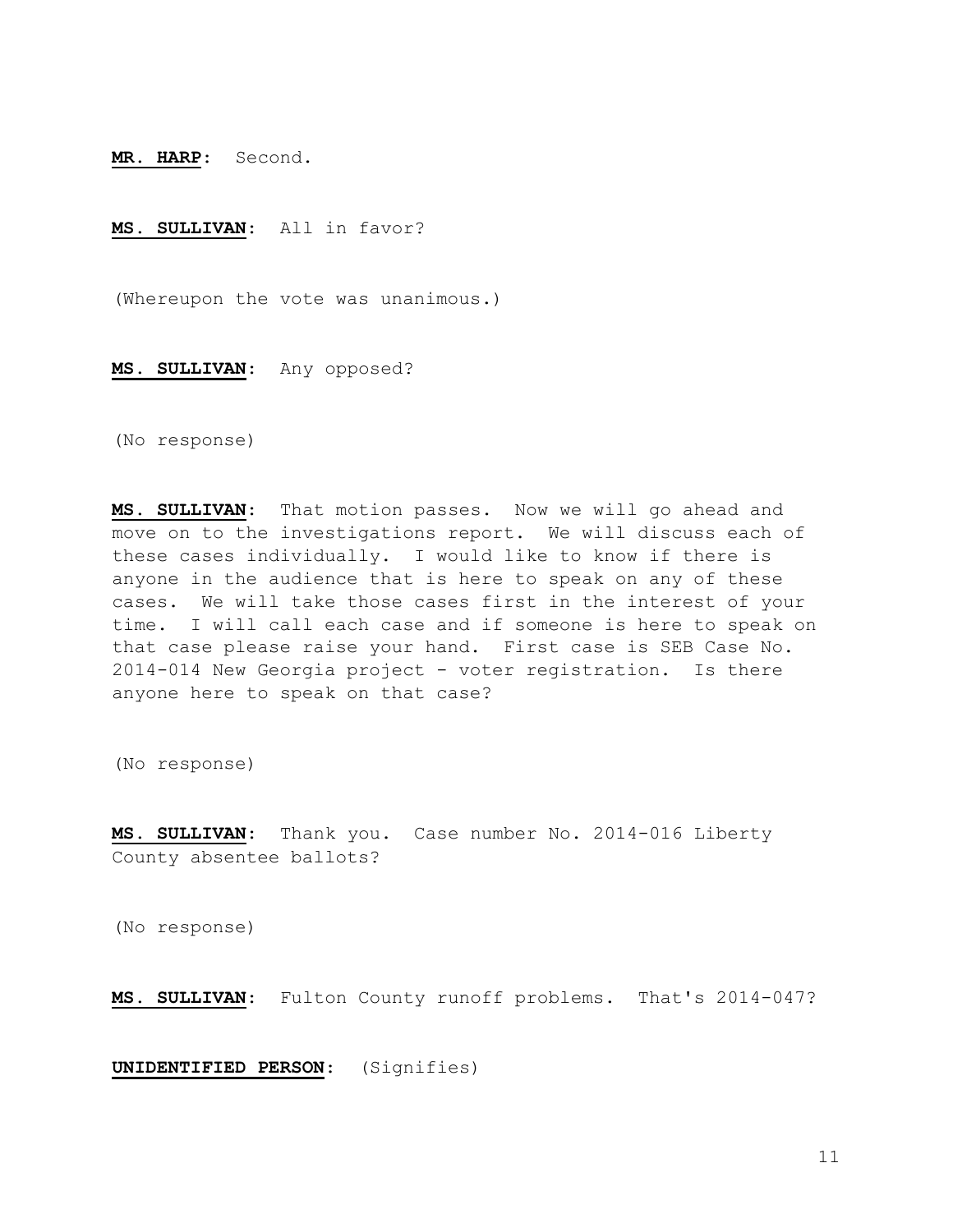MS. SULLIVAN: 2014-051 Cobb County incorrect ballots?

(No response)

MS. SULLIVAN: 2014-063 Barrow County registration fraud?

(No response)

MS. SULLIVAN: 2014-065 Paulding County deceased voter?

(No response)

MS. SULLIVAN: 2014-066 Elbert County voter registration?

(No response)

MS. SULLIVAN: 2014-076 Fulton County voters turned away?

# UNIDENTIFIED PERSON: (Signifies)

MS. SULLIVAN: 2014-079 Thomas County voting in place of another voter?

(No response)

MS. SULLIVAN: 2014-084 voter registration complaint?

UNIDENTIFIED PERSON: (Signifies)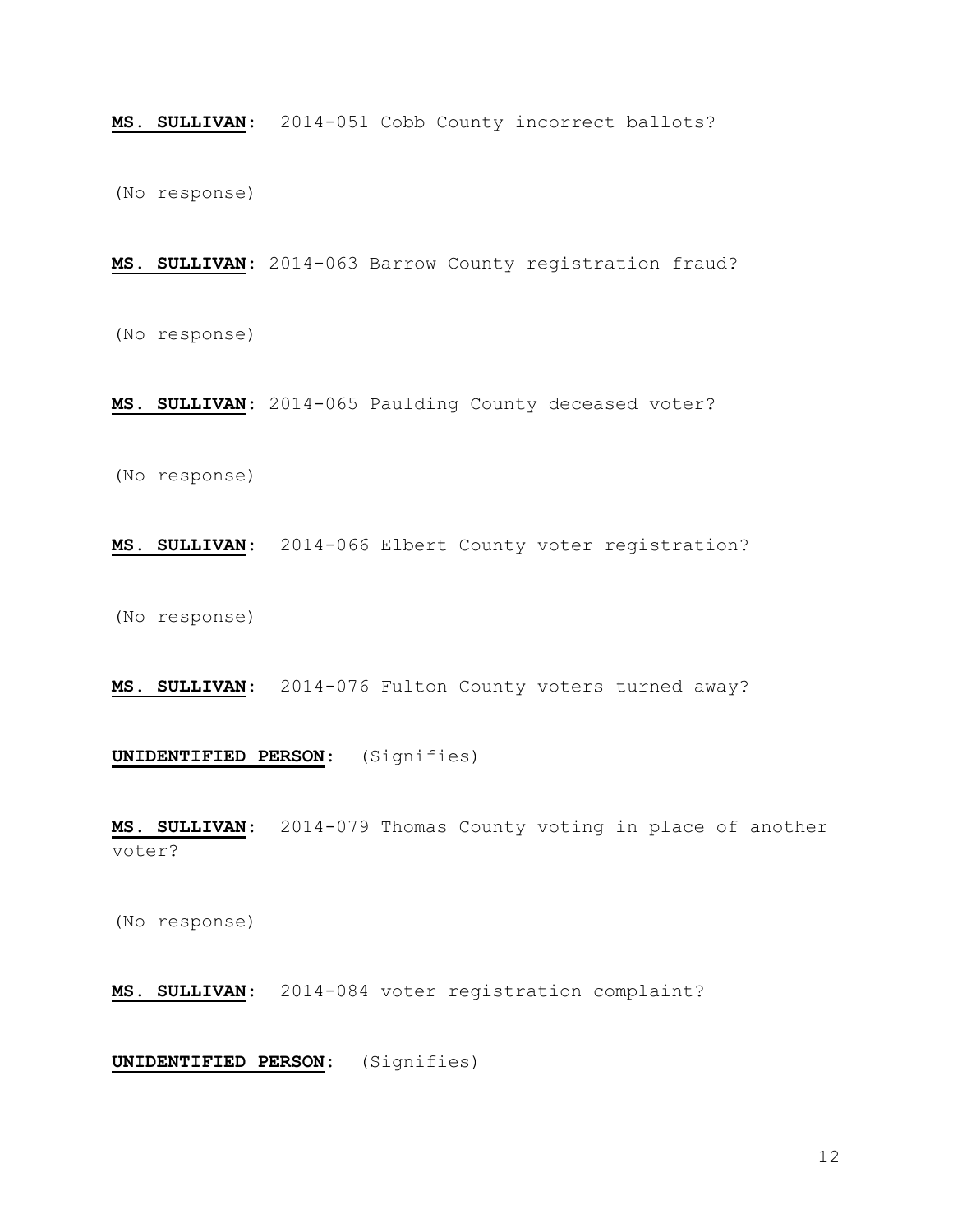MS. SULLIVAN: 2014-090 Lumpkin County ballot error?

# UNIDENTIFIED PERSON: (Signifies)

MS. SULLIVAN: 2015-002 Cobb County provisional ballots?

(No response)

MS. SULLIVAN: 2015-004 Lowndes County voter registration fraud?

(No response)

MS. SULLIVAN: 2015-006 Greene County buying votes?

UNIDENTIFIED PERSON: (Signifies)

MS. SULLIVAN: 2015-007 Clarke County?

(No response)

MS. SULLIVAN: 2015-014 Rabun County City of Sky Valley?

(No response)

MS. SULLIVAN: 2015-016 Peach County?

UNIDENTIFIED PERSON: (Signifies)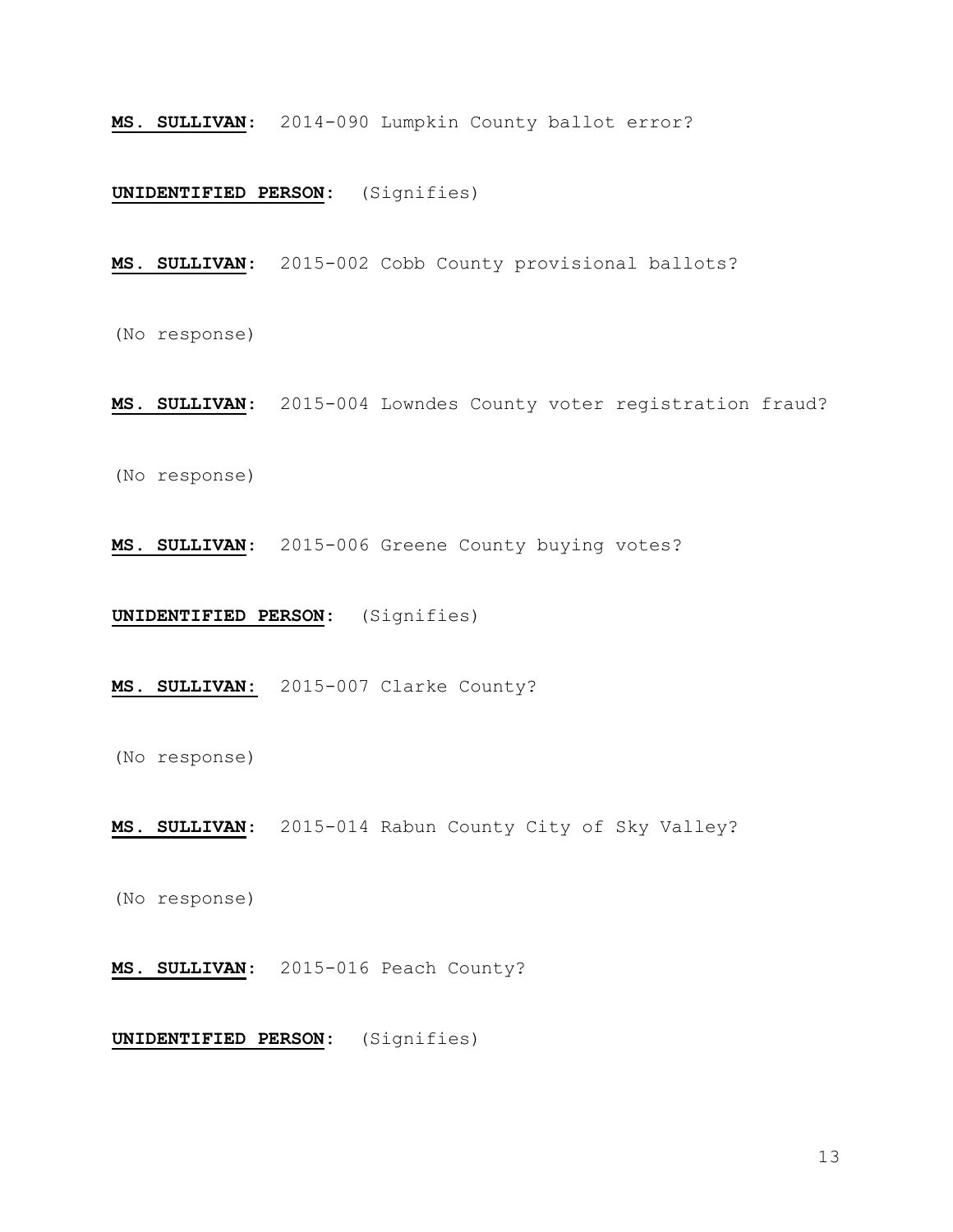# MS. SULLIVAN: 2015-021 Fulton County?

## UNIDENTIFIED PERSON: (Signifies)

MS. SULLIVAN: Last one. Let's start with the new cases. Investigator Lewis, if you would like to present those cases. I'd like to hold case number 14, the New Georgia Project until the end of that set, if that is okay?

MR. LEWIS: Okay. We will start with the 2014-047, Fulton County. SOS investigations received several different complaints from the attorney general primary runoff issues with the election on July the 22nd, 2014 in Fulton. The complaints included multiple reports that received the incorrect ballot styles and campaigning within a hundred and fifty feet of the poll location. We actually did find or substantiate allegations in three of those complaints so I will discuss those. Ms. Judith Holiday (phonetic) was issued a ballot that was not consistent with her statement selection on her voter certificate. The voter certificate indicated she had requested a Republican ballot. There was also an X marked by the nonpartisan box on her voter certificate. The mark indicating a Republican selection was initialed but the initials were not legible. Kendra Turner (phonetic) stated that she requested a Democratic ballot but she was told that she did not have that option when in reality the option in her precinct were Democrat, Republican and nonpartisan. Upon review of Mr. Turner's voter certificate, it had both Democrat and nonpartisan selections marked. Ms. Turner was given a nonpartisan ballot to vote. Dorothy Chandler (phonetic) stated that she had selected a Republican ballot on her voter certificate and she was told she could only vote Democrat or nonpartisan. A review of Ms. Chandler's voter certificate indicated both Republican and nonpartisan had been selected. The number of listed voters also verified that she had voted a nonpartisan ballot. We inquired of Fulton County and they inquired of their poll workers regarding the selection but no one could remember what exactly happened with each of these voter certificates. The incident did find Fulton County's officers require the poll workers now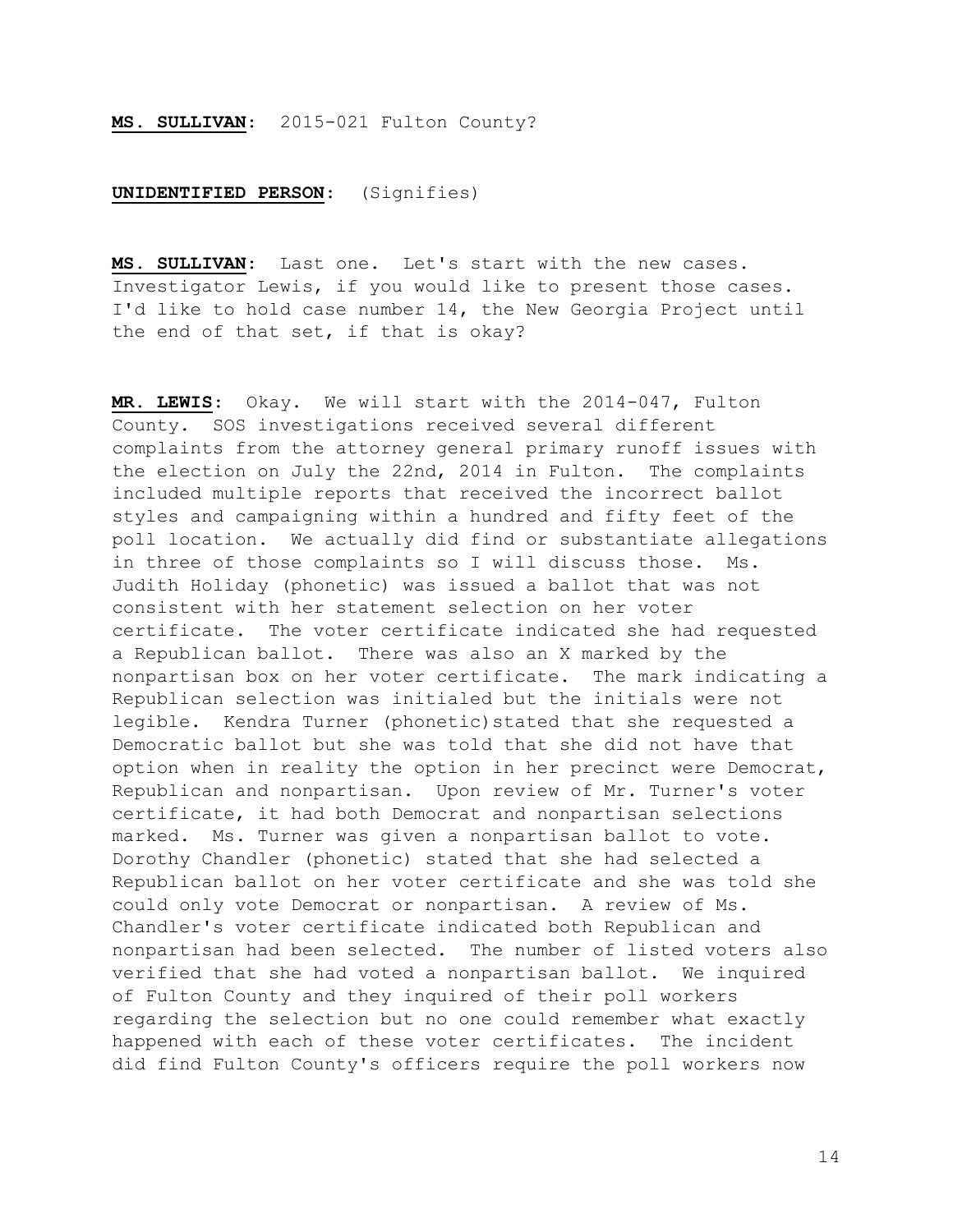initial any changes that they are making to their selections on that.

We recommend that Fulton County, Richard Baron (phonetic), Frank Fidula (phonetic), Nancy Mayo (phonetic), and Dorothy Pittman (phonetic) be bound over to the AG's office for the listed violations in the report.

MS. SULLIVAN: Did any members of the board have any questions for Mr. Lewis?

(No response)

MS. SULLIVAN: I believe that we have someone here to speak on behalf of this case. If you would please state your name and address for the record?

MR. BROWER: My name is Dwight Brower and my address is 130 Peachtree Street. I think it's been about 30 months since this incident actually occurred and things kind of get a little fuzzy. In each case we did go back and look at the voter certificates of the complainants. In each case they did initial one, I think, and then changed their mind and changed it to another. We would very much liked to have been able to pull the primary voter certificates and distinctly determine how they voted in the primary but because of the length of time between election of this case and actually arriving at the SEB those voter certificates had been destroyed because they met the retention. Again, it's indisputable that the voter certificates were changed but our concern is we voted thousands of partisan voters in these elections and why were just these three people told something that was supposedly different and in fact there were no Republican ballot and there was no Democrat ballot and, as a result, they had to vote nonpartisan. So again, we just cannot conclusively determine what actually happened out there but we do know there were several partisan ballots voted during the election.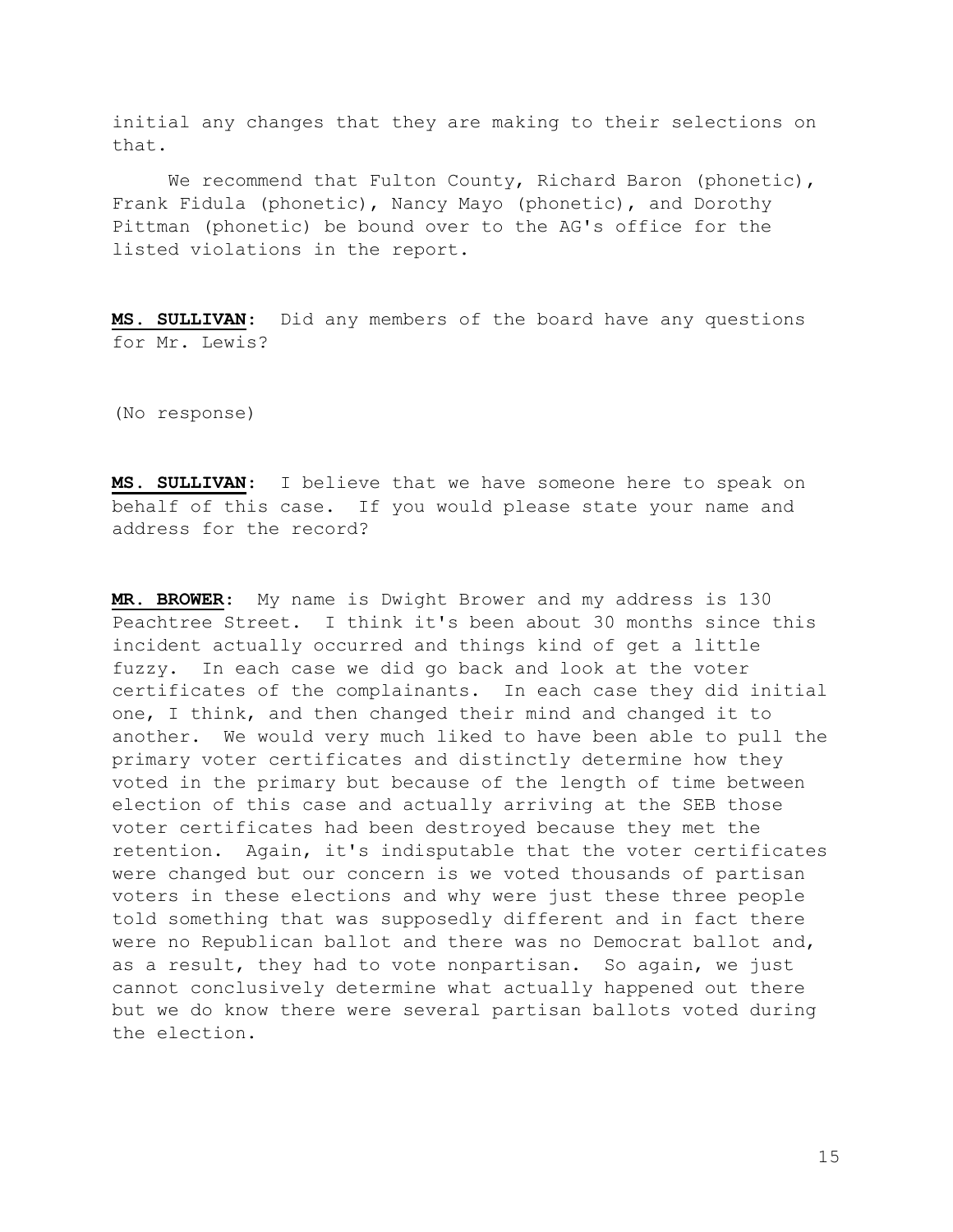MS. SULLIVAN: Thank you. Would anyone else like to speak regarding this case?

(No response)

MS. SULLIVAN: Did any of the board members have any questions for Mr. Brower?

(No response)

MS. SULLIVAN: I will take a motion at this time.

MR. SIMPSON: I vote we bind this case over to the Attorney General's office.

MR. WORLEY: I second.

MS. SULLIVAN: Judge Simpson moves we bind this case over to the Attorney General's office. Mr. Worley seconds. Is there any further discussion?

(No response)

MS. SULLIVAN: All in favor.

(Whereupon the vote was unanimous.)

MS. SULLIVAN: Any opposed?

(No response)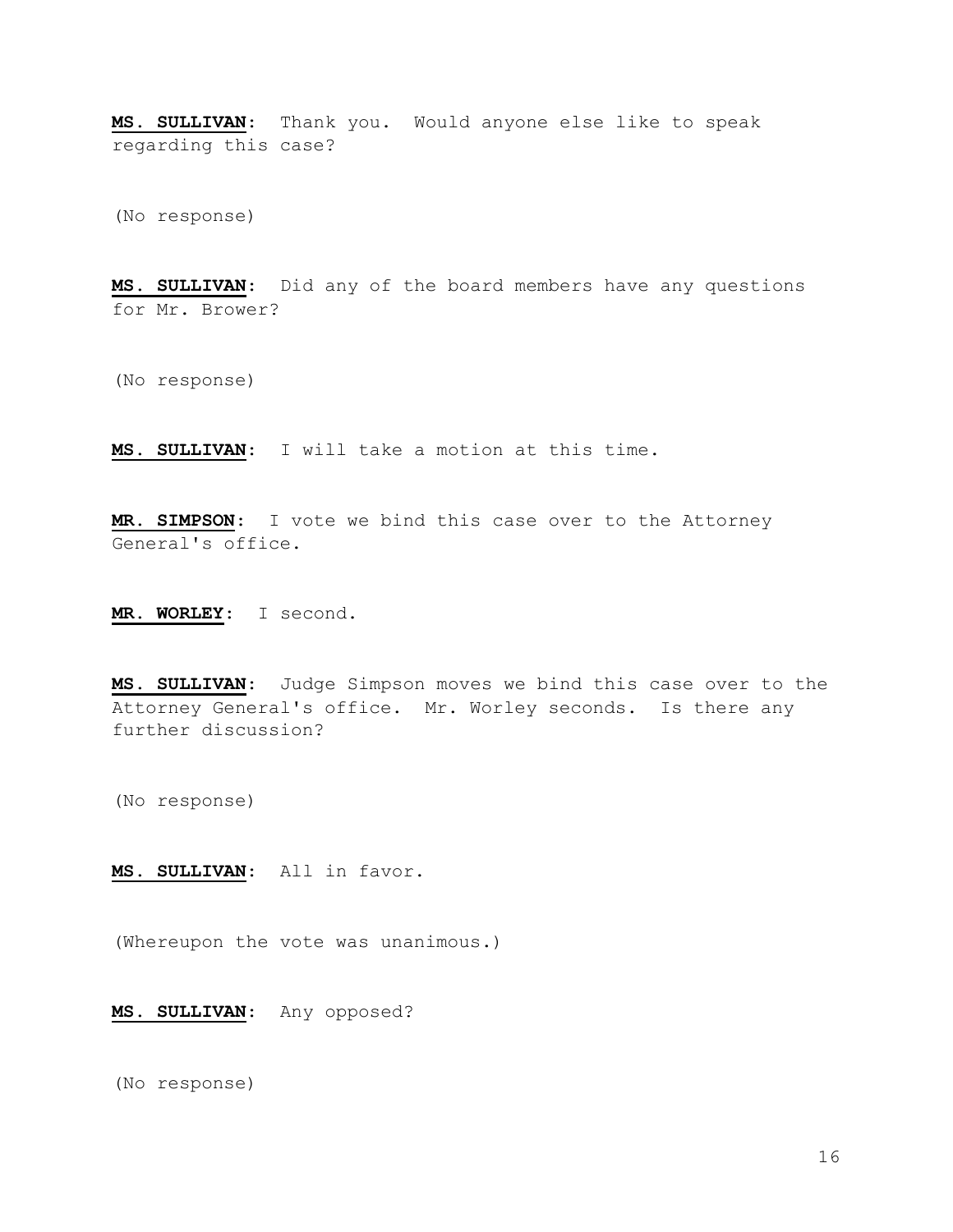MS. SULLIVAN: That motion carries. We will move on now to the 2014-076.

MR. LEWIS: Yes, ma'am. That is correct. Fulton County voters turned away. On November the 5th, 2014, Don Rhodes (phonetic) who is the father of electors Connor (phonetic) and Brittany Rhodes (phonetic), they are brother and sister, submitted a complaint alleging his son and daughter were turned away when attempting to vote at their registered precinct. Both were allegedly turned away because they were not registered and were denied the option to vote provisional ballots. Electors Brittany and Conner Rhodes registered through the DDS system on September 29th of 2014 and Brittany and Connor's names were both added to the supplemental list of voters. That were forwarded to Fulton County on November the 2nd, 2014. Brittany attempted to vote on November the 4th and after completing her voter certificate, she was told she was not registered. There was no attempt made to contact the election's office or to check the supplemental list of voters and no provisional ballot was offered to Brittany. Connor Rhodes, her brother, decided not to go vote at all after hearing about his sister's experience.

 We recommend that Fulton County Richard Baron (phonetic) and Mandeline Spain (phonetic) be bound over to the Attorney General's office for the listed violations.

MS. SULLIVAN: Any of the board members have any questions for Mr. Lewis?

(No response)

MS. SULLIVAN: We have someone here to speak on this case, I believe.

MR. JONES: Hello, my name is Ralph Jones. Address is 130 Peachtree Street, Atlanta, Georgia 30303. That is correct. We began to process the (indiscernible) application and we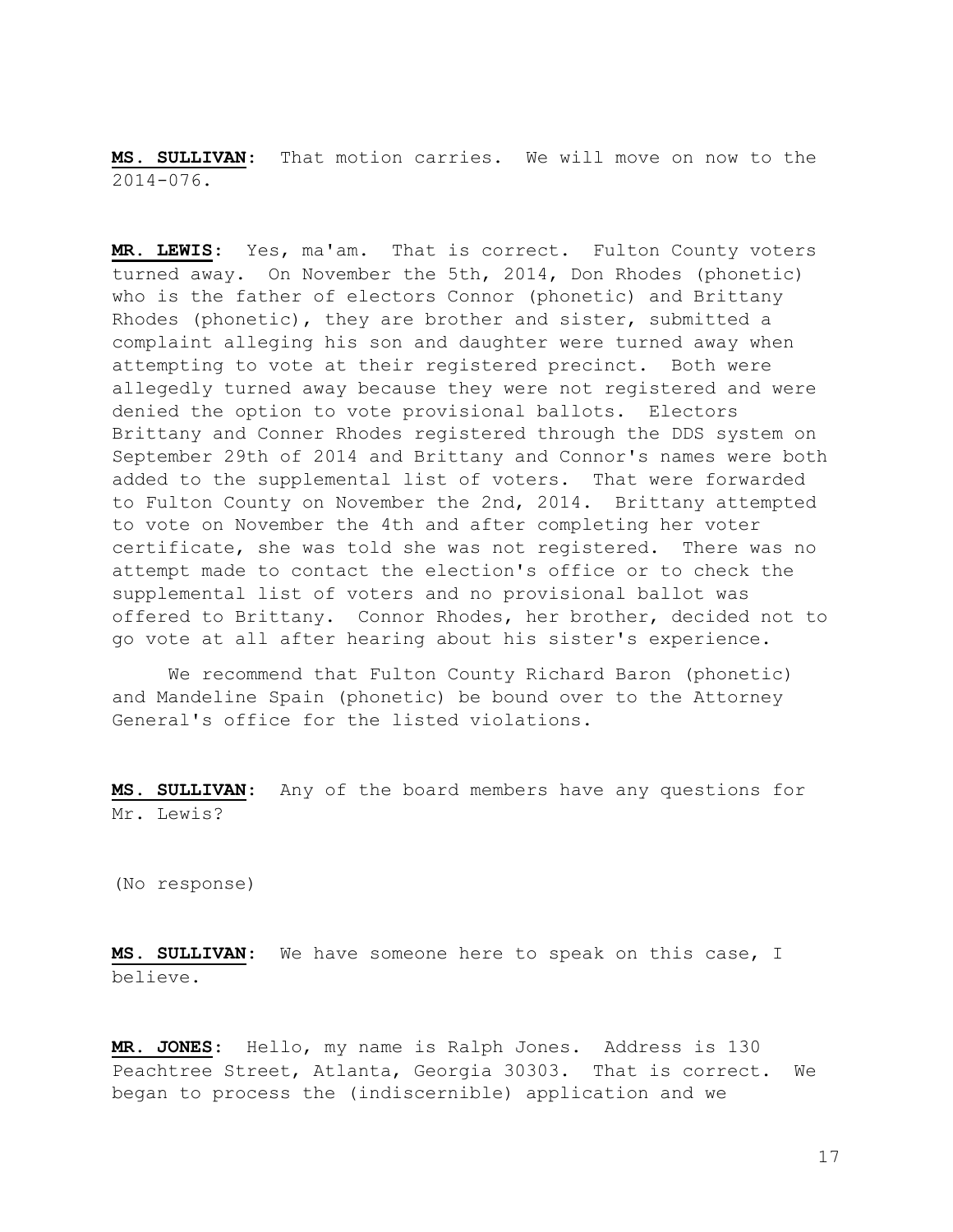processed it after the books were closed. They were on the supplemental list and, at the time, the board did not contact our office or process them through the supplemental list, therefore they were not eligible to vote at the time. Mr. Rhodes did not come back to the polls to verify but his sister should have been eligible to vote at the time.

MS. SULLIVAN: Did any of the board members have any questions for Mr. Jones?

(No response)

MS. SULLIVAN: Is there anyone else wishing to speak on this case?

(No response)

MS. SULLIVAN: Is there a motion?

MR. WORLEY: I move to bind this case over to the Attorney General's office.

MR. WORLEY: I second that.

MS. SULLIVAN: That recommendation has been seconded. Is there any further discussion?

(No response)

## MS. SULLIVAN: All in favor?

(Whereupon the vote was unanimous.)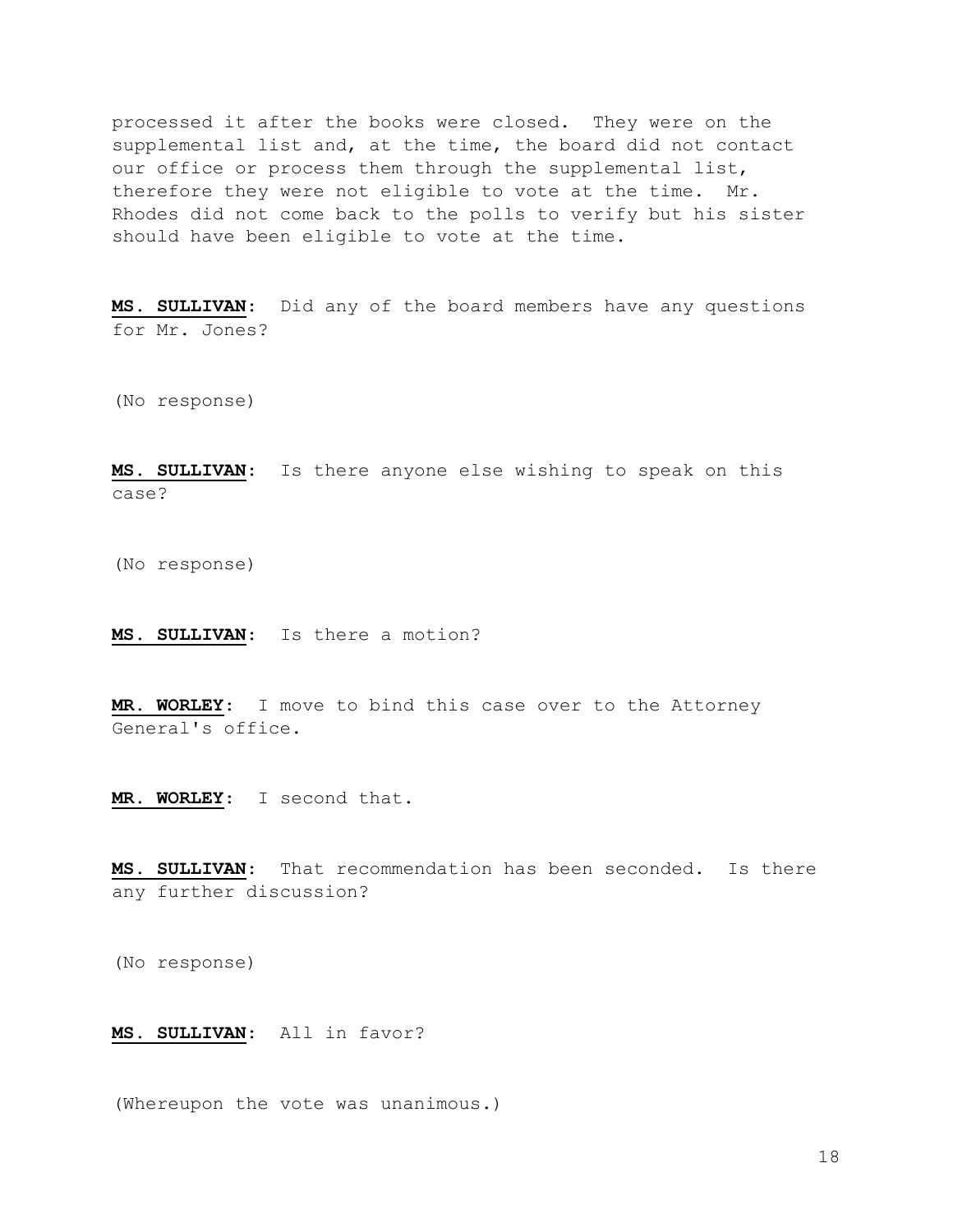## MS. SULLIVAN: Any opposed?

(No response)

MS. SULLIVAN: And that motion passes.

MS. SULLIVAN: We move on to 2014-084. That is Tab 51 in our binder.

MS. WATSON: The following complaints were received concerning a November 4th, 2014 election in Cobb County. Elizabeth Story (phonetic) reports receiving a precinct card with her correct address and poll location but was told at the poll she had to drive to a different poll location. Valerie Beal (phonetic) reports problems trying to get registered as a voter in Fulton County. Mr. Richie III (phonetic) reports that he changed his address six weeks prior to the election but on election day it still had not been changed. Alex Edward Sanoski (phonetic) went to the poll and was told that he had already voted, which he had not. He was told there was nothing they could do and was not offered a provisional ballot.

 The investigation showed that Fulton County elections acknowledged that Elizabeth Story (phonetic) was in fact changed to the incorrect precinct on October 8th, 2014. Ralph Jones advised that it would be corrected. Fulton County denies receiving a voter registration application for Valerie Beal. Fulton County advised that they received a voter registration application from James Richie, III after the November runoff cutoff date of October the 6th, 2014. Fulton County located a voter certificate for an

Alexander Sanoski ending in an I and an Alexander Sanosky ending with a Y. Sanoski is not listed, the one with an I, as a qualified elector but was allowed to cast a ballot and they gave credit to the Sanosky ending in a Y as having voted then denying the actual qualified elector an opportunity to vote by telling him that he had already voted. No provisional ballot was offered to Mr. Sanoski as a qualified electorate.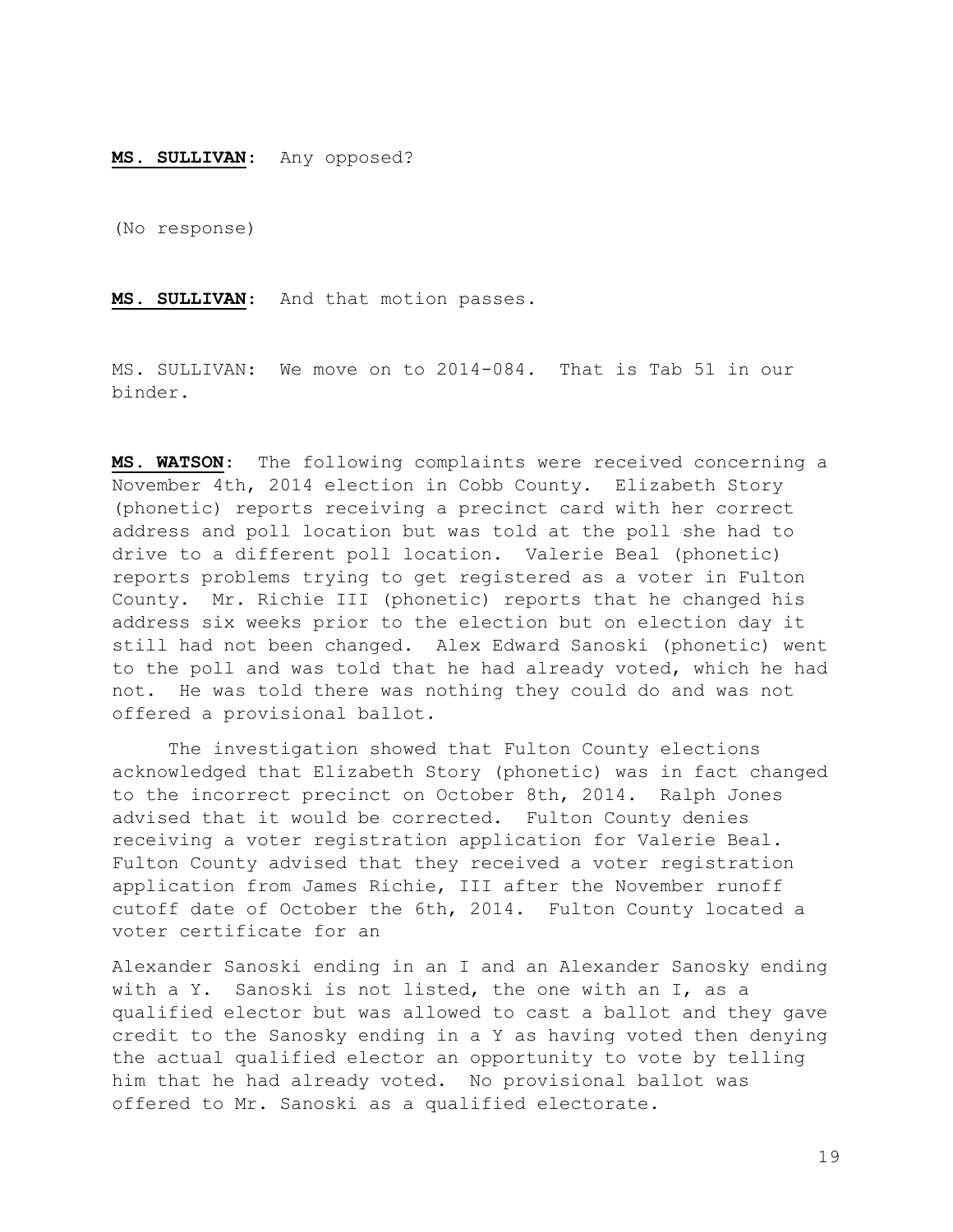The recommendation is for Fulton County registration and elections and Joy Brower (phonetic)chief elections division and Ralph Jones registration manager be bound over to the AG's office for the listed violations.

MS. SULLIVAN: Did any of the board members have any questions for Ms. Watson?

MR. WORLEY: Ms. Watson, just to be clear, there were actually two different Alexander Sanoski's.

MS. WATSON: Yes. One with an I and one with a Y and they were both on Peachtree Street. The one with an I has since registered to vote.

MS. SULLIVAN: Do we have someone to speak on this case as well?

MR. JONES: Ralph Jones, 130 Peachtree Street Atlanta, Georgia 30318. Complaint Number 1 was Elizabeth Story (phonetic). Ms. Story was originally registered in Hapeville. She submitted a DDS application. When staff began to process her application, her house number and street number is the same as in the city of Atlanta. The staff chose the incorrect segment in order to precinct her, therefore putting her in the incorrect precinct. Upon

Mrs. Storey's call on Election Day, I corrected the problem and put her back into her correct precinct.

MR. LOWMAN: Just for the record, David Lowman, Fulton County Attorney's office. There are four complaints as part of this case. Complaint Number 2 and 3 are found to be no violation. Mr. Jones just spoke on complaint Number 1 and I believe Mr. Brower will speak to complaint Number 4.

MR. BROWER: Dwight Brower, 130 Peachtree Street. Again, on complaint Number 4 we have accepted that violation. The poll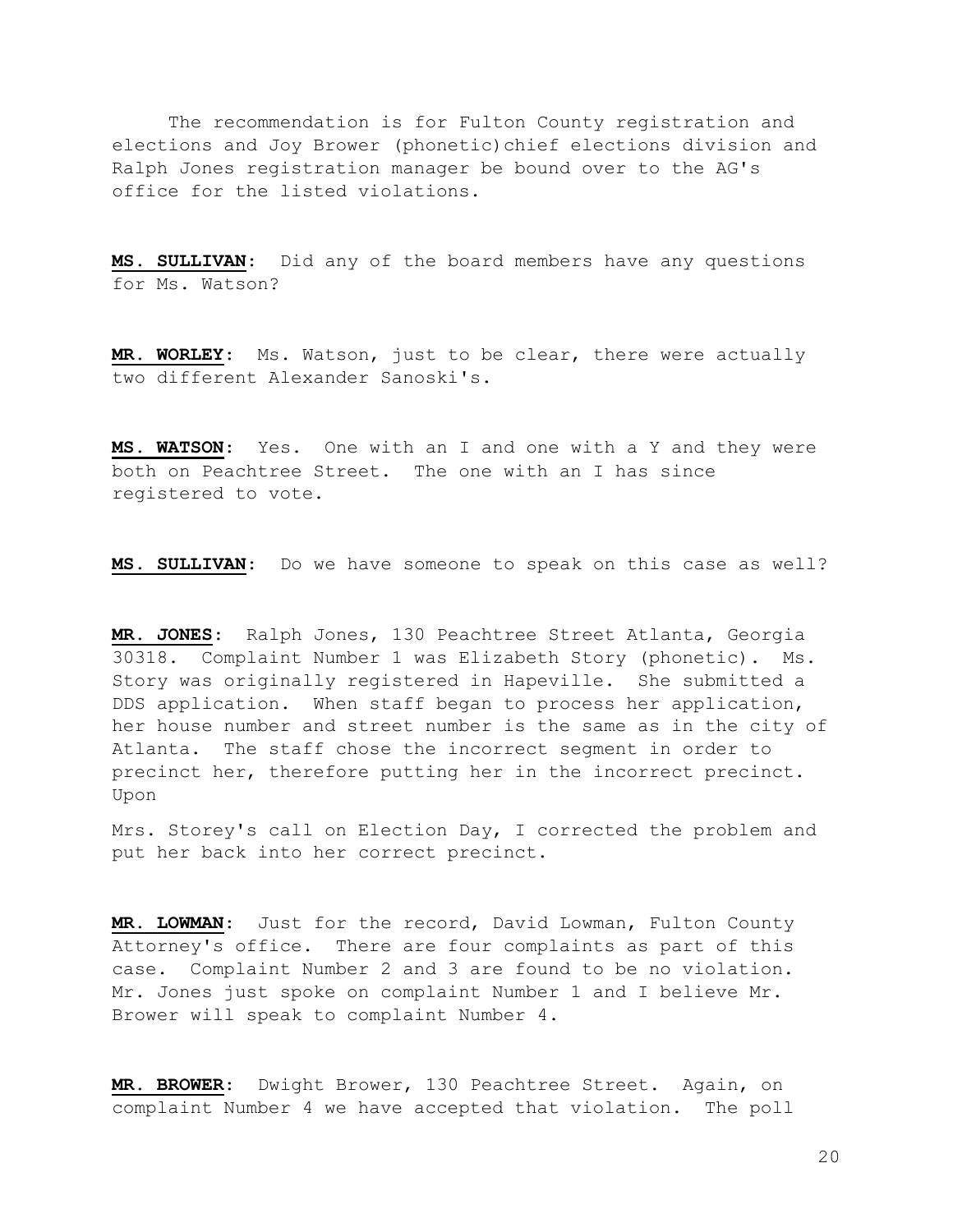worker clearly choose incorrectly. They picked the person whose name ended in S-K-I versus S-K-Y. We have to take the hit.

MS. SULLIVAN: Any of the board members have any questions for Mr. Brower or Mr. Jones?

(No response)

MS. SULLIVAN: That is quite a coincidence there. What is the pleasure of the board?

MR. SIMPSON: May I ask a question?

MS. SULLIVAN: Sure.

MR. SIMPSON: Complaint Number 4 says that they violated the code section when they allowed Alexander Sanoski, an unqualified electorate, to cast a ballot and they violated the code section when they refused to allow

Alexander Sanoski a qualified elector to cast a ballot or vote a provisional ballot. Can you explain why we have one person and they violated the code section two ways with one person. Seems like it is one way or the other.

MS. WATSON: There was actually two people.

Alexander Sanoski with an I and Sanosky with a Y. So it was two people. The Sanoski with an I at the time was not a registered voter and Sanosky with a Y was a qualified electorate. Sanoski with an I went in to vote first and he was about to vote and they gave credit to the Sanosky with a Y, when actually the Sanosky with a Y went in to vote they said you already voted. He said no, I haven't. They did not give him his provisional ballot.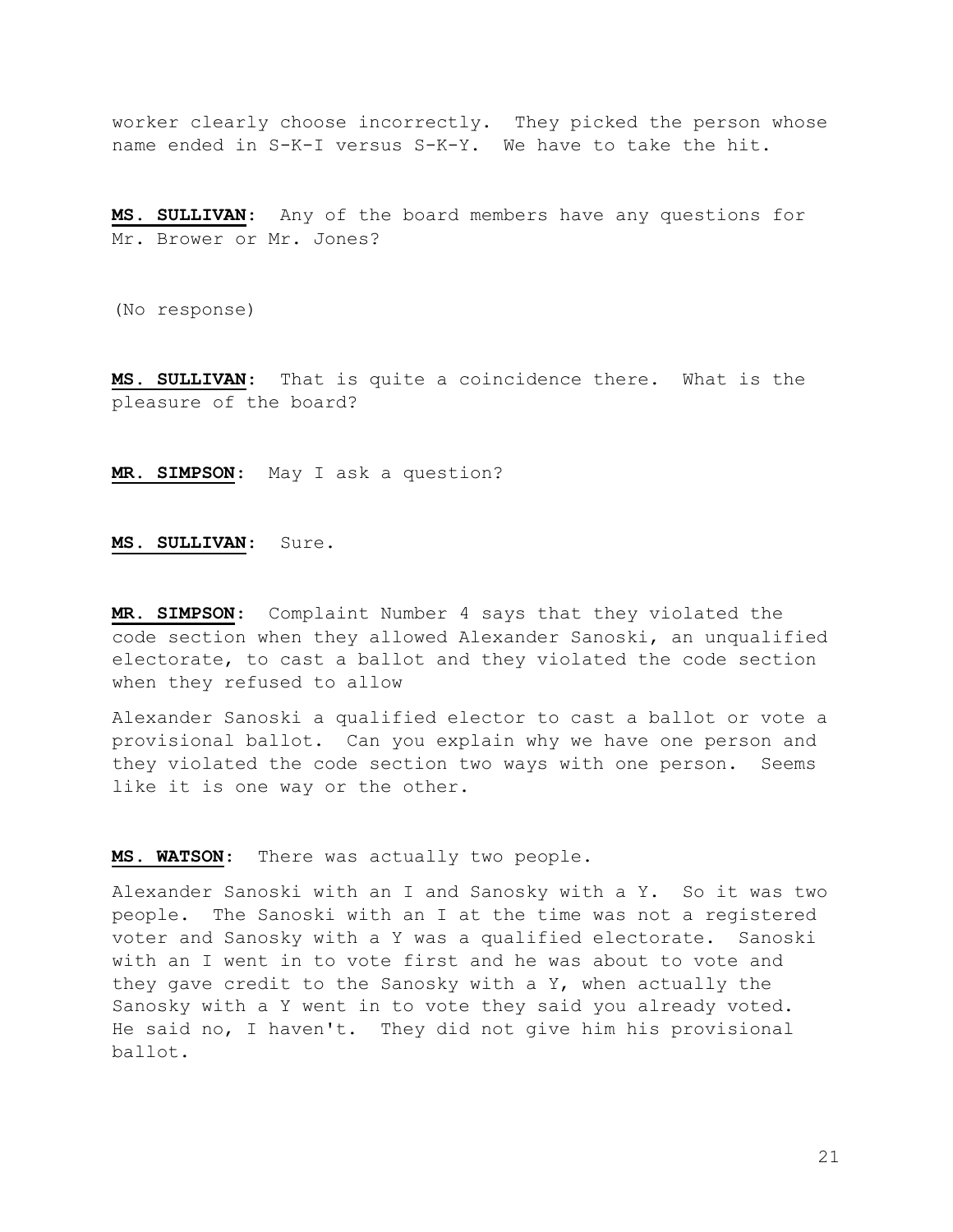MR. SIMPSON: And they would not give him the provisional ballot?

MS. WATSON: Yes, sir.

MR. SIMPSON: Okay. Thank you.

MS. SULLIVAN: What is the board's pleasure?

MR. WORLEY: I would make a motion to refer these matters to the Attorney General's office.

MR. HARP: I second that motion.

MS. SULLIVAN: Is there any other discussion?

(No response)

MS. SULLIVAN: All in favor.

(Whereupon the vote was unanimous.)

MS. SULLIVAN: Any opposed? And that motion carries. We will move on to the next case which is 2014-090.

MS. WATSON: All right. This case is from Lumpkin County supervisor of elections and chief registrar self-reported that the County erroneously sent off 40 official absentee ballots to voters during the November 4th general election. The investigation revealed Ashley Peck (phonetic) the election supervisor in Lumpkin County reported that approximately 40 absentee ballots were mailed to three separate incorrect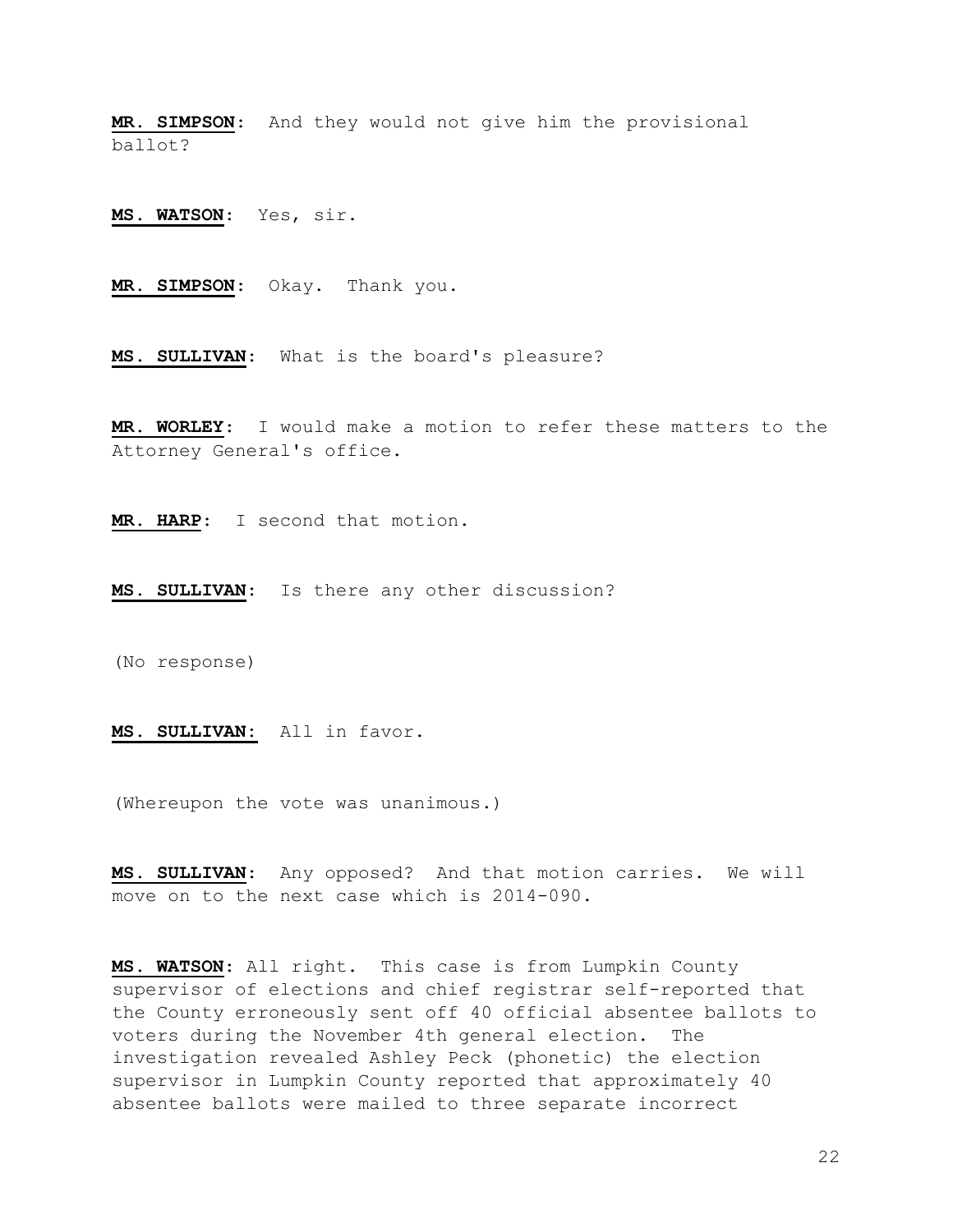addresses. When the error was discovered, all 40 of the ballots were canceled. It was discovered that Linda Williamson, (phonetic) an employee in the elections office had made an error in the Easy Vote system. 14 of the absentee ballots were returned in to the office and 26 were never recovered. The 40 requests for absentee ballots were reprocessed with the correct mailing addresses and mailed. The lapse in procedure was addressed internally by Lumpkin County with employee documentation and retraining.

 Our recommendation is that Lumpkin County elections and registration and Ashley Peck, election supervisor and Linda Williamson be bound over to the AG's office for consent order to document the remedial plan already instituted by Lumpkin County.

MS. SULLIVAN: Did any board members have any questions for Ms. Watson?

(No response)

MS. SULLIVAN: I believe we have someone here to speak regarding this matter.

MS. PECK: My name is Ashley Peck. My address is 79 Brandy Street in Dahlonega. We did have an incident where an employee made an error in our Easy Vote system and sent multiple ballots to three different people. We have policies and procedures in place at the time this happened to prevent this. She simply failed to follow the policies we have established. When we identified the error it was the following day. I corrected it and made sure everyone received their ballot timely. There were no issues or complaints from any voters not receiving their ballots. There was no effect to our election. In regards to this, we did try to retrain Ms. Williamson but we eventually terminated her a few days following this incident. The board and myself have put in policies. We have double checks in place because we are a small office. There are only two people in the office, so we can't go behind the other person and check things. So we have multiple double checks already in place that were established at the time to prevent this from happening. She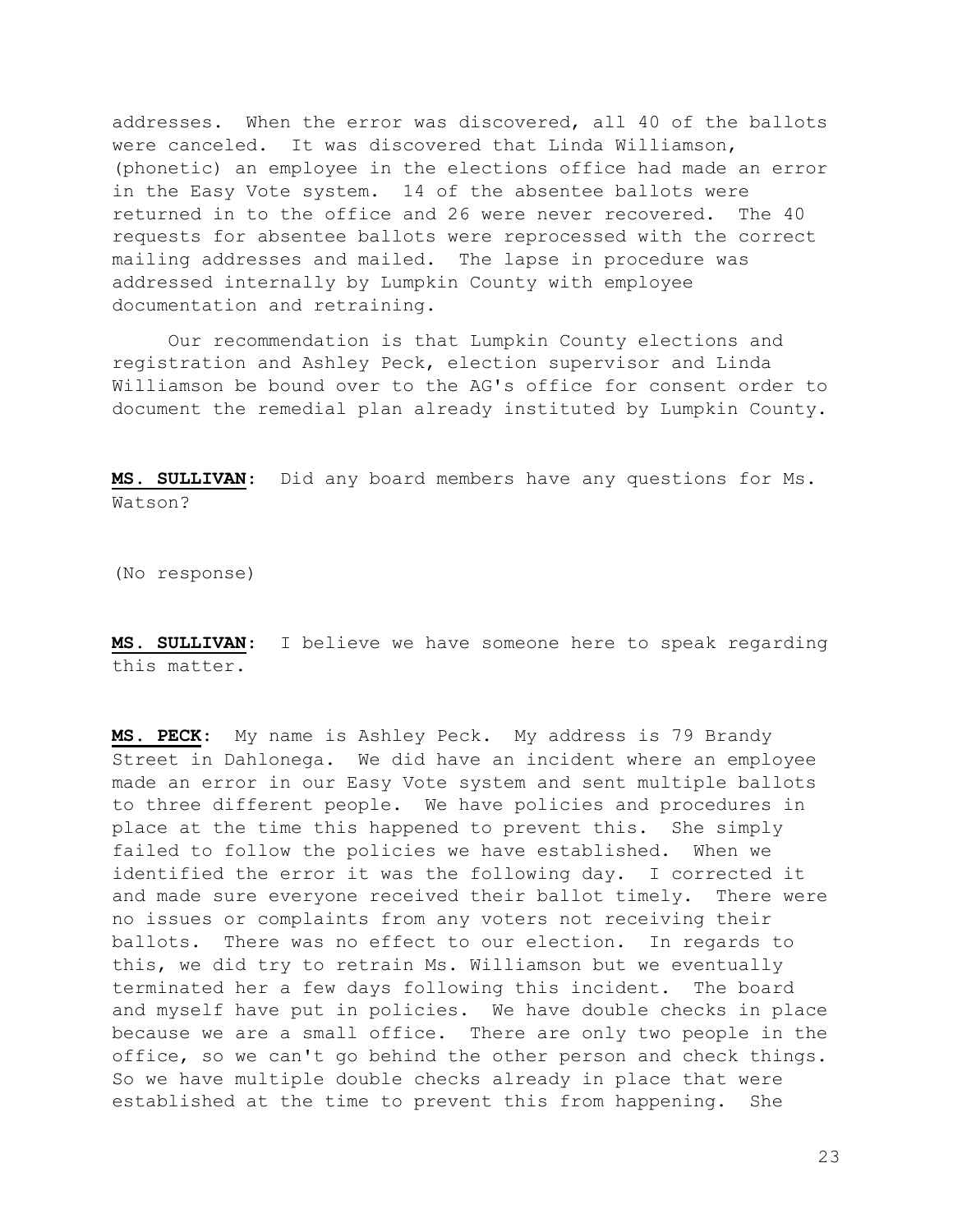just failed to follow them. So it is our hope that when you look at this that you realize that the board of elections and myself, the fault does not lie there. Policies were in place. This has not happened since and didn't happen before. It was just an instance where we had an employee that failed to follow what we had already established. Thank you.

MS. SULLIVAN: Thank you, Ms. Peck, for being here and addressing the board. Before you go, are there any board members who would like to ask Ms. Peck any questions?

MR. SIMPSON: Were all the people that requested absentee ballots given them?

MS. PECK: Yes, sir.

MR. SIMPSON: So the votes were not paper votes?

MS. PECK: That is correct. Everyone that requested a ballot was sent one and everything was corrected.

MR. SIMPSON: Right before the election?

MS. PECK: Yes, sir. We actually identified the error the following day. So I made the correction.

MS. SULLIVAN: What's the board's pleasure?

MR. SIMPSON: I would move we send a letter of instruction to the Lumpkin County board.

MS. SULLIVAN: Mr. Simpson moves that we issue a letter of instruction in this case. Is there a second to that?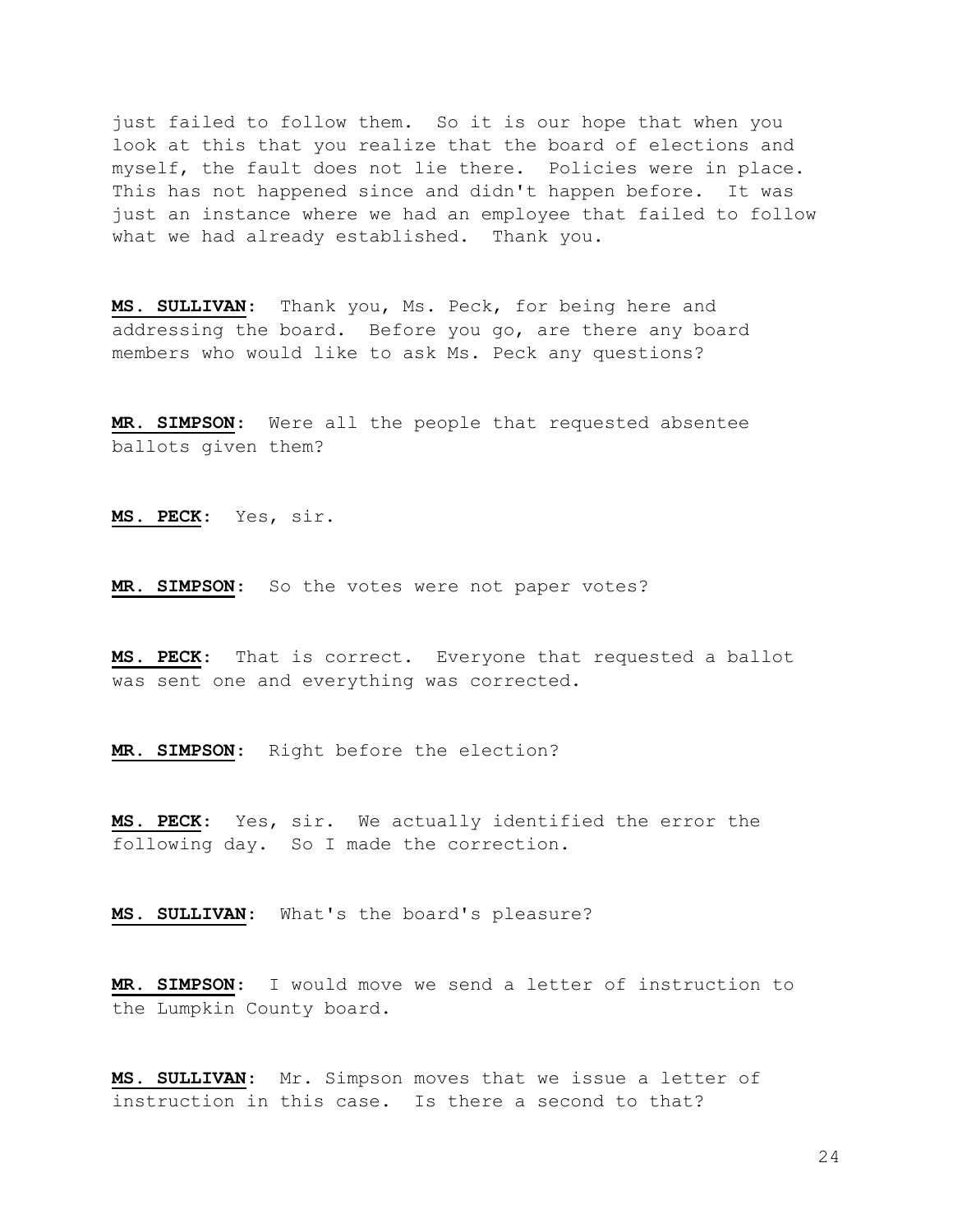MR. HARP: Second.

MS. SULLIVAN: Is there any further discussion?

(No response)

MS. SULLIVAN: All in favor?

(Whereupon the vote was unanimous.)

MS. SULLIVAN: Any opposed? And that motion carries. Moving right along here to 2015-006, Greene County.

MS. WATSON: On February 3rd, 2015, two complaints involving the special election for House District 120 held in Greene County on January 6th, 2015, were received. The first complaint alleged voter fraud during the January 6th, 2015 special election and February 3rd, 2015 special election runoff. The second complaint alleged that Greene County elections office tabulated votes early during the February 3rd, 2015 special election runoff. Investigations showed a number of individuals were interviewed regarding the allegations of vote buying. There was insufficient evidence to substantiate the violation of the Georgia code. As to the second allegation of early tabulation, election supervisor Mike Malone (phonetic) stated that he intended to early tabulate the February 3rd, 2015 special runoff election for the absentee mail-in and early votes only at 6:45 p.m. but inserted the end card which resulted in the overall election being tabulated prior to 7 p.m. Mr. Malone stated he placed a notice of early tabulation in the courthouse but failed to notify the Secretary of State's office in writing of the early tabulation.

 We recommend Greene County board of elections and registration, Mike Malone, election supervisor, be bound over to the AG's office for the listed violations.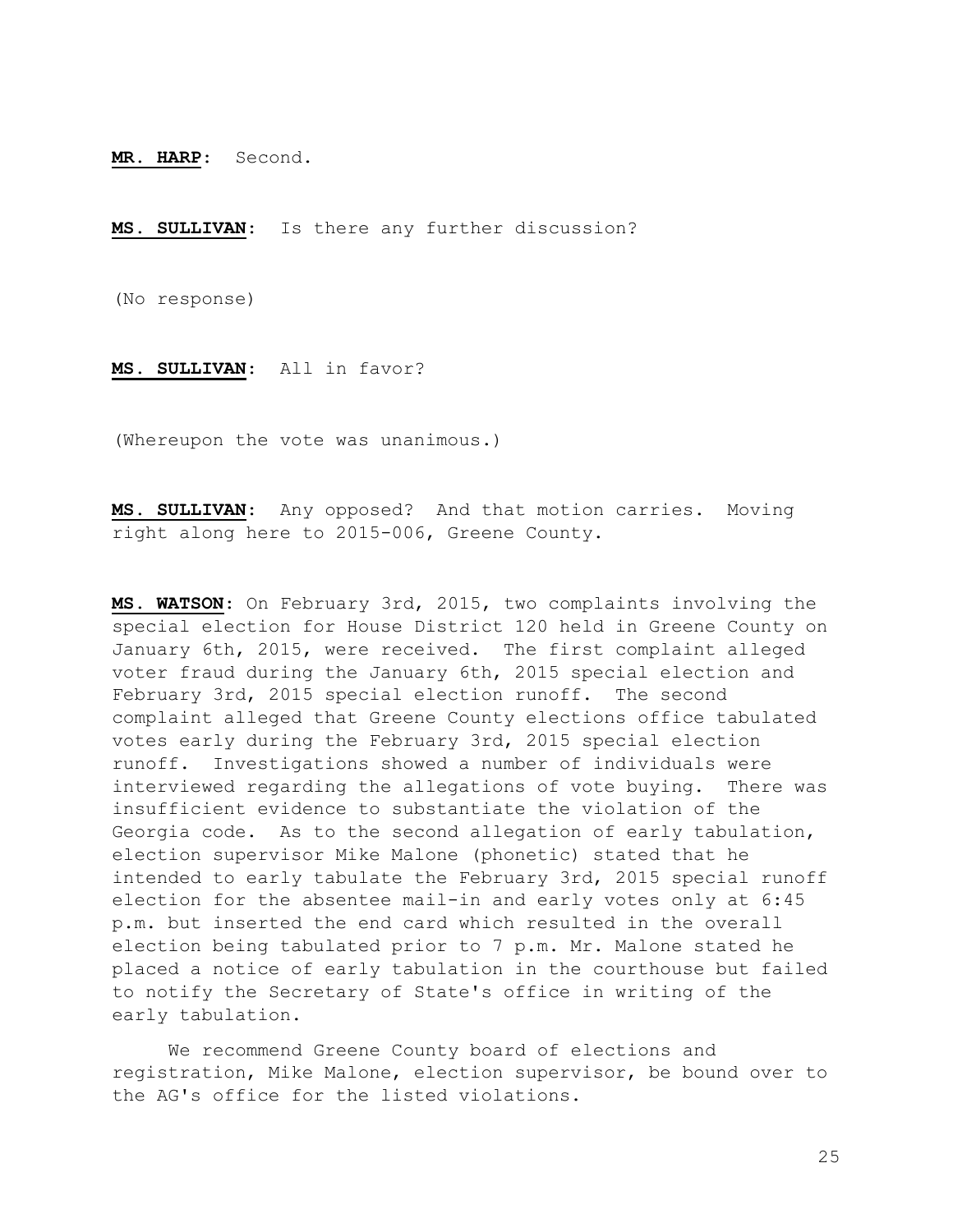MS. SULLIVAN: Any board members have any questions for Ms. Watson?

(No response)

MS. SULLIVAN: I believe we have someone to speak on this case.

MS. GRANT: Good morning, my name is Andrea Grant and I'm an attorney for Greene County board of elections and registration. My address is 504 Bowers Street in Royston, Georgia and with me I have the current supervisor,

Kathleen Mayers (phonetic) and she will have to give you her address.

MS. MAYERS: I live at 1831 Arbor Bridge Rd., Greensboro, Georgia.

MS. GRANT: First of all, I want to thank the investigators for being so prompt in calling us back and providing us with information that we needed to handle, something that occurred with a supervisor that is no longer with Greene County. I would like to mention to the board that

Mr. Malone did cooperate with the investigators in getting written responses to them and everything and did admit that the written notification was not sent to the Secretary of State. However he did give oral notification to

Ms. Holly Smith (phonetic). Being that that's not what the rules say. He did have an attempt to contact the Secretary of State regarding the early absentees. The County cooperated with the investigators. They admitted their errors. There has not been any alleged problems because of this as to the election results and hence the Greene County Board of elections and registrations would like to ask for a less evasive measure than to be turned over to the Attorney General's office. They have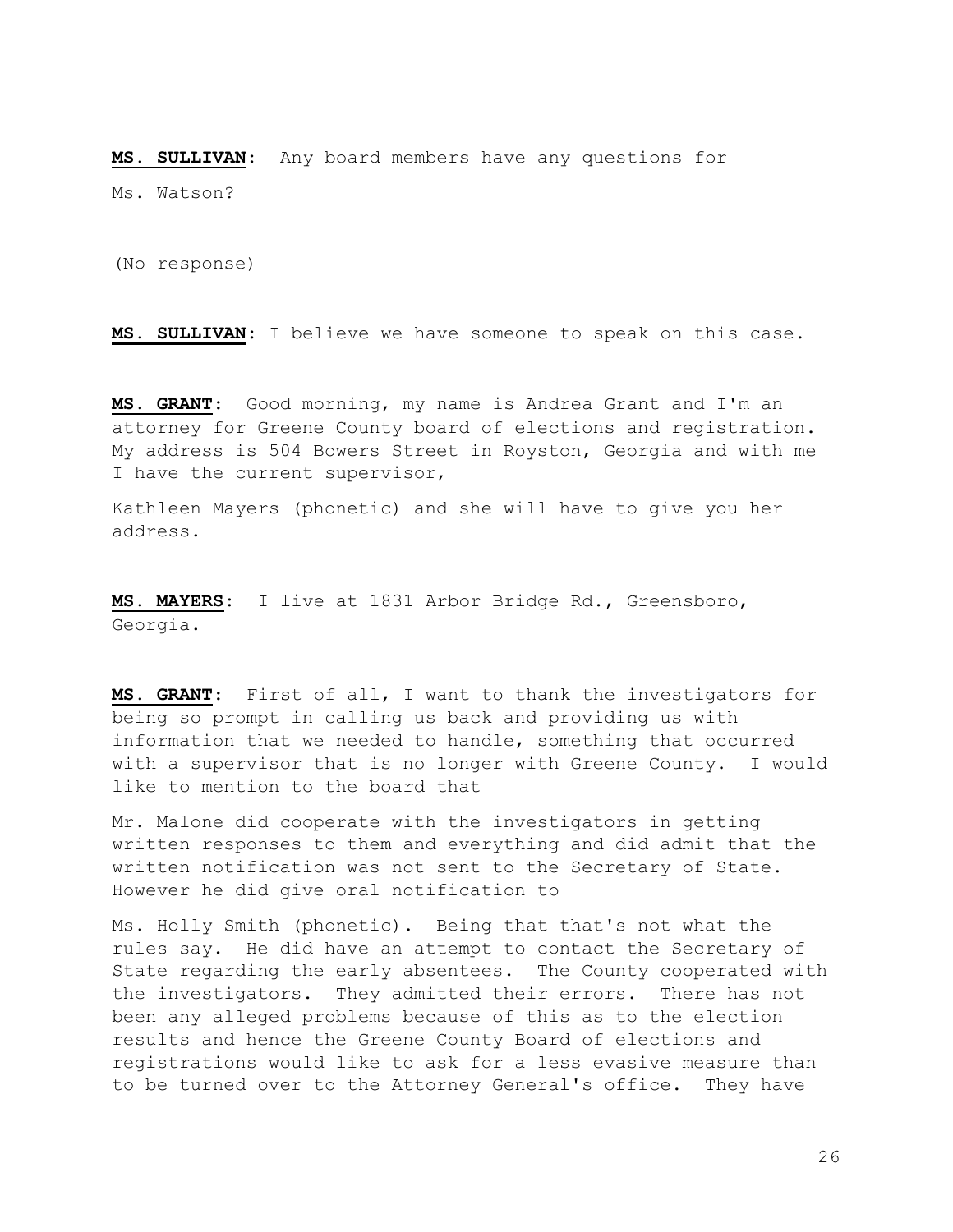put steps in place and have a very competent staff now and they really strive to have fair and reliable elections.

 So therefore we ask that one of the less evasive actions under 21-2-31.1(a) be issued rather than being turn over to the Attorney General's office.

MS. SULLIVAN: Thank you, Ms. Grant. Would you like to speak?

MS. MAYERS: I would like to say that I worked for

Mr. Malone for a couple of years and he strived hard to make sure that we were in compliance and it was definitely a (indiscernible) and we will ensure not to ever repeat it again. Thank you.

MS. SULLIVAN: Thank you. Did any of the board members have any questions for Ms. Grant or Ms. Mayers?

(No response)

MS. SULLIVAN: Is there a motion?

MR. WORLEY: I make a motion to bind this case over to the Attorney General's office.

MS. SULLIVAN: Is there a second?

MR. SIMPSON: I second.

MS. SULLIVAN: Is there any further discussion?

(No response)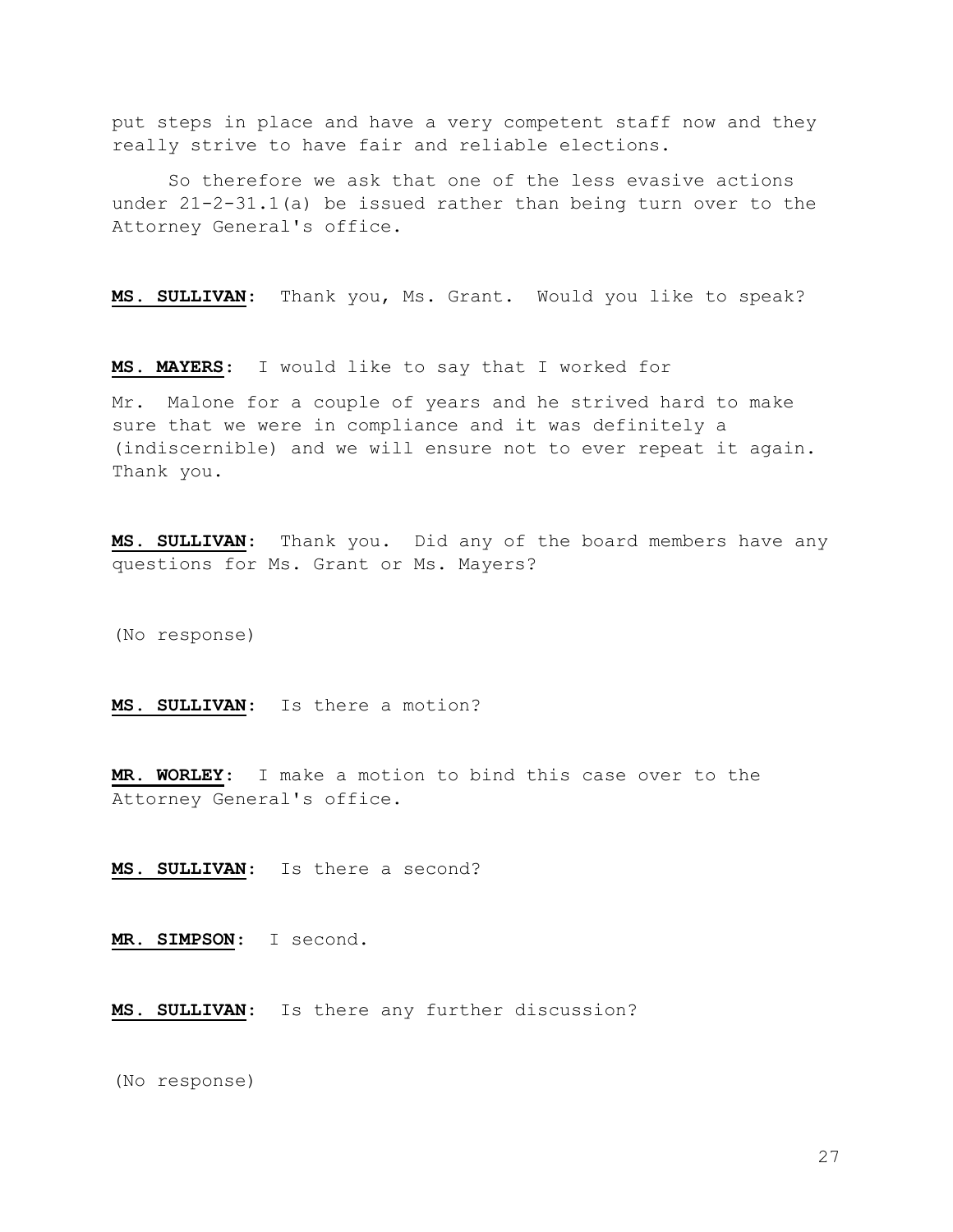## MS. SULLIVAN: All in favor.

(Whereupon the vote was unanimous.)

MS. SULLIVAN: Any opposed? And that motion carries. Thank you for being here. We have next on the agenda 2015-014, Rabun County, City of Sky Valley.

MS. WATSON: In March 2015 complainant alleged that candidate Charles Lively (phonetic) with the Sky Valley City had voted in Richmond County during the November 4th, 2014 general election then submitted a candidacy affidavit on January 12th 2015 declaring residency in Sky Valley, Georgia for the two previous years.

 Investigation showed a residency hearing was held on February 27th, 2015, of Charles Lively by the Rabun County elections office in which he was declared eligible as his intent was to make Sky Valley his residents. Mr. Lively had purchased a home in Sky Valley in December of 2012.

Mr. Lively and his wife owned a second home in Richmond County, Georgia. The Richmond County home was listed for sale in 2013. Mr. Lively stated that as of May 2013 it was his intent to make Sky Valley his permanent home. In October of 2014, Mr. Lively changed his driver's license to Rabun County. On November 4th, 2014, Mr. Lively went and voted in Richmond County in the general election completing a voter certificate that he was a resident of Richmond County. In December of 2014, Mr. Lively registered to vote in Rabun County. Mr. Lively stated that he changed his voter registration to Rabun County because the mayor asked him to fill an unexpired term of a deceased councilman. He later was told that an appointment could not be made and a special election would need to be held, so Mr. Lively decided to run.

 We recommend that Mr. Charles Lively be bound over to the AG's office for the listed violations.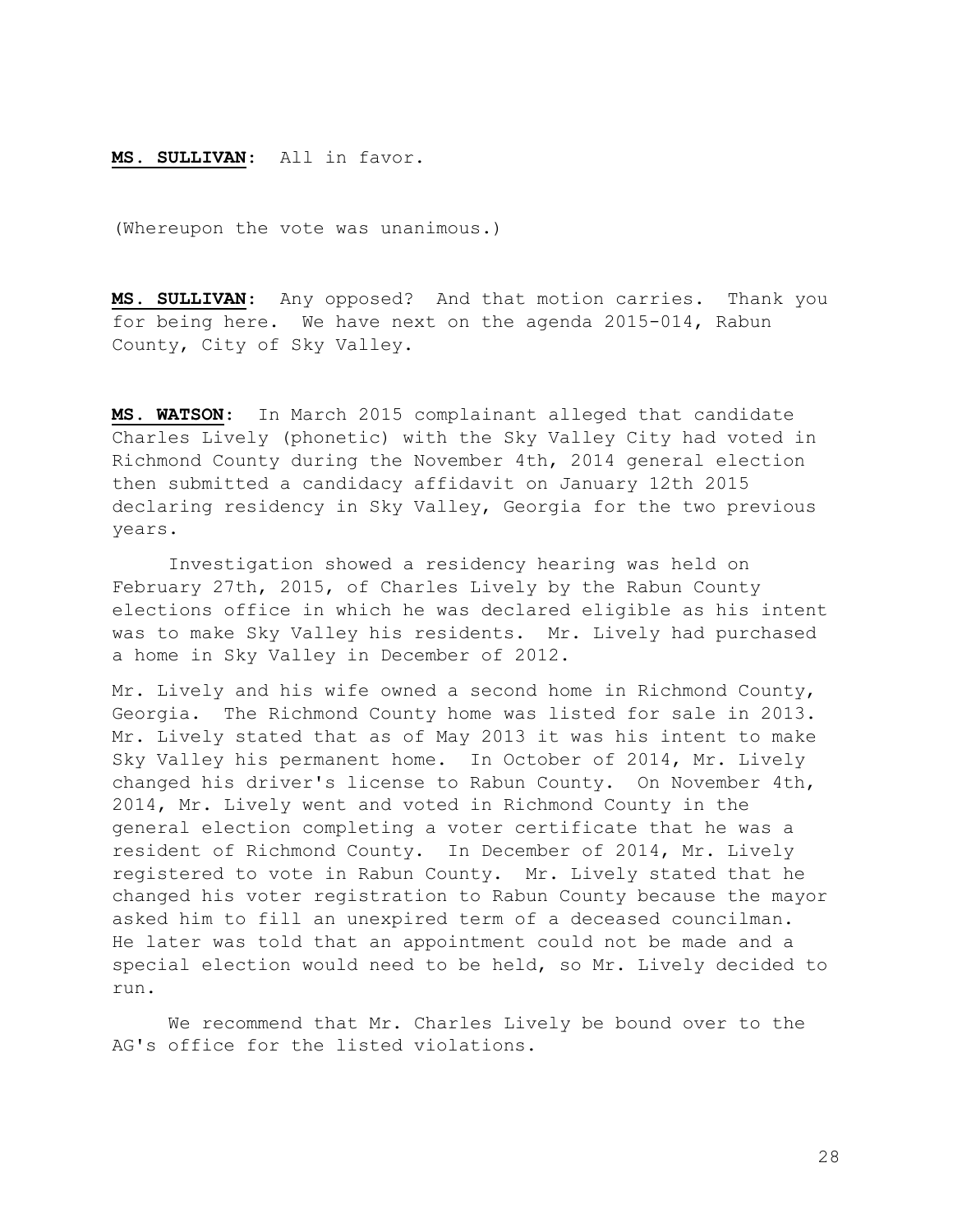MS. SULLIVAN: Let the record reflect that Secretary Kemp has joined us. Did any of the board members have any questions for Ms. Watson?

(No response)

MS. SULLIVAN: I believe we have some individuals who will speak on this case.

MR. DICKERSON: We do. Thank you very much. My name is John Dickerson. My address is PO Box 1408, Toccoa, Georgia 30577. I will have Mr. Lively give you his address.

MR. LIVELY: 171 Sun Valley Cir. Sky Valley, Georgia.

MR. DICKERSON: First of all, we appreciate your staff being so cooperative. I want to make a couple of additions to the information given by your staff. That information is as follows; Mr. Lively and his wife went to register to vote in Rabun County in October of 2014. They were told there were two ways to vote in the November election and was given information by the Rabun County election superintendent that they could vote in Richmond County. They voted in Richmond County as is correctly reflected. Mr. Lively also qualified to run for the city Council of Rabun County. In doing so he certainly executed the verification of his residency. There is slight error in the information given by the staff and that is as follows; Mrs. Lively actually owns the home in Richmond County. It is not in the name of Mr. Lively. Also, I think it is important to understand that the city councilors in Sky Valley receive no pay. Receive no benefit whatsoever. It is almost statutory that no good deed goes unpunished. Mr. Lively qualified to run in the City of Sky Valley. What we would like is for the board to consider a lesser punishment as opposed to having this matter referred to the AG's office. We do understand the precedence. The Tybee Island case. I have read that case and I think the distinction is that Mr. Lively and his wife, who is here, and I will state in my place that they both will give sworn testimony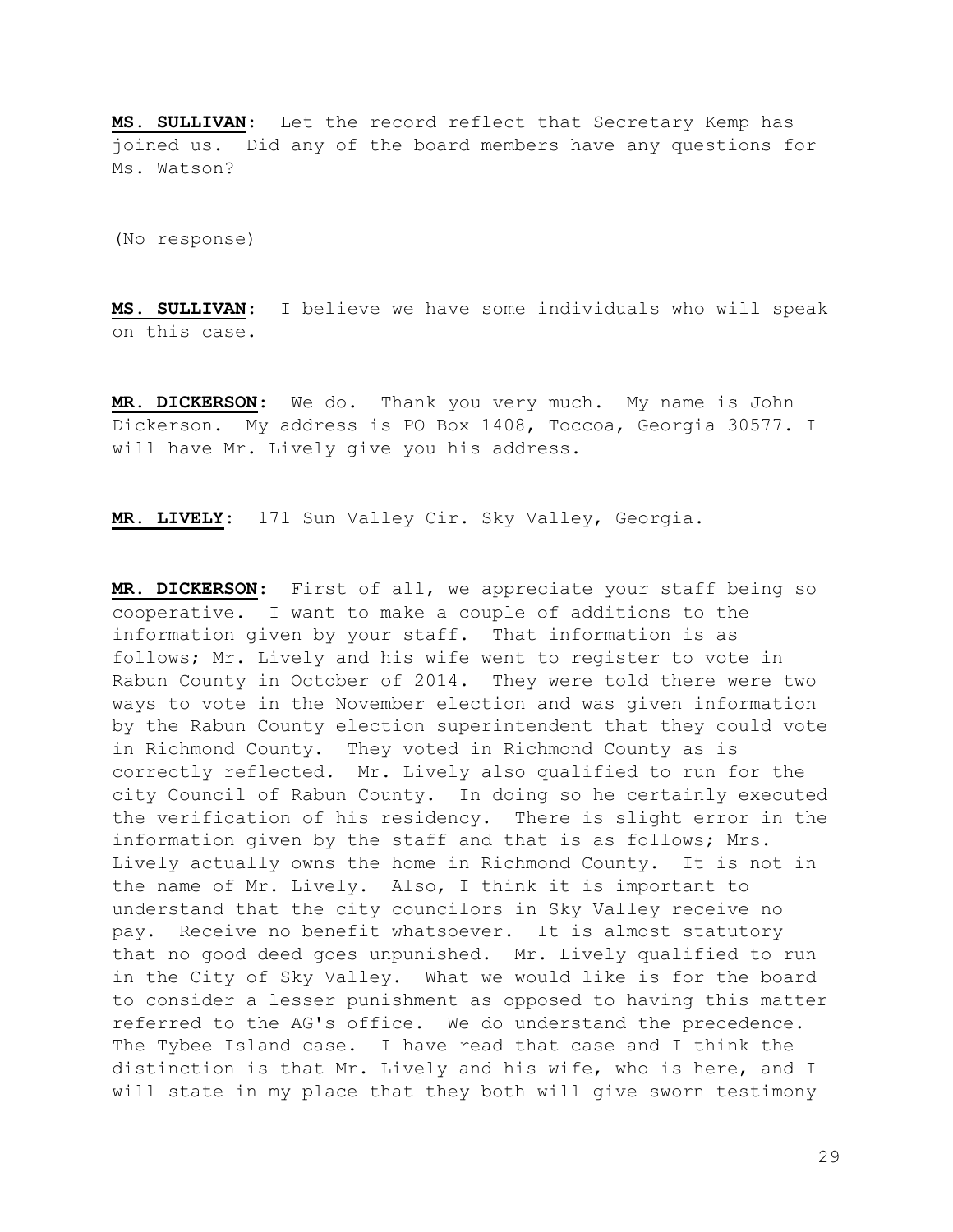if asked that they were instructed by the Rabun County elections superintendent that they could vote in Richmond County and they did. Thank you very much.

MS. SULLIVAN: Thank you. Any of the board members have any questions for Mr. Dickerson?

MR. WORLEY: Mr. Dickerson, as I understand, the issue is not whether they could vote in Richmond County but the fact that Mr. Lively executed an affidavit saying that he had lived in Rabun County for two years.

MR. DICKERSON: That is exactly why there is a discrepancy between those executed verifications. It's just a matter of (indiscernible). Of course, he voted in Richmond County in November 14th. He executed verification that he was a resident of Richmond County. No doubt.

MR. HARP: Sir, what form of identification did you submit?

MR. DICKERSON: In Richmond County. I will have him respond to that.

MR. LIVELY: I'm sorry. What was the question?

MR. HARP: What sort of identification did you submit? Like a driver's license or something like that?

MR. LIVELY: Yes.

MR. HARP: What did the driver's license show?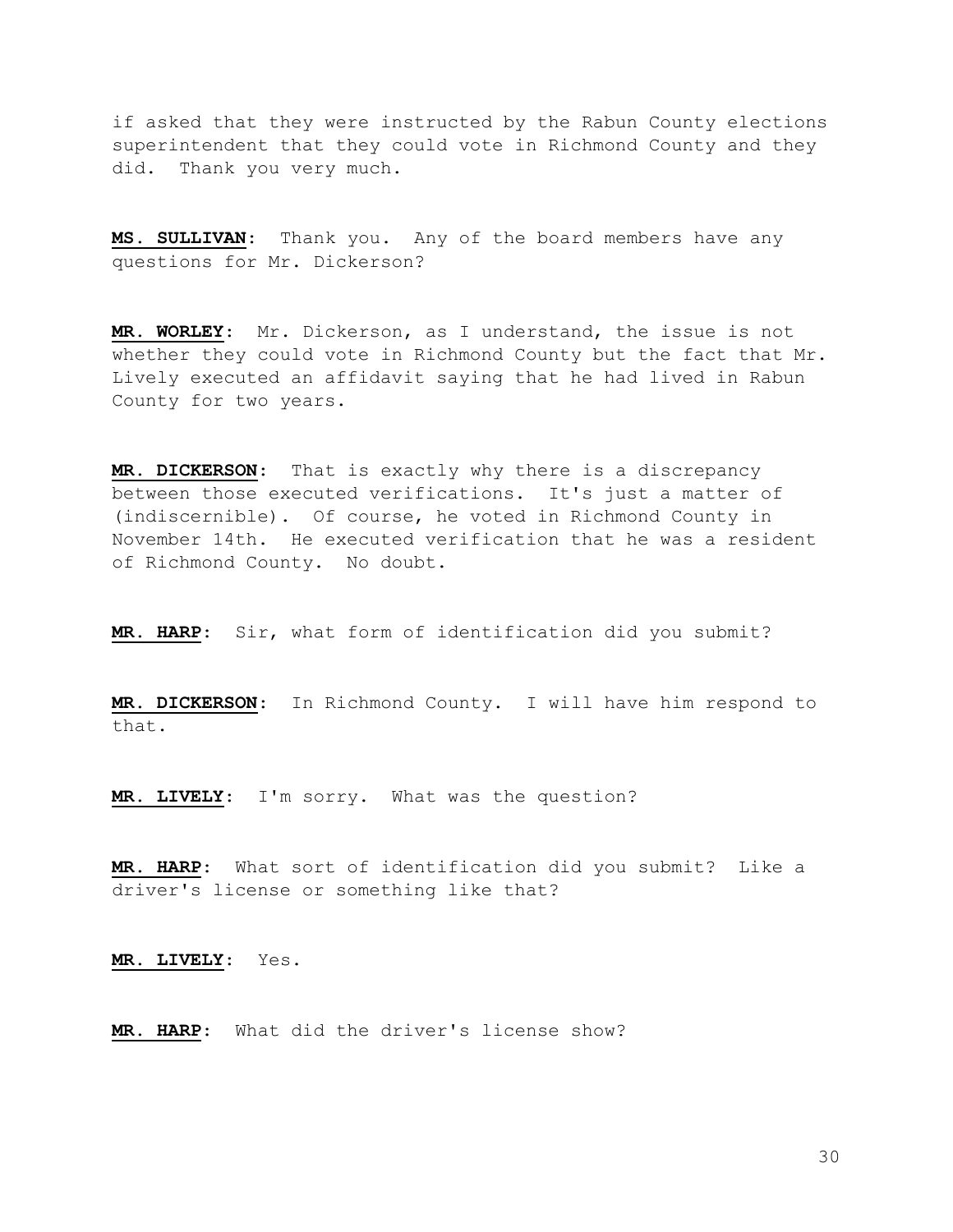MR. LIVELY: At that time it said Richmond County. I think that is correct. I had to give that particular one and they messed that up, the form. But I've voted in Richmond County for 50 years.

MR. HARP: Thank you.

MS. SULLIVAN: Any other questions from the board?

(No response)

MS. SULLIVAN: Thank you for being here. What is the pleasure of the board?

MR. SIMPSON: I think we need to be consistent with these cases. The fact is we have had a case like this. So I would move to bind it over.

MR. HARP: I second that.

MS. SULLIVAN: Any further discussion?

MR. WORLEY: I agree that we have to be consistent with the precedence that we have established. So I intend to vote to bind it over as well.

MS. SULLIVAN: A motion has been made and seconded. All in favor?

(Whereupon the vote was unanimous.)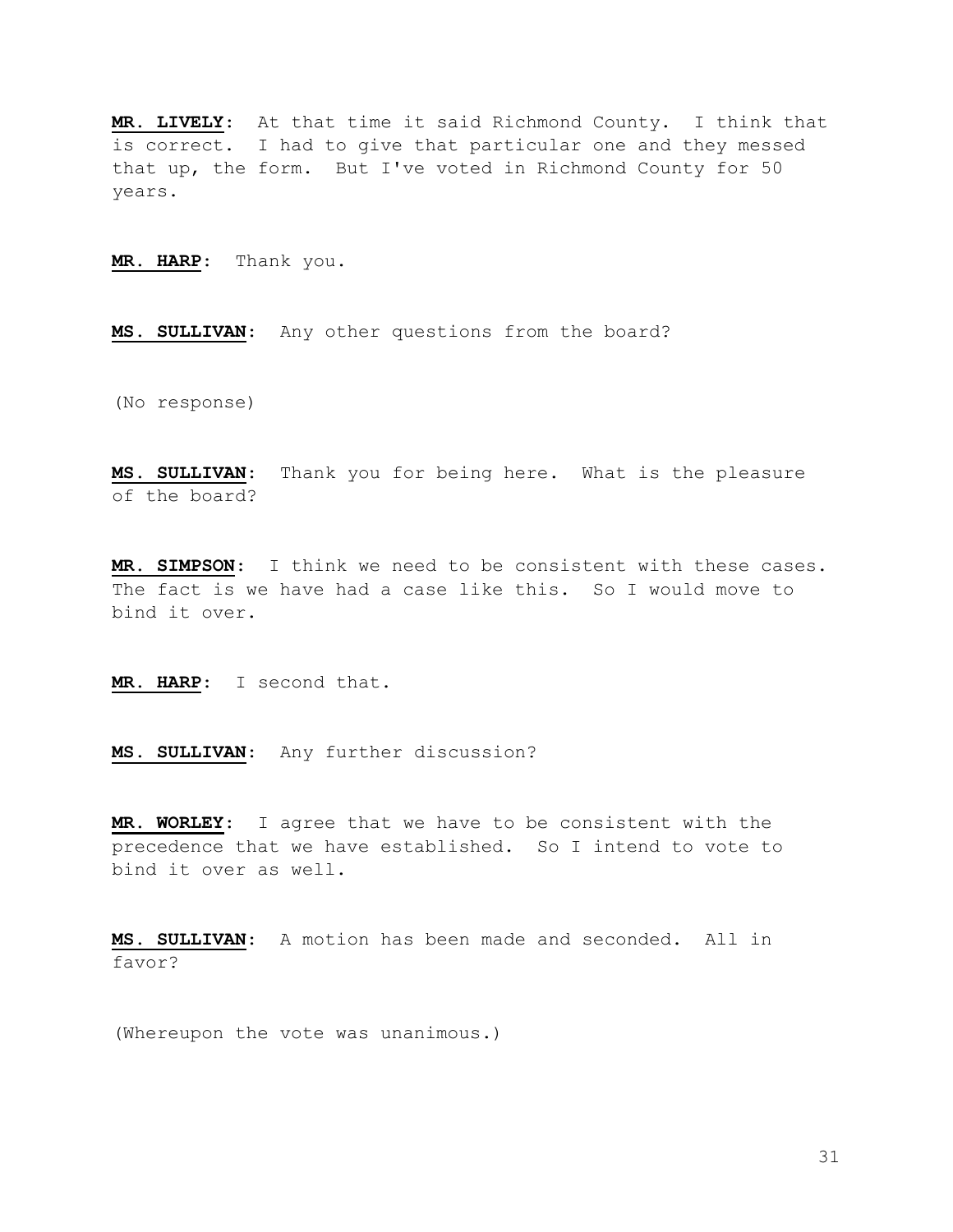MS. SULLIVAN: Any opposed? And that motion carries. Thank you both for being here today. We will take a five minute break so we can catch the Secretary up on where we are on the agenda. So if you will just bear with us for about five minutes.

(Off the record at 10:03 a.m.)

(Back on the record at 10:08 a.m.)

MR. SECRETARY: Welcome back everyone. Good morning, as

Ms. Sullivan said let the record reflect that the Chair, Secretary Kemp, is back from a meeting. I apologize for not being here this morning as well. We had a State Properties Commission meeting downstairs that started at nine o'clock. So it is glad to be back with you. I know it has already been mentioned but I wanted to also welcome my former colleague Seth Harp. Did a few tours of duty in the Georgia state Senate so we are glad to have him on board with the State Election Board. We will continue moving on with our investigative report. I would like to call SEB Case No. 2015-016 which is Number 58 in our binder.

MR. WATSON: In this case Tom Loral (phonetic) reported that the interim Peach County election supervisor,

Ms. Marcia Gosier (phonetic) campaigning against the East Watson Perimeter (phonetic) election. Investigation showed a number of individuals were interviewed regarding the allegation that election supervisor Marcia Gosier (phonetic) was actively campaigning against the East (indiscernible) and found that there was insufficient evidence to substantiate a violation of the Georgia code.

 A second allegation centered on a negative Facebook post that was posted by that election supervisor. The post did not mention anyone by name and was not dated.

Marcia Gosier advised that she did post a comment that was not referenced directly to anyone and it was made on her on time and not in the capacity of the election supervisor. Marcia Gosier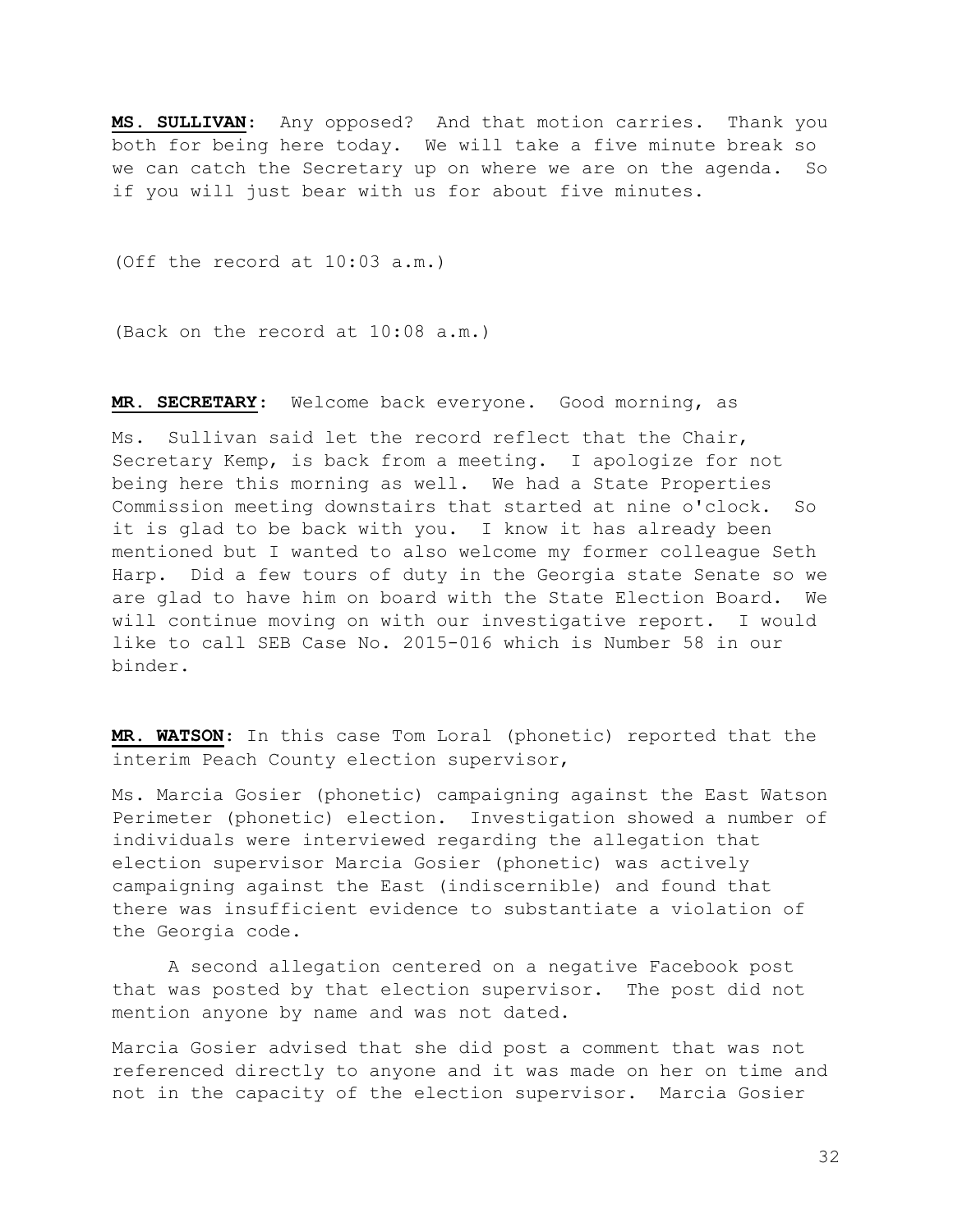was advised that she did have (indiscernible) in the Peach County school system.

 A third allegation that Marcia Gosier requested a vote no sign be posted on the Peach County Boys and Girls Club could not be substantiated. During the investigation an allegation made by Darryl Fenderman (phonetic) that several individuals had not received absentee ballots. This was investigated and found to be unfounded. However during a review of absentee ballot applications by our investigators we discovered the following issues; twenty-eight of the absentee ballot applications were without the election date, ten were accepted without the signature or the mark of the voter, six were accepted without the signature or the relationship of the relative requesting a ballot, ten were accepted without the registrar or absentee ballot clerk entering the date received, thirty-six were without signature of the registrar or absentee ballot clerk certifying the application and on two the clerk or board of registrars did not write the reason for rejection on the application, did not notify the applicant in writing the ground for ineligibility and did not retain a copy of the notification. If was also found that election documents had not been delivered and secured to the Superior Court clerk.

 We recommend Peach County office of elections and Marcia Gosier, interim election supervisor be bound over to the AG's office for the listed violations.

MR. SECRETARY: Any questions from the board for Ms. Watson?

(No response)

MR. SECRETARY: Hearing none. Anyone else wishing to speak on this matter?

MR. SHERLOCK: Mr. Secretary, Joel Sherlock. I'm here on behalf of the Peach County Board of Elections. My office address is 16 East Agency St., Roberta, GA. 31078. With me is board member Donn Coylle (phonetic) and he would like to give his address.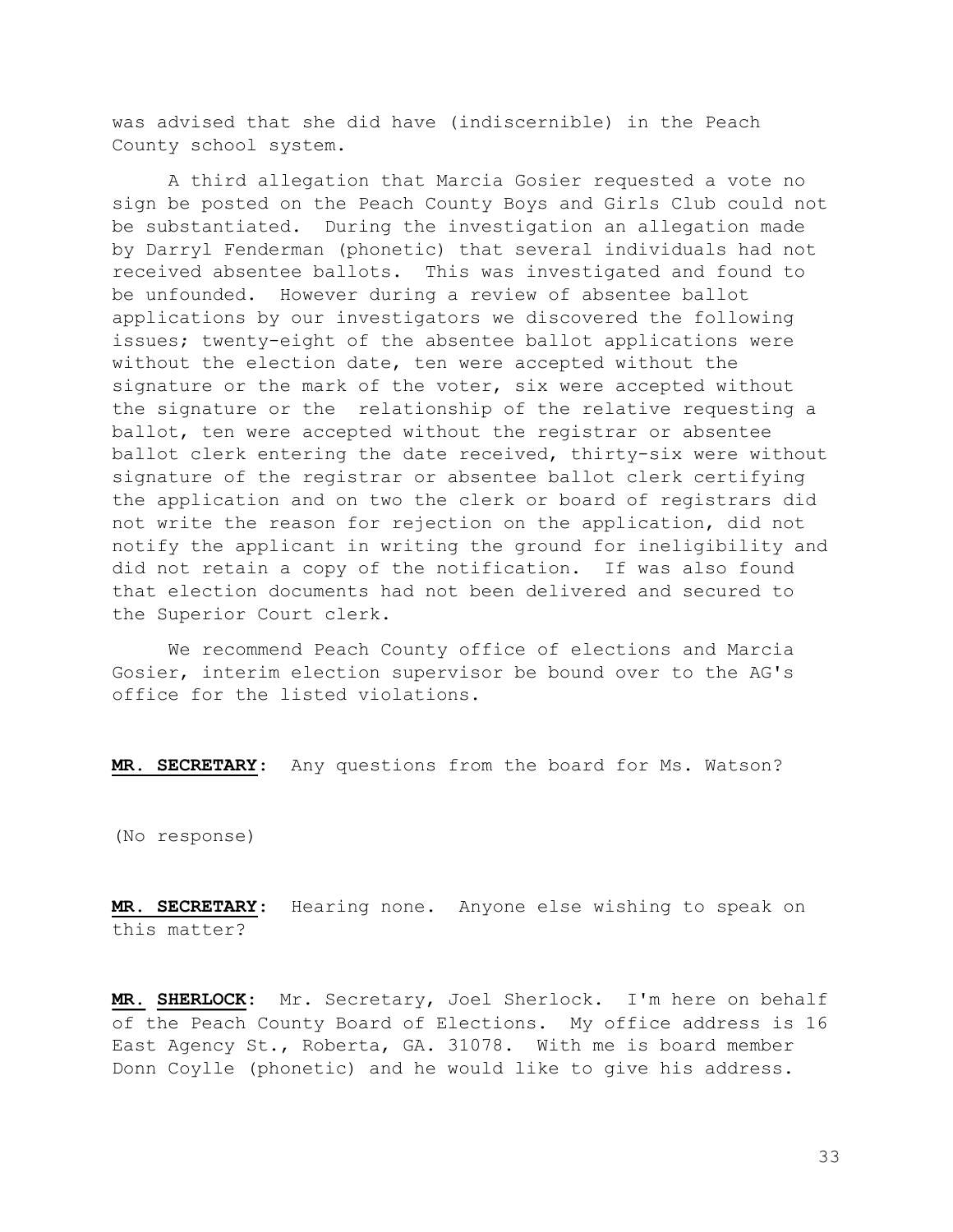MR. COYLLE: 2741 Highway 96, Fort Valley, Georgia.

MR. SHERLOCK: I am here on behalf of the Peach County board of elections. I am not here on behalf of the respondent Marcia Gosier. I just want to make that clear up front. We are not here to contest the factual findings of the investigators. What I am here to do is to point out what the board of elections found and what they did during and after the fact with the allegations against Ms. Gosier. These were acts that were done surreptitiously by

Ms. Gosier. When they were discovered the board took the issue to the board of commissioners in Peach County to have her removed but unfortunately under our local act the board of commissioners have sole responsibility for the hiring and firing of the election supervisor therefore that vote was taken on political lines. She was retained. More allegations were made against Ms. Gosier. It was brought to the board of commissioners again. Again she was retained. The third time, after acts both inside this investigation and outside this investigation occurred, the board of elections finally succeeded in having her removed and replaced. The election employees have received two hours of training and we have a new election supervisor. Based upon the remedial actions by the Board of Elections, their acknowledgment of what has occurred, I don't think that, as it pertains to the board of elections, that this case needs to be bound over to the AG's office. I cannot speak on behalf of Ms. Gosier. Thank you.

MR. SECRETARY: Any questions for Mr. Sherlock?

MR. WORLEY: So just to be clear, the board of commissioners eventually voted to remove Ms. Gosier?

MR. SHERLOCK: Yes, sir. On the third attempt by the board of elections they did.

MR. SECRETARY: Anyone else wishing to speak? Yes, ma'am. Come on up. I believe you had a question for counsel?

34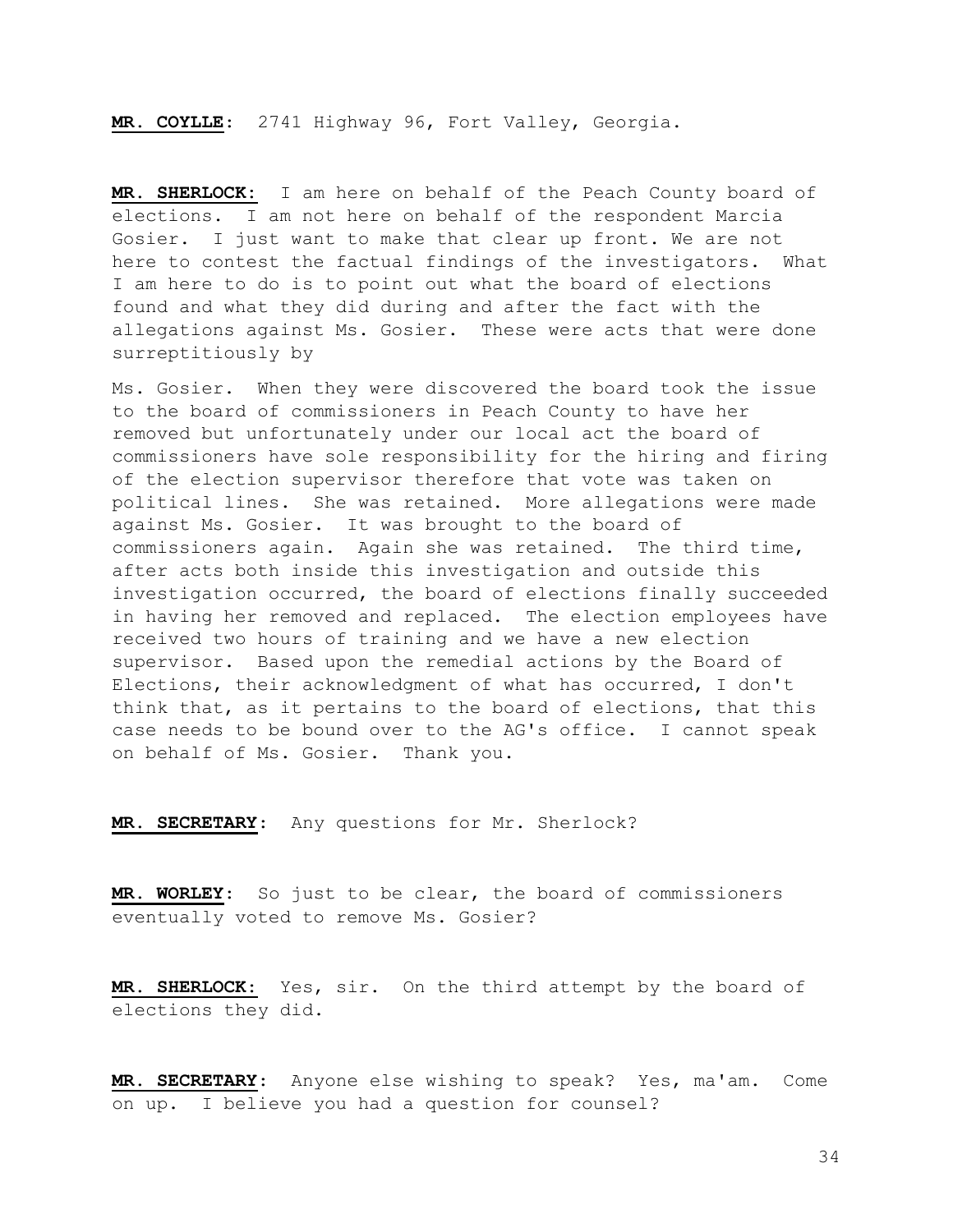MR. SIMPSON: Yes.

MR. SECRETARY: Ma'am, hold on one second. Mr. Simpson?

MR. SHERLOCK: I brought Mr. Coylle in case you have any questions on factual issues related to the board.

MR. SIMPSON: While this was being done no one with the board of elections was aware of it?

MR. SHERLOCK: At the beginning they were not aware. As they became aware is when they kept going back to the board of commissioners to have her removed.

MR. SIMPSON: You said it was being done surreptitiously; explained that a little further?

MR. SHERLOCK: There were things that were done that were outside the knowledge of the board of elections that are not in this investigation.

MR. SIMPSON: Thank you.

MR. SECRETARY: Anyone else wishing to speak?

MS. GOSIER: Marcia Gosier, my address is 286 San Jerrald, Dr. Fort Valley, Georgia 31030. First, I want to apologize for my tardiness. I tried to get here on time, but -- I'm not sure where we are in this matter. So is there any way that you all could give me a review as far as the questions that were raised so that I could respond?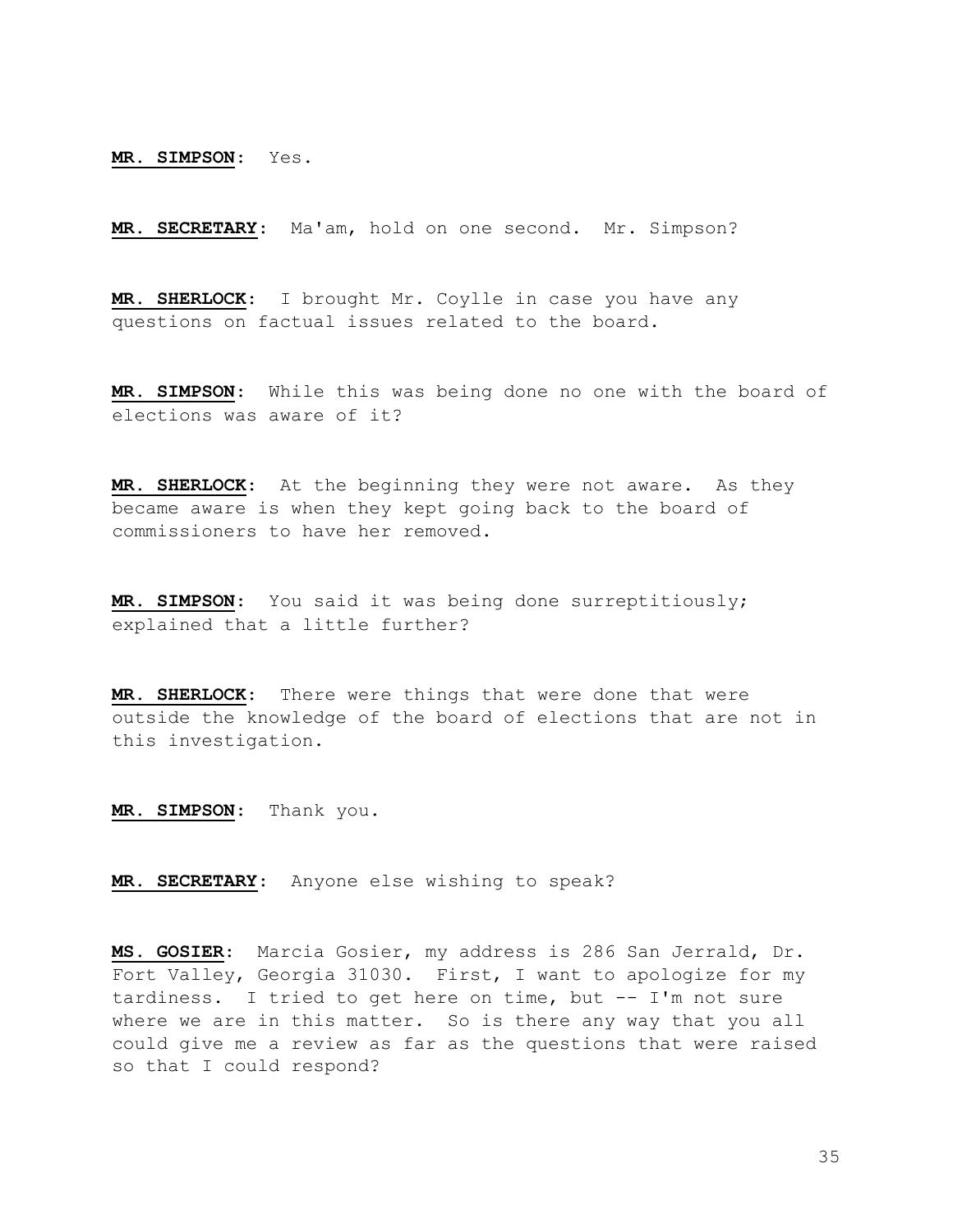MR. SECRETARY: We actually just got started. Ms. Watson presented the case and then Mr. Sherlock spoke on behalf of the Peach County Elections Board and now it is your turn to speak to us in regards to this matter.

MS. GOSIER: The information I received about the charges, there were some claims that were made and from the paper that I received they were substantiated. In the process of the investigation, of course, because these items affect the absentee ballots, the absentee ballots and applications were reviewed. I was hired as the elections registration assistant in June of 2014. In December of 2014, the election supervisor resigned and I stepped into an interim election supervisor role. There was no one else in the office. I performed three duties from December 2014 until July 17 of 2017. I was still the elections registration assistant, the interim election supervisor and the interim County registrar.

 The first election was the East (indiscernible) that was held on March 15th of 2015. It was my first election. I did nothing maliciously as far as the application process on the absentee ballots. I did the best that I could do. There was one instance with the applications where it stated that I did not enter the date that the application was received. The election that was not allowed to go forward with issuing the absentee ballot if the date is not entered. The first date that we started sending out the absentee ballots, the Governor made a call because that was during the blizzard and I contacted my liaison as protocol. The Secretary of State's office was closed due to the weather. So I reached out to neighboring counties. So that's how I entered my first set of actual absentee ballots. There were some things I just want to convey that I sincerely did not know. I was not placed in a favorable environment and again, I did the best I could do in those 2  $^{1/2}$  years that I served in the capacity. The mistakes that I made I have greatly realized. I assure you. If you want to look back at my absentee ballot applications, you will see that those mistakes were corrected. The information that should have gone to Superior Court I was in ownership of that. I used an outdated form. That was not brought to my attention until the investigation began. As soon as it was brought to my attention by the investigator, I was able to place my hands on those forms and I took up that information and boxed them and sealed them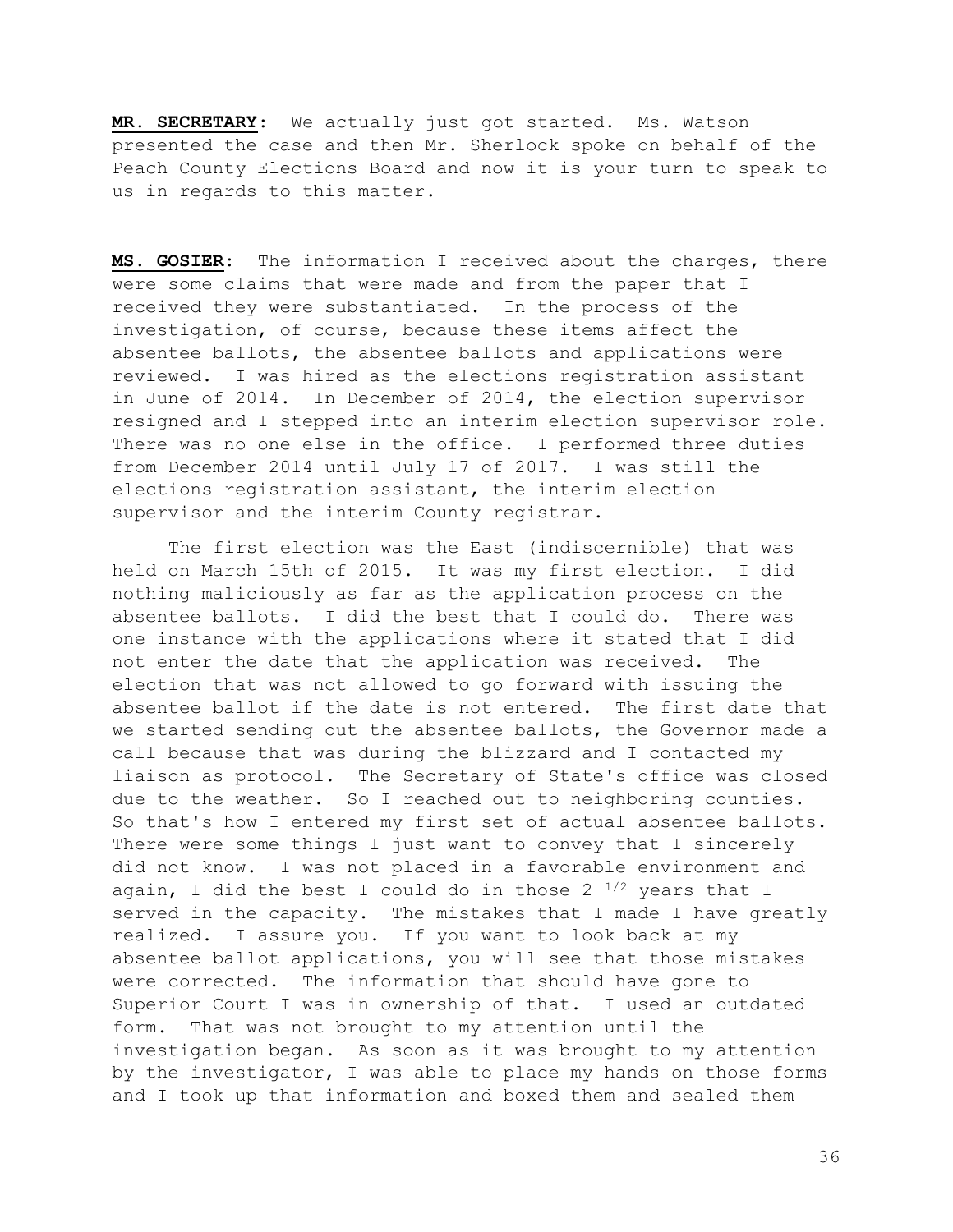and signed them and turned them in to the Superior Court. So that's just where everything stands. As you all are aware, I am no longer employed by Peach County commissioners. I was terminated for falsifying a police report, which I have not ever been charged with falsifying a police report. Since I have not been charged, therefore I have no conviction on that matter. Mr. Coylle, here, we work together but Mr. Coylle has never been supportive of me. I did not need Mr. Coylle to be supportive of me. I was still able to do my job to the best of my ability. I was not paid for performing the duties. I loved doing elections. I believe everybody has a right to the democratic process and again, I just want to convey to you-all that I never did anything maliciously and I always made sure that I corrected those mistakes.

MR. SECRETARY: Thank you, Ms. Gosier for being here. Any questions for Ms. Gosier?

(No response)

MR. SECRETARY: Anyone else wishing to speak on this matter?

(No response)

MR. SECRETARY: Any discussion or recommendation from the board?

(No response)

MR. SECRETARY: Ms. Watson, you recommend binding over; correct, the board and Ms. Gosier?

MS. WATSON: Yes.

MS. SULLIVAN: I move that we accept that recommendation.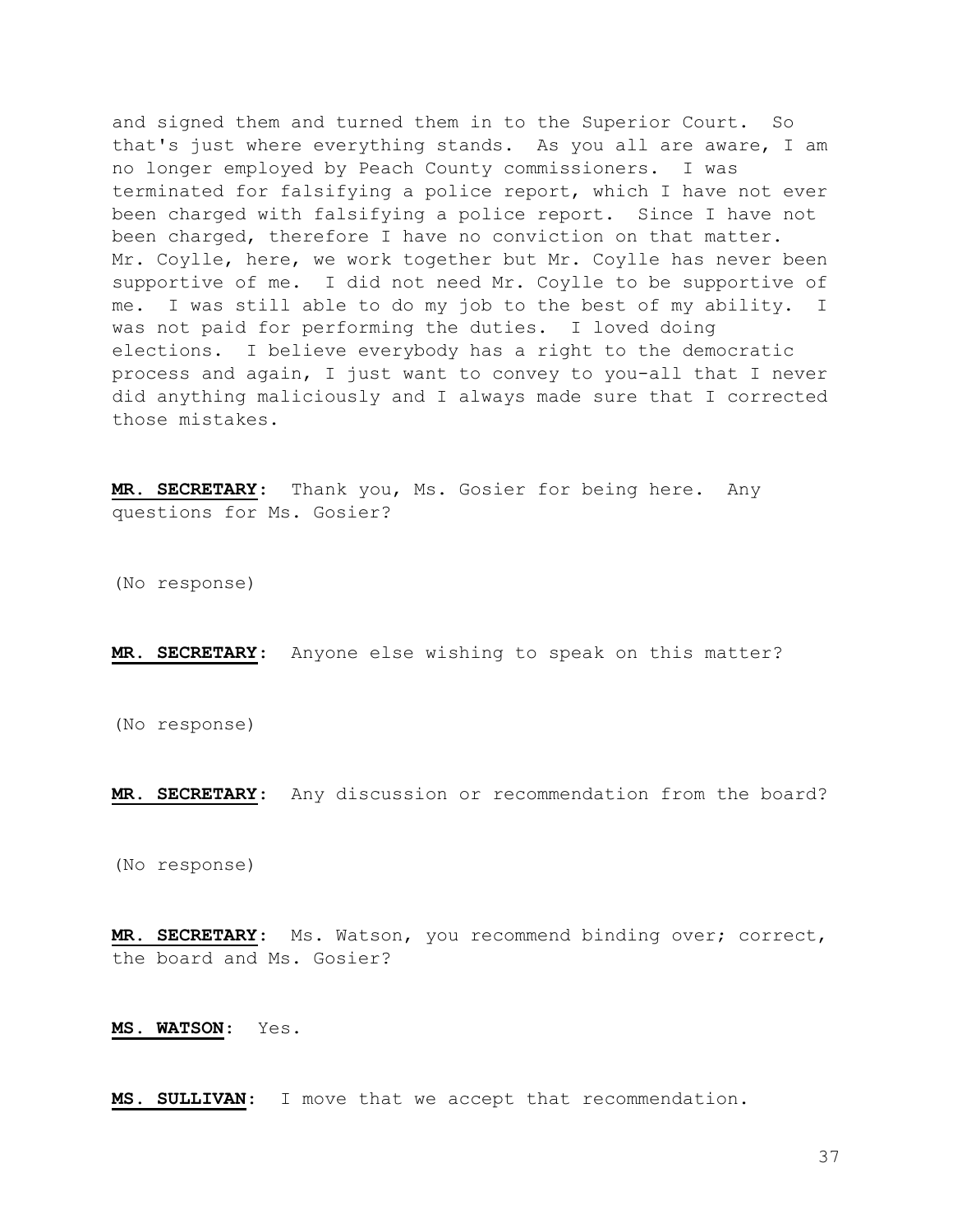MR. SIMPSON: Second.

MR. SECRETARY: We have a motion by Ms. Sullivan to bind over and a second by Mr. Simpson. Any other discussion?

(No response)

MR. SECRETARY: Hearing none, all in favor signify by saying, "aye."

(Whereupon the vote was unanimous.)

MR. SECRETARY: All opposed same sign? And that motion carries and we have bound that case over. Thank you-all for being here today.

 I believe that's got all of our investigative cases except for the New Georgia Project and the Fulton County case for people that are here today. So we are going to move back up to the top of the agenda. Number 42 in our binders. I call SEB Case No. 2014-014. Again, Number 42 in our binders. Mr. Lewis?

MR. LEWIS: Thank you, Mr. Chairman. On May the 6th, 2014, the Secretary of State's office investigations division opened an investigation on voter registration activity into some canvassers with the New Georgia Project. SOS received multiple complaints from County election offices who reported having received voter registration applications from the canvassers that were alleged to have been giving fraudulent information and deemed to be suspicious by the reviewing election officials. There were a total of 16 counties around the state reporting the issues with voter registration applications submitted by New Georgia Project. Let me just quickly run through that this list of counties for you. Athens-Clarke, Bartow, Cobb, Coweta DeKalb, Butts, Douglas, Effingham, Fulton, Gwinnett, Muscogee, Paulding, Putnam, Carroll and Toombs. From those counties we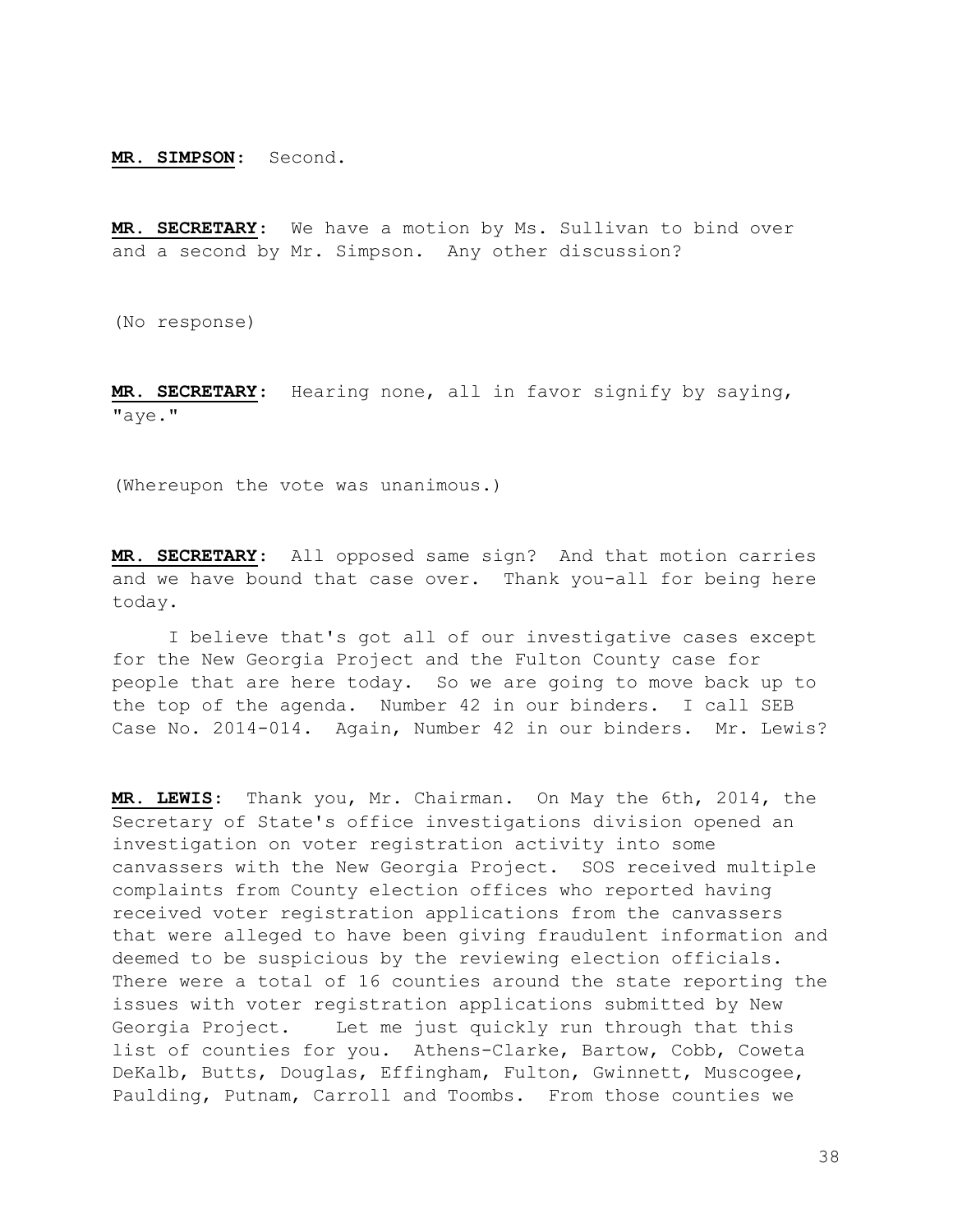received approximately 208 voter registrations. The investigators were able to locate and interview 44 of those applicants whose name appeared on 53 of the VRAs submitted by the New Georgia Project. There were some duplications. When interviewed, the 44 applicants they confirmed that 53 of those voter registration applications submitted in their names contained false information or forged signatures. Those 53 fraudulent VRAs were then compared to the canvasser's transmittal sheet obtained from the New Georgia Project.

 The comparisons helped us identify 25 New Georgia Project canvassers who were responsible for submitting the canvass sheets associated with these fraudulent VRAs. Investigators were able to locate and interview 14 of those canvassers who submitted fraudulent VRAs to the County offices. All of the nine had submitted false information and the documentation supports that they were responsible for the transmittal sheets in submitting the VRA's. While the remaining 11 canvassers were identified by name and supporting documentation, with transmittal sheets being associated with the fraudulent voter registration applications, we were unable to locate or interview them or even to verify that those people existed.

 The evidence in this case revealed the following; 25 New Georgia Project canvassers were identified as submitting canvass sheets signed by each canvasser that contained voter registration applications as having been identified as fraudulent by the elector listed on the voter registration application. There are also three family members that we identified of applicants who were found to have submitted five of those VRAs with fraudulent information. In addition to the specific violations I identified in this case, I have invited the Director of Muscogee County board of elections and registration, Nancy Boren, to offer her experiences and the experiences of her office in dealing with many of these fraudulent and otherwise problematic voter registration applications. An introduction of fraudulent voter registration applications causes a ripple effect in the voter registration process that can adversely affect registered voters and those voters who are attempting to register to vote for the first time. Ms. Boren?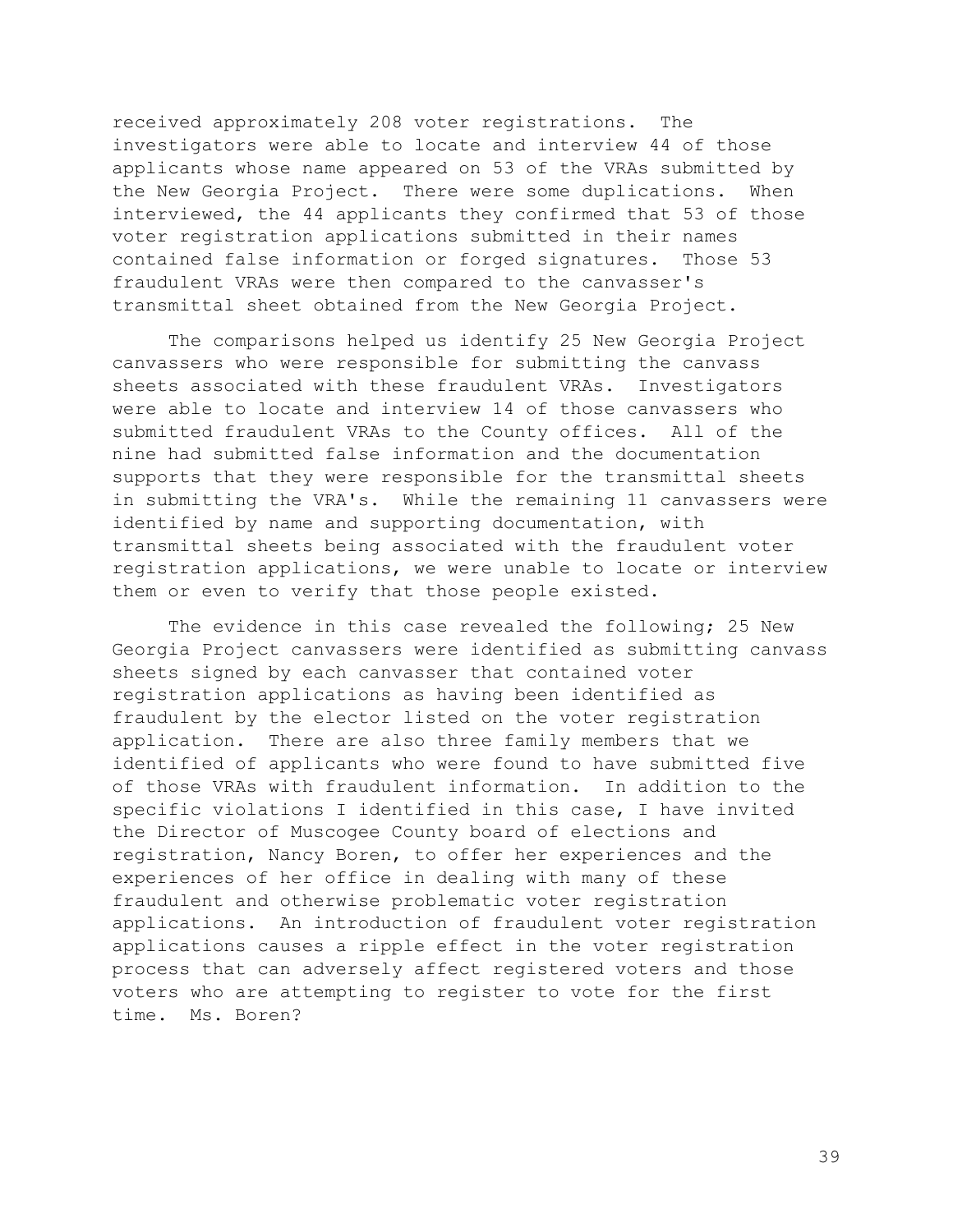MR. SECRETARY: Ms. Boren, if you would like, we will just let you use the podium to make it a little easier if you have notes. Welcome.

MS. Boren: Good morning, Secretary Kemp and members of the State Elections Board. My name is Nancy Boren. My address is 3111 Citizens Way, Columbus, Georgia. I am the director of elections and voter registration in Muscogee County where I have served in that capacity for 22 years. Columbus, Muscogee County is a combined board of elections and registration with approximately 105,000 active, registered voters. Thank you for the opportunity to address this body concerning the impact of the more than 20,000 voter registration applications received from New Georgia Project by this office in the second and third quarters of 2014 and 2016. I would like to highlight for you some of the problems we encountered and share with you how we handled them. Applications we received from these canvassers were difficult to process, missing critical information, contained duplicate registration submitted within days of each other. Often it was five or more applications dated one or two days apart. Some of the them contained different dates of birth by one day or a different date of birth by one year and they affect our operations even today.

 A review of the 3,112 pending voters for Muscogee County reflect examples of these applications. The results of the difficulties we faced with these forms we continue to face today.

 In 2014, my staff and I met with New Georgia Project and other organizations to help them review the deficiencies we were finding on the forms that they were submitting to provide insight into what we needed to complete the applications. We agreed to produce for them a weekly pending voter list for them to pick up each Friday so that they could review their deficiencies noted. This would have provided an opportunity for them as well as the people that they register to get that applicant registered. These weekly reports were never picked up. We met again with the same organization in 2016 to review procedures and exchange operational suggestions for improvement because we support the vigorous registration process but within legal guidelines. Due diligence is required to verify a voter's driver's license number that ended up being incorrect and street names that were either nonexistent or that we couldn't find at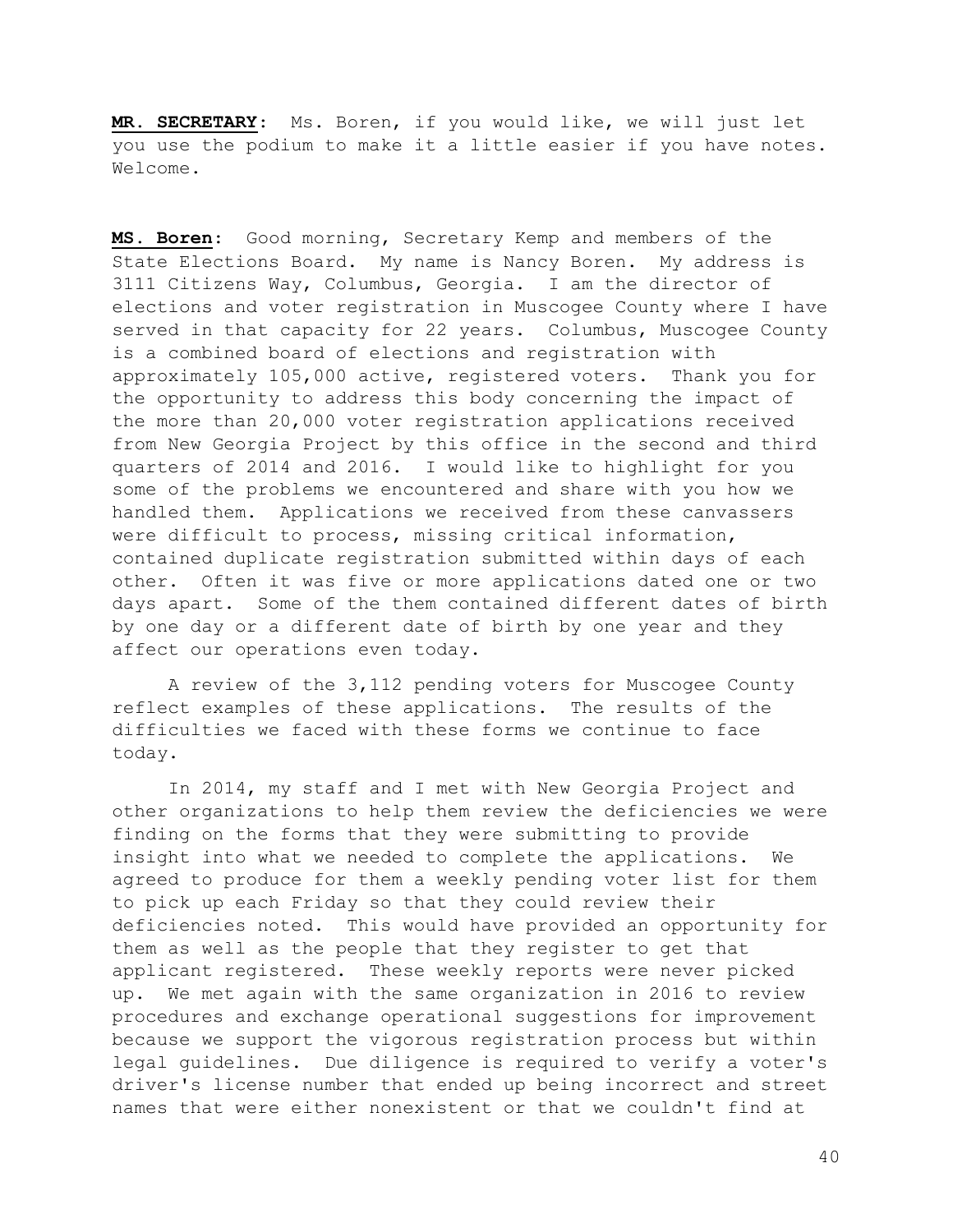the end of a cul-de-sac. The amount of time required to do this research was four times what it took to process a normal voter registration application with verifiable information. Critical resources, of course, as many of you election officials know, were used to process these registrations. We worked for six weeks, seven days a week, twenty-four hours around the clock. We had three shifts to process these applications. Duplicate registrations were received with the same demographical information but with different signatures. Since absentee ballot applications, returned absentee envelopes or petitions require signature verification to be counted, we are in the quandary of which signature to count or which signature to look at on these application forms.

 The result is either denying an application, a ballot or a petitioner's signature or accepting them incorrectly based on the signature. We have forms where the signatures do not match the name on the form. For example, James Brown is the name on the form but the signature on the form is Mary Smith. Again, the problem is verification of signature. The most important thing that I would like for you to remember is that this is not a victimless crime. From the number of hours required to verify information to ensure that citizens are eligible to register to vote, to the voters whose application for an absentee ballot could be denied because the signatures do not match. We must require compliance and accountability from these organizations that register people to vote. They cannot do it in a vacuum. The snowball effect of those tens of thousands of voter registration forms will continue to influence how we operate for many years to come. Again, thank you for the opportunity to address you today. I will be happy to answer any questions that the board may have.

MR. SECRETARY: Thank you for being here, Ms. Boren.

Mr. Lewis, let me just ask you, do you have anything else to present to the board before we get any questions?

MR. LEWIS: Just the recommendation, sir.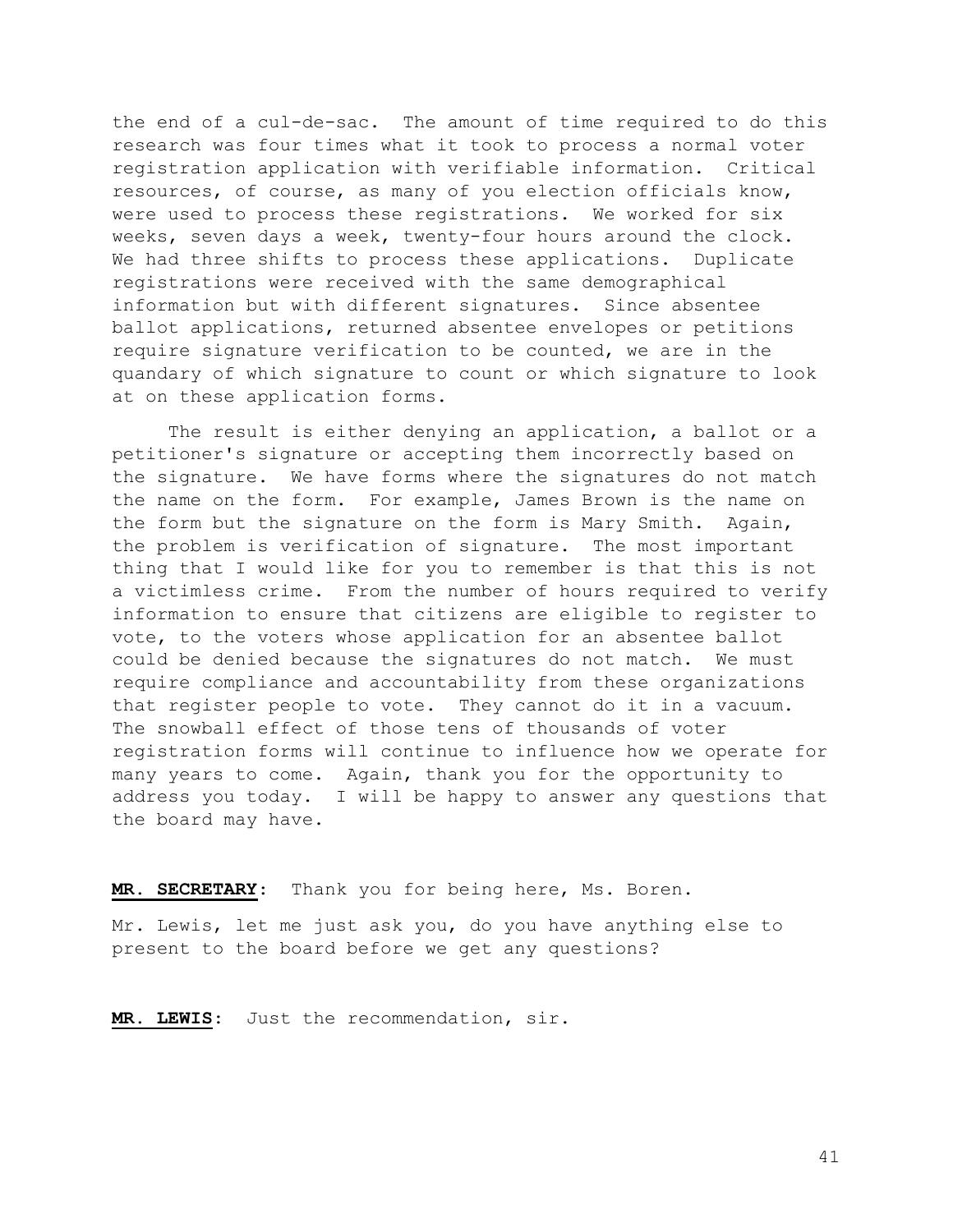MR. SECRETARY: All right, well why don't you make the recommendation and then I will let both of you standby for questions from the board.

MR. LEWIS: All right, sir. We believe based on the documentation of the electors and interviews conducted regarding these voter registration applications that the listed individuals are responsible for the submission of fraudulent voter registration applications. We recommend the following canvassers Rita Upshaw (phonetic),

Shawvez Hines (phonetic), Chrishanda McDonnell (phonetic), Jodell Regar (phonetic), Quandez Milton (phonetic), Keneta Birdsall (phonetic), Chantezia Logan (phonetic), Cranshaw Jackson (phonetic), Mya Hill (phonetic), Jasmine Roberts (phonetic), Rodney Joyner (phonetic), Shakice Ross (phonetic) each be bound over to the AG's office for the listed violations under their names.

 We would also recommend that Elain Ogletree Battle (phonetic) an NPG canvasser be bound over for the violation listed under her name, the 21-2-220 and that Alshonda C. Johns (phonetic) be bound over to the AG's office, the New Georgia Project canvasser for board rule violation.

 In addition to that, family members related to the applications that were received that were fraudulent

April Hilliard (phonetic), Michael Logan (phonetic),

Damond Hatfield (phonetic) we recommend that those individuals also be bound over to the AG's office. Since we were unable to locate and interview or notice the remaining 11 canvassers in order to properly establish their participation in these events we are not making any recommendations for them at this time. However, they are included in your report as respondents for related code violations.

MR. SECRETARY: Do we have any questions for Mr. Lewis from this board?

(No response)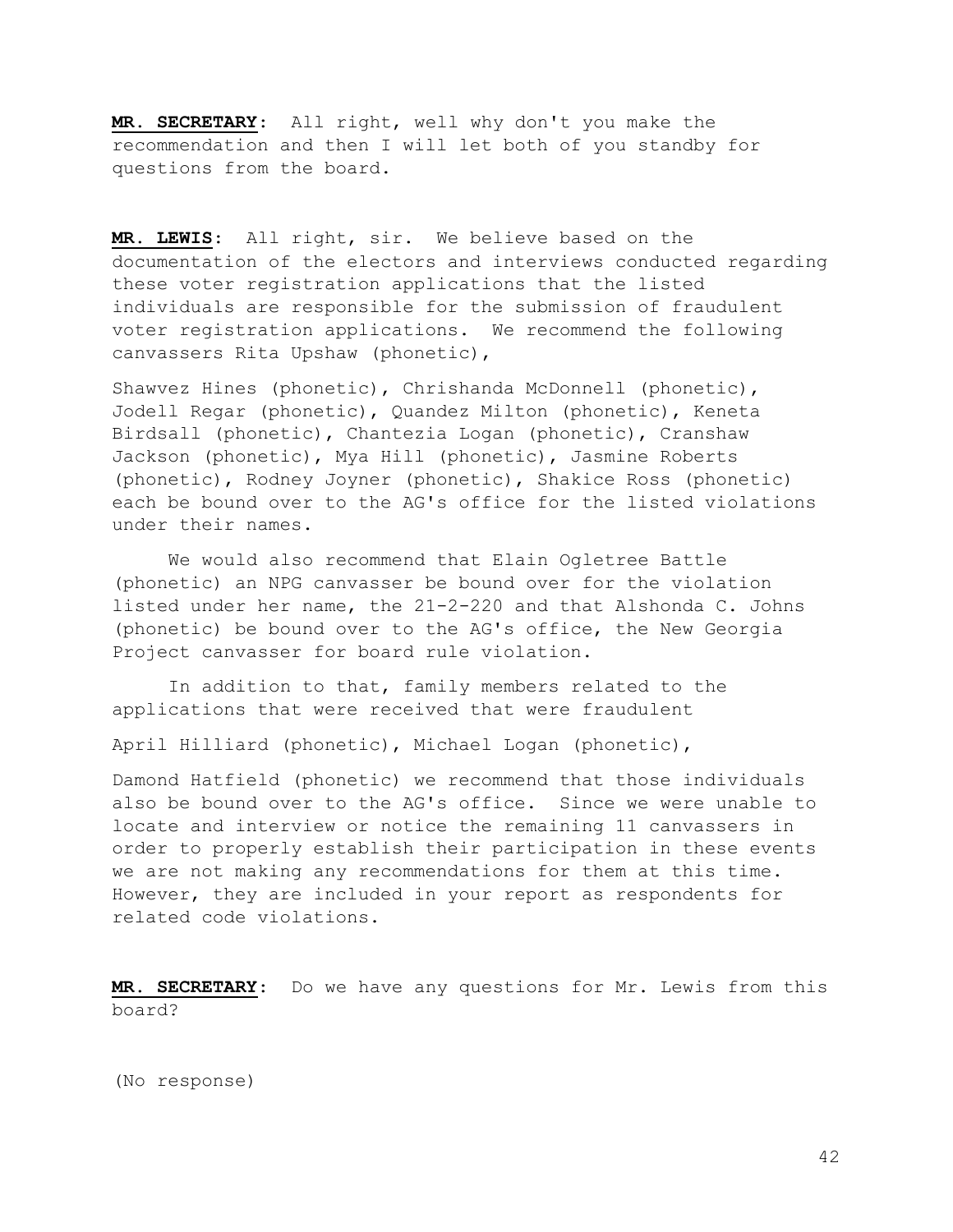MR. HARP: Mr. Lewis or Ms. Boren either one, in your investigation did you ascertain who was the supervisor or who was the agency that was having these young people committed out and doing the voter registration drive?

MR. LEWIS: Our understanding of the structure from the New Georgia Project that it is not a corporate entity. It is a project with the Georgia nonprofit called Third Sector Development Inc. In order to accomplish the task of canvassing the New Georgia Project contracted with at least two entities that we know of. Phil strategies (phonetic) and (indiscernible) Labor. We do not know if these contractors have any affiliation with either of these. It appears that the individual canvassers were contractors for either Phil Strategies or Hardly Group (phonetic) but most of the canvassers did not recall who paid them, who they responded to. The canvassers were a day-to-day situation. They would work. If they did a good job that day, they were invited back the next. It was kind of a very fluid situation with the canvassers. There was really no way to establish an employee, employer relationship with those individuals. So we looked at it as they were independent contractors working for either one of these groups.

MR. HARP: Was there any effort to try to ascertain -- was this, like, a group or an individual that came in to Muscogee County and recruited these people or were they recruited outside of Muscogee County and brought in?

MR. LEWIS: I think most of them heard about the New Georgia Project and went by the County office, from what I understood, to sign up to be able to participate in this. So it was mostly word of mouth.

MR. HARP: It seems that we're going after the pushers and not the kingpin. I sure would like to know who the kingpin is and assess a serious fine against that person or persons that are doing this.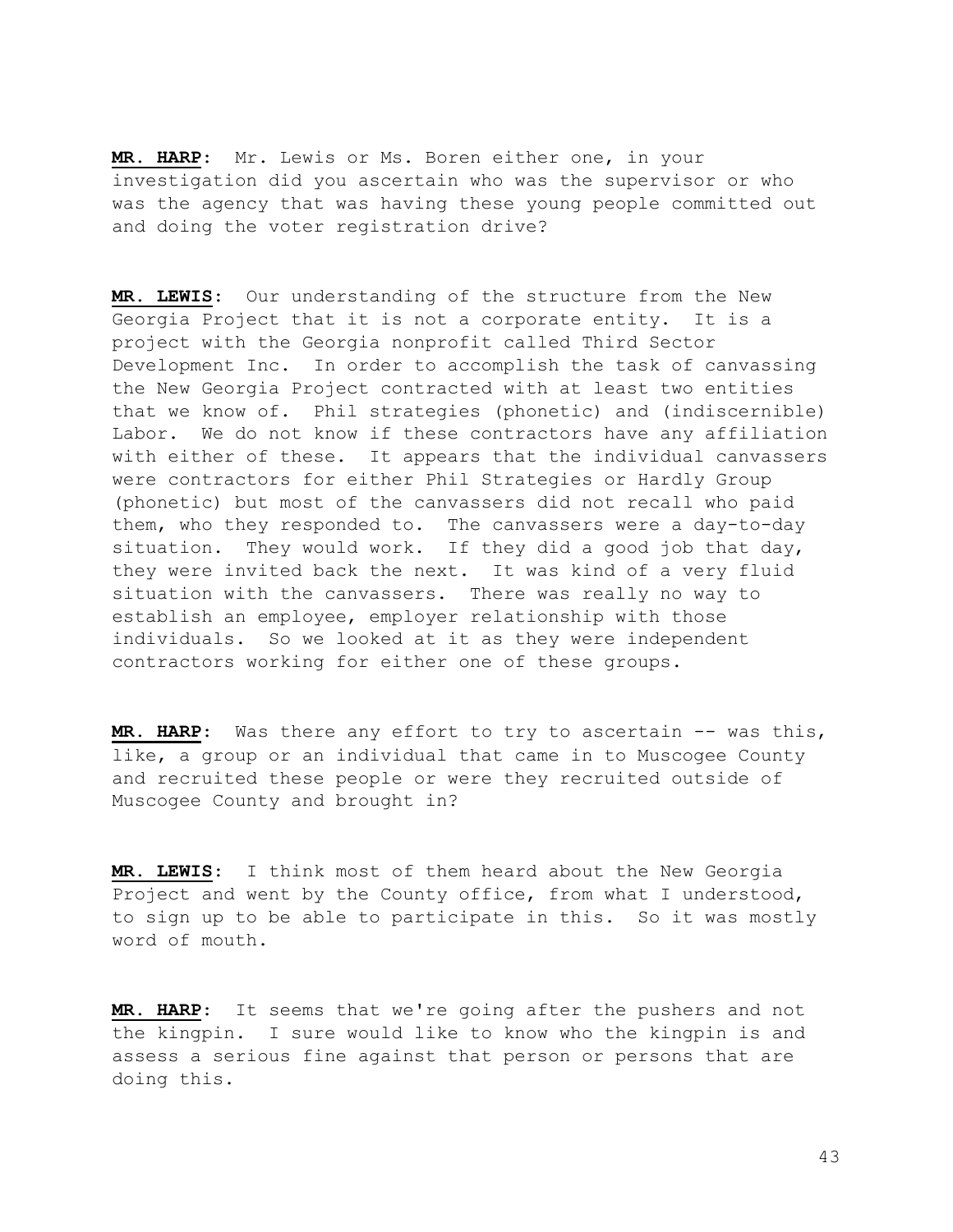UNIDENTIFIED SPEAKER: Can you restate the question? We can't hear back here.

MR. HARP: I assume there was an effort made to try to get to the bottom of this; is that correct?

MR. LEWIS: Yes, sir.

MR. HARP: Of the young people that were involved in this and I understand most of them were young people, were they from Muscogee County?

MR. LEWIS: They were from all over. We had 16 counties that were involved. Muscogee was just one of the counties involved in this.

MR. HARP: I noticed in just doing my rough math, I think we had -- I'm from Muscogee County. We had 52 violations out of 208?

MR. LEWIS: Yes, sir. That is correct.

MR. HARP: We were best in the quarter with all the violations and I'm trying to find out, again, is an effort going forward to try to get to the bottom of where these things come from.

MR. LEWIS: Well, as I was saying, the setup was murky and rather shadily set up. The New Georgia Project had other groups that were contracting with these canvassers on a day-to-day basis. So there was no clear line associating the canvassers with an employment relationship that we could establish so we could go after the people above the canvassers.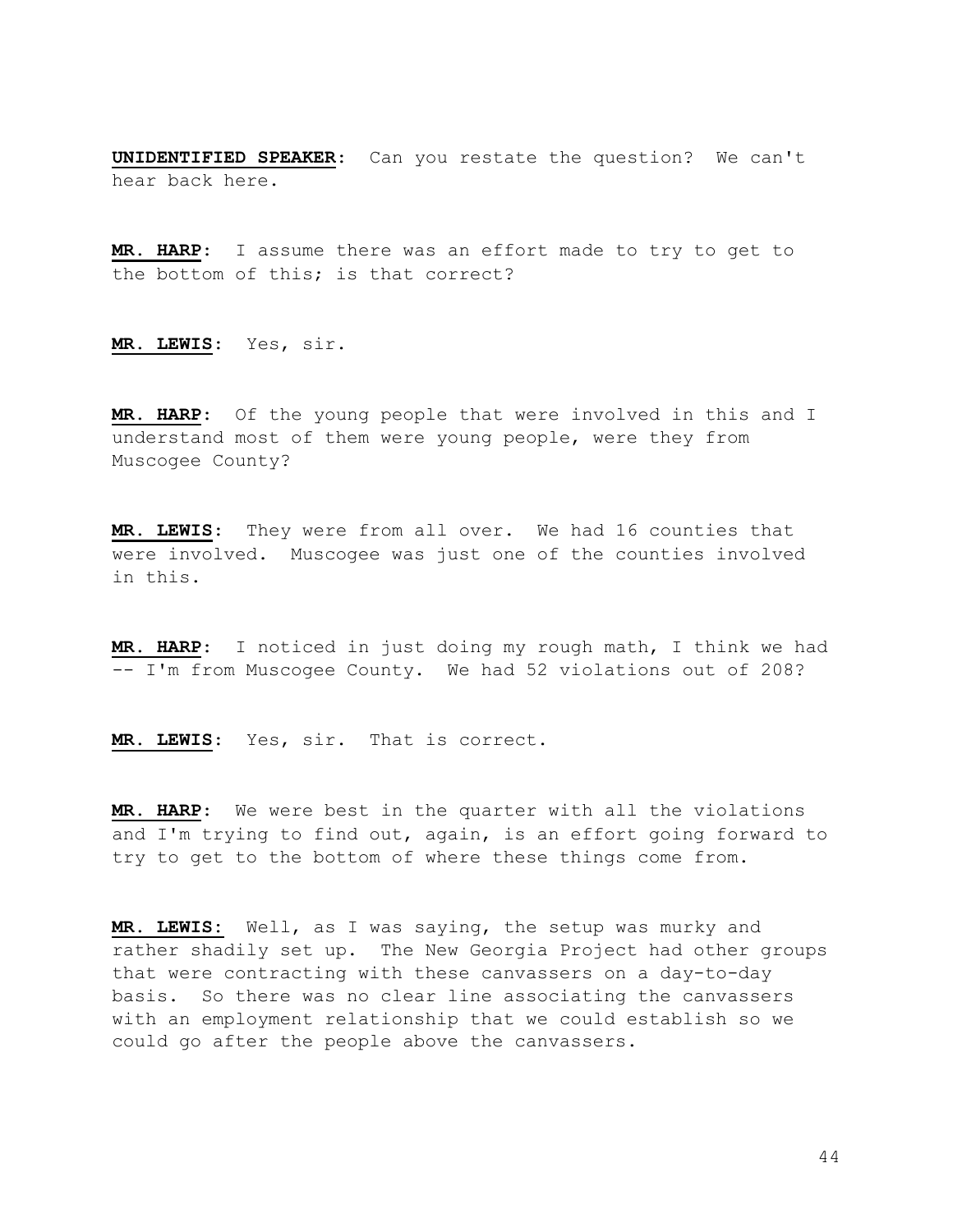MR. HARP: Did the people that were hiring these canvassers or these folks, was there an effort from their part, the people that were hiring them, to instruct the young people of how and what should they do when they register these people?

MR. LEWIS: Well, we got a wide variety of comments on that. Some said it was very little training that was offered and some said that they did receive training. So depending upon who you spoke with was the response you got regarding the training.

MR. HARP: I don't have any further questions.

MR. SECRETARY: Any other questions for Mr. Lewis?

MR. WORLEY: First of all, I had a question for Ms. Boren. You said there were 20,000 applications that were submitted by the New Georgia Project in 2014 and 2016?

MS. BOREN: Yes.

MR. WORLEY: Of those 20,000, how many would you describe as problematic?

MS. BOREN: I couldn't apply a percentage but it was roughly 10,000 in 2014 as well as 2016. If you consider problematic the same handwriting on hundreds of thousands of registration forms then I would say 80% of the applications submitted were problematic because they were the same handwriting, they contained duplicates that had same dates of birth but different by one number either on the day or either on the year. They contained information -- Dew (phonetic) Name Street. We do not have a Dew Name Street in Columbus, Muscogee County. So problematic 80% or more and I'm being conservative at 80%.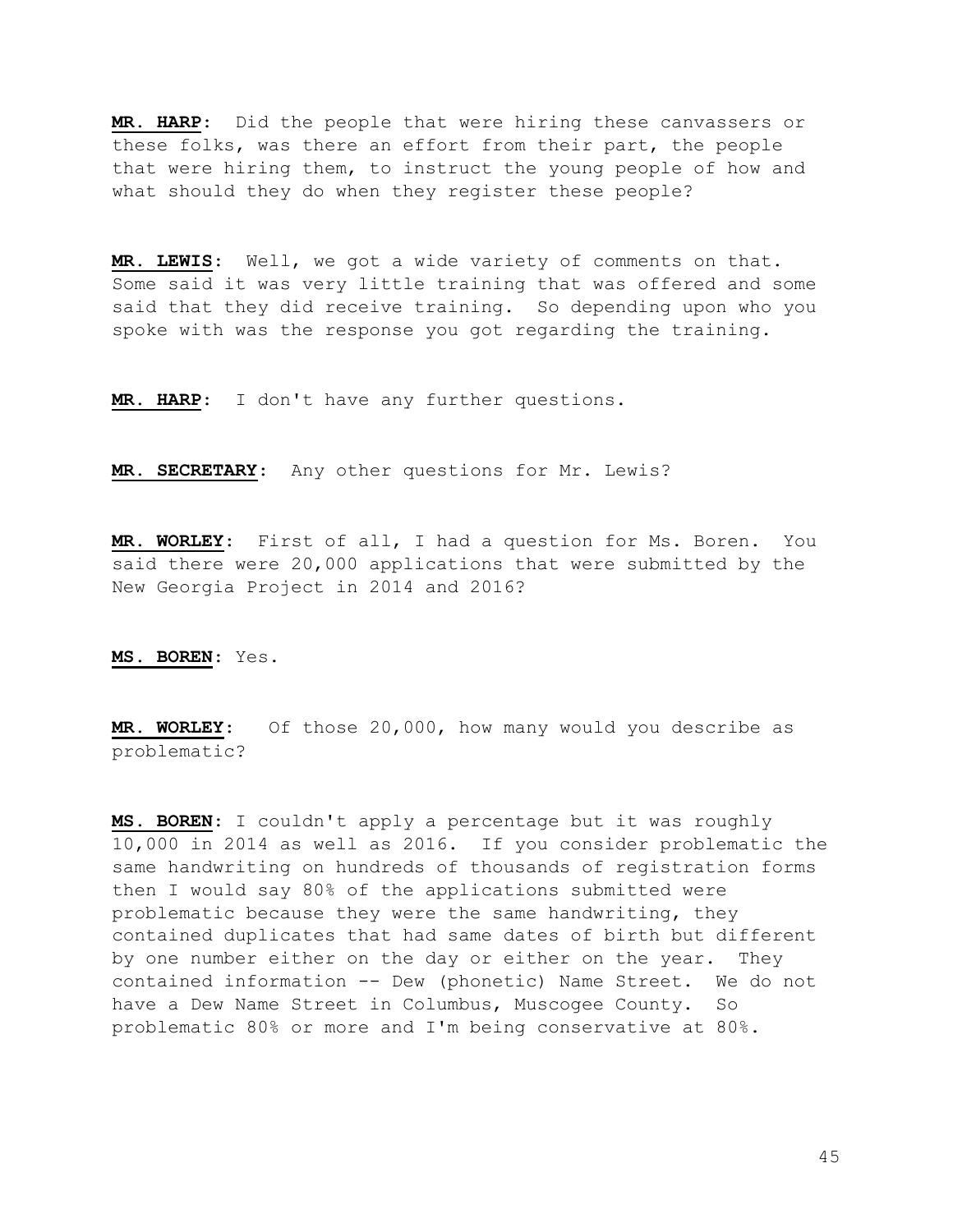MR. WORLEY: Is it your understanding if I am helping someone fill out a voter registration application and I fill out all their information correctly and they sign the application, is there anything wrong about that? Illegal about that?

MS. BOREN: If you fill out the application and the voter signs it and then you in the area where you assist that voter then there is not a problem. When you fill out the application yourself using someone else's signature two, three or four times and it's not their signature and then we receive it, that's the problem.

MR. WORLEY: Right. I understand that. But just the fact that the information contained on the form is in the same handwriting is not problematic, is it?

MS. BOREN: Not if it is the same handwriting on the form that is the same writing on the signature.

MR. WORLEY: Right. I'm not asking that question. This is my question. Aside from the signature, if the same handwriting is on the form but the signatures are different, presumably original, that's not a problem; correct?

MR. BOREN: Unless it is a duplicate registration and we already have a registration on file for that voter and that signature does not match what we already have on file for that voter.

MR. WORLEY: I understand that. Here's my question: You said 80% of these were problematic because a lot of the handwriting was similar. Did you mean the handwriting on the substance of the form or the signature itself?

MS. BOREN: The handwriting on the entire form. The substance on the form as well as the signature.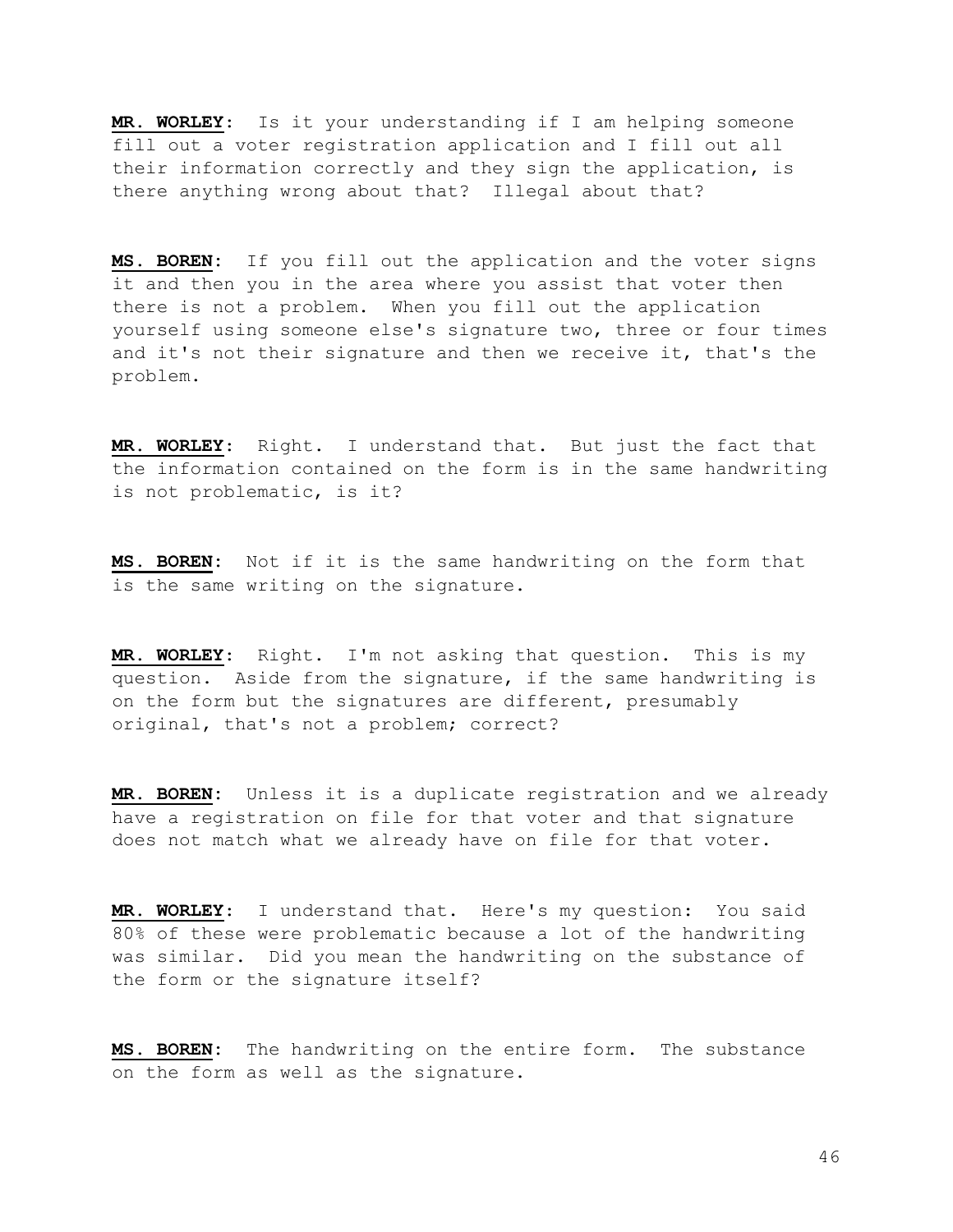MR. WORLEY: Okay. So of those 20,000 forms that were submitted, how many of those people were actually able to vote?

MS. BOREN: Actually able to vote?

MR. WORLEY: How many of them were accepted by your office as valid applications?

MR. BOREN: Well, we had to process every application. We had applications that were missing addresses, missing names, missing dates of birth. If you look at our pending voter list, as I mentioned, we have 3100 pending voters. If you look at that list and that is public record, you can see the registrants or the people who are on that pending list who are missing information.

MR. WORLEY: So, then are you saying of the 20,000 applications that you received in this two year period, only 3,000 of them were not able to vote eventually?

MS. BOREN: I'm saying that they could be on the pending list and they could be a voter that may not be a voter because they are on a pending list.

MR. WORLEY: I get that but here's my question. Of the 20,000 applications that you received, 80% of which you said have problems of some sort, how many of those people were eventually allowed to become a registered voter of those 20,000 people?

MS. BOREN: I do not know those numbers directly off the top of my head. I do know that our number of registered voters increased dramatically but how many of those had complete information, I could not say at this point. That is available through a record and I would have to request that report.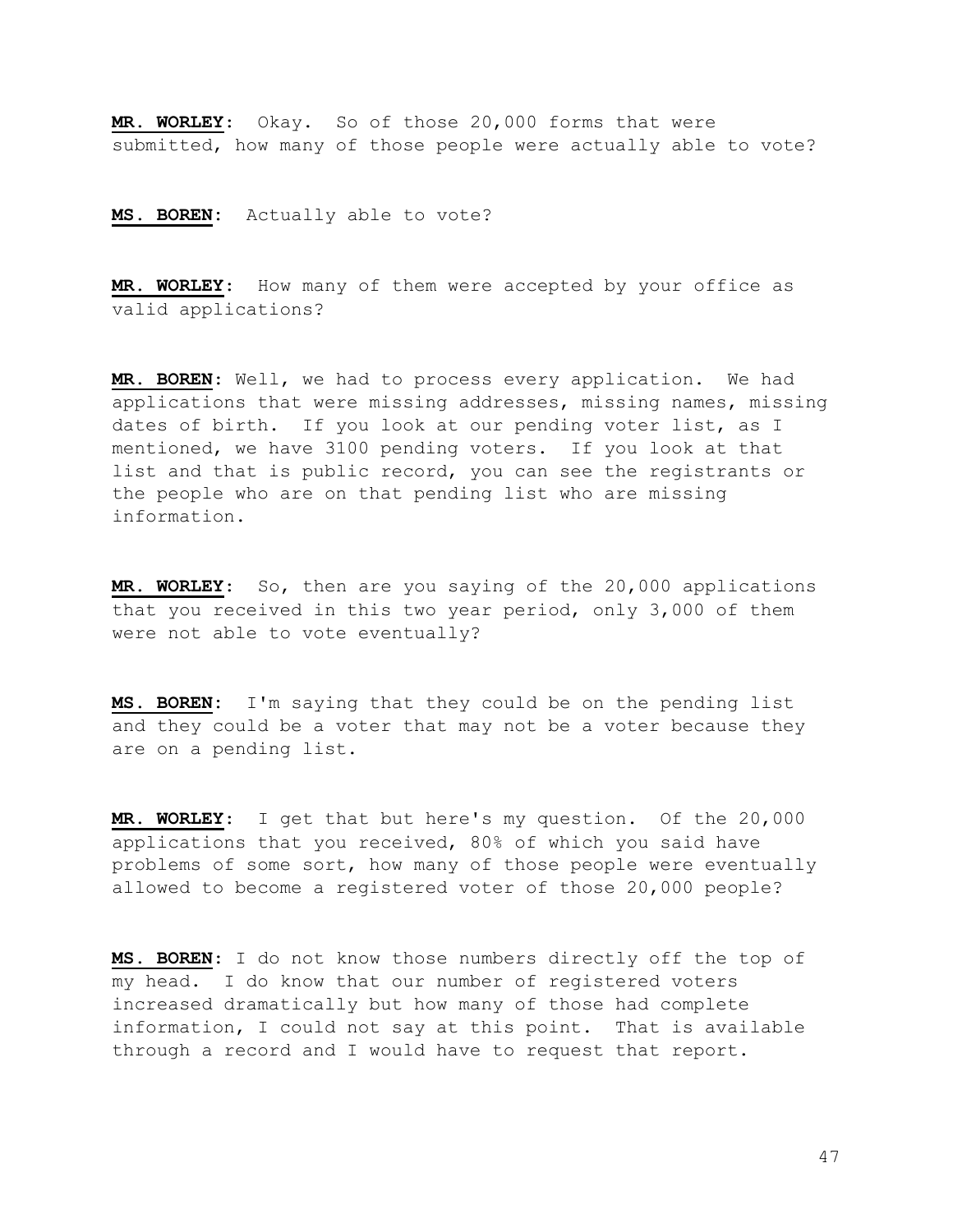MR. WORLEY: Well, are you having difficulty getting it?

MS. BOREN: Absolutely not.

MR. WORLEY: I would be very interested in getting that information. Thank you.

MR. SECRETARY: Any other questions?

MR. HARP: I have one for Ms. Boren. Ms. Boren, on the voter registration form, is there a block to be checked saying that the person had someone assist them in filling out the form?

MS. BOREN: Yes. Someone can assist a person in filling out a voter registration form.

MR. HARP: If you had 5,000 forms and that block was checked and they could all have been the same handwriting on that, could they not? As long as they had different signatures?

MS. BOREN: Correct.

MR. HARP: Were any of the forms of this 20,000 -- did any of them have any indication that they were assisted in having the form filled out?

MS. BOREN: For them?

MR. HARP: Uh-huh.

MS. BOREN: Yes. There were a few. Absolutely.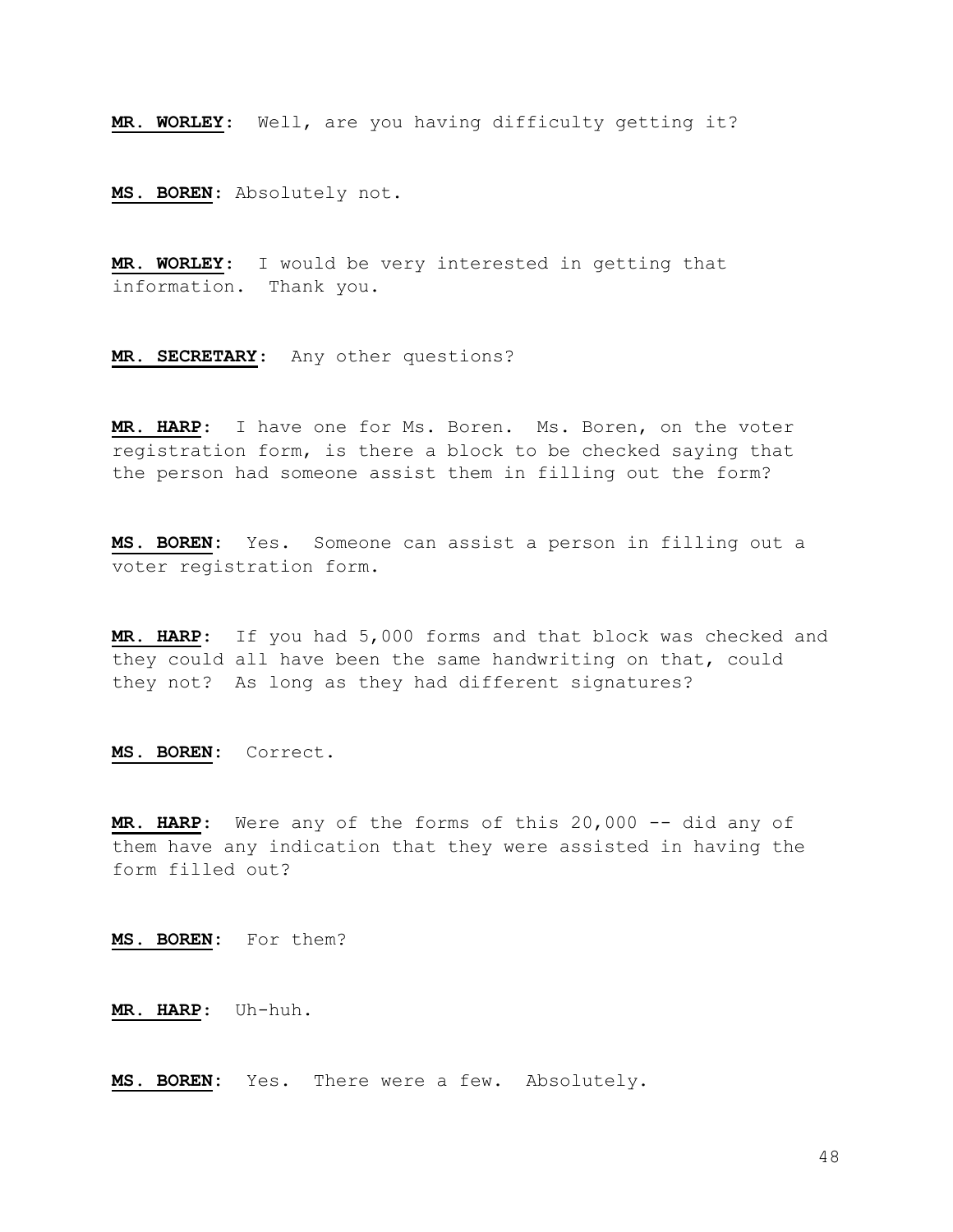MR. HARP: Few, meaning -- give me a ballpark.

MS. BOREN: A thousand, ballpark.

MR. HARP: We had 20,000 applications and 1,000 had that block filled out but the others had this regularity that you talked about; is that correct?

MS. BOREN: Correct.

MR. HARP: Thank you, Ms. Boren.

MR. SECRETARY: Any other questions for Ms. Boren?

(No response)

MR. SECRETARY: I have a couple of things for Ms. Boren. First of all I would like to ask you how did it make you feel to be working so hard to process -- well, first of all, help this group to get people registered. Explain the process and the problems that you-all were having and then actually being accused of not processing these applications.

MS. BOREN: Well, certainly it's our job. Part of our job is registering people to vote. The second meeting that we had with New Georgia Project in March of 2016 there was a group of about ten of us who met and we had suggestions for them. Of course, they had suggestions for us. We talked about picking your timing when you do these voter registration drives but they wanted to begin the registration drive in March and April when we were in the middle of the presidential primaries as well as the general primary that we had in May. So when I say that my staff -- and I have my staff here. When I say they worked for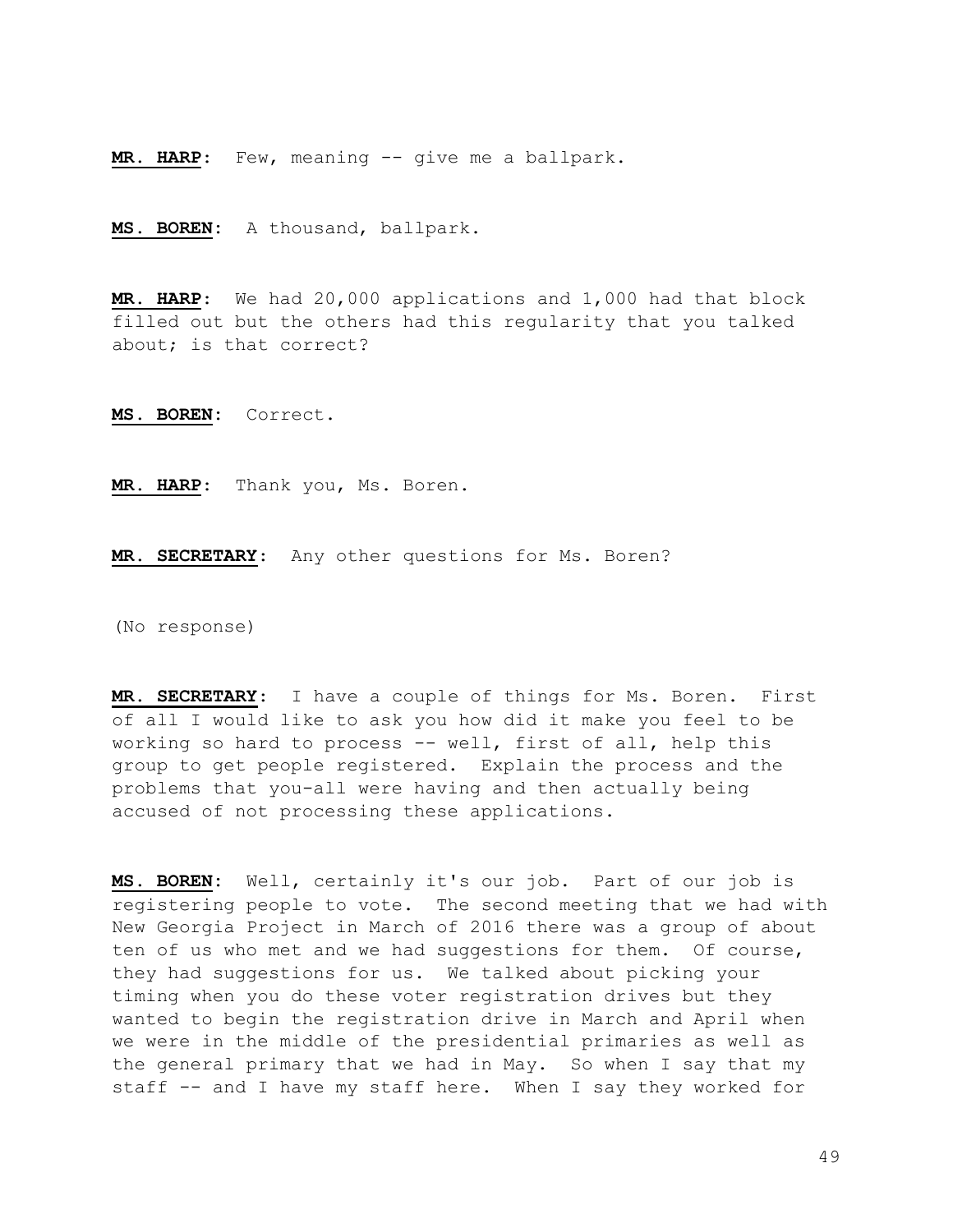six weeks without a day off. All night long shifts and weekends. We did it because we knew that was our job and we wanted to provide for every citizen an opportunity to cast a ballot.

MR. SECRETARY: Do you feel like you were being accused of not processing registrations even when those registrations have Alabama addresses?

MS. BOREN: Yes, I do. We received a number of voter registration forms because of our proximity to Alabama. We are right on the Alabama line. We received a number of applications for Alabama not knowing what to do with those applications because we have an Alabama registrant on a Georgia form. We actually forwarded those application forms to Alabama. Not sure what they did with them but we obviously could not do anything with them.

MR. SECRETARY: The last question I had was where did the first complaint come from? There were allegations of forgeries and a lot of these problems -- because I know in the Secretary of State's office we had also been working with these groups when we were getting early complaints. Not necessarily violations but complaints about how this process was going forward and I know he worked with the group to try to make sure they understand the laws. How they needed to do the registrations to make sure there are not any problems but the actual first complaints that you-all got for violations, do you remember where those came from?

MS. Boren: Our complaints came from two places. One, telephone calls from citizens who had received information that they had registered to vote and they did not register to vote. Some of our cases and I'm not sure if Investigator Lewis would like to share those or not, were from people who -- I did not fill out a form. I don't know where they got my information. This is not my last name. This has not been my last name for 20 years. What are you trying to do? What is your office trying to do because the canvassers would walk around with a register-to-vote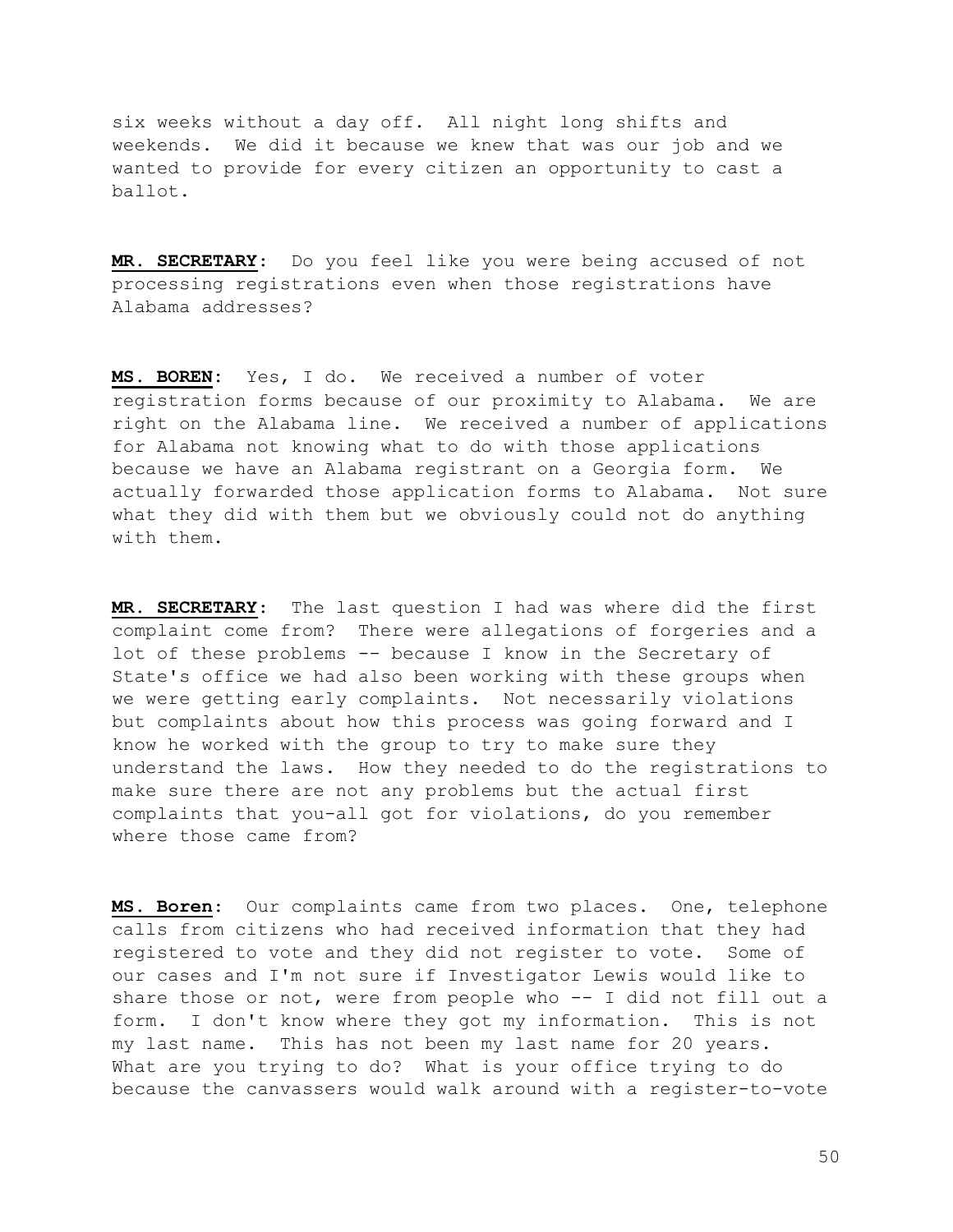T-shirt so, obviously, people thought they were members of our staff. So we received complaints from citizens in our community who were approached by these people either at parks where they were exercising, a number of places where they approached them saying, hey, do you want to register to vote. Members of my staff where approached asking if they wanted to come to work. When they asked them what do you have to do to work they said well, you just have to register people to vote. If you bring a certain number of forms we pay you and you are invited back the next day. Obviously, they came back and reported that information.

 The second biggest complaint that we got was from the NAACP because they were involved with New Georgia Project in trying to help register people to vote. That is who we met with in our office was NAACP and representatives from New Georgia Project to help tighten down the process and help them understand what we needed to do our job.

MR. SECRETARY: Any other questions for Ms. Boren?

(No response)

MR. SECRETARY: Any questions for, Mr. Lewis?

MS. SULLIVAN: I have a question that may actually be directed to our counsel. I would like to follow up on Senator Harp's earlier line of questioning. It seems to me in almost all of these cases that we hear when there is in individual that has somehow, we believe, violated the election law. It is never only the individual that we bind over to the AG's office. It is everyone in the line of supervision, and as you attempted to make an effort to determine who these canvassers that are respondents in this case were employed by, I would like to know and maybe counsel can address this. Is it within the board's authority to take any further actions, perhaps subpoena payroll information for the entities that we are aware that are associated with this project? Is that a possibility for us? I would like to recommend to the board to take every effort that we can to determine where these violations occurred.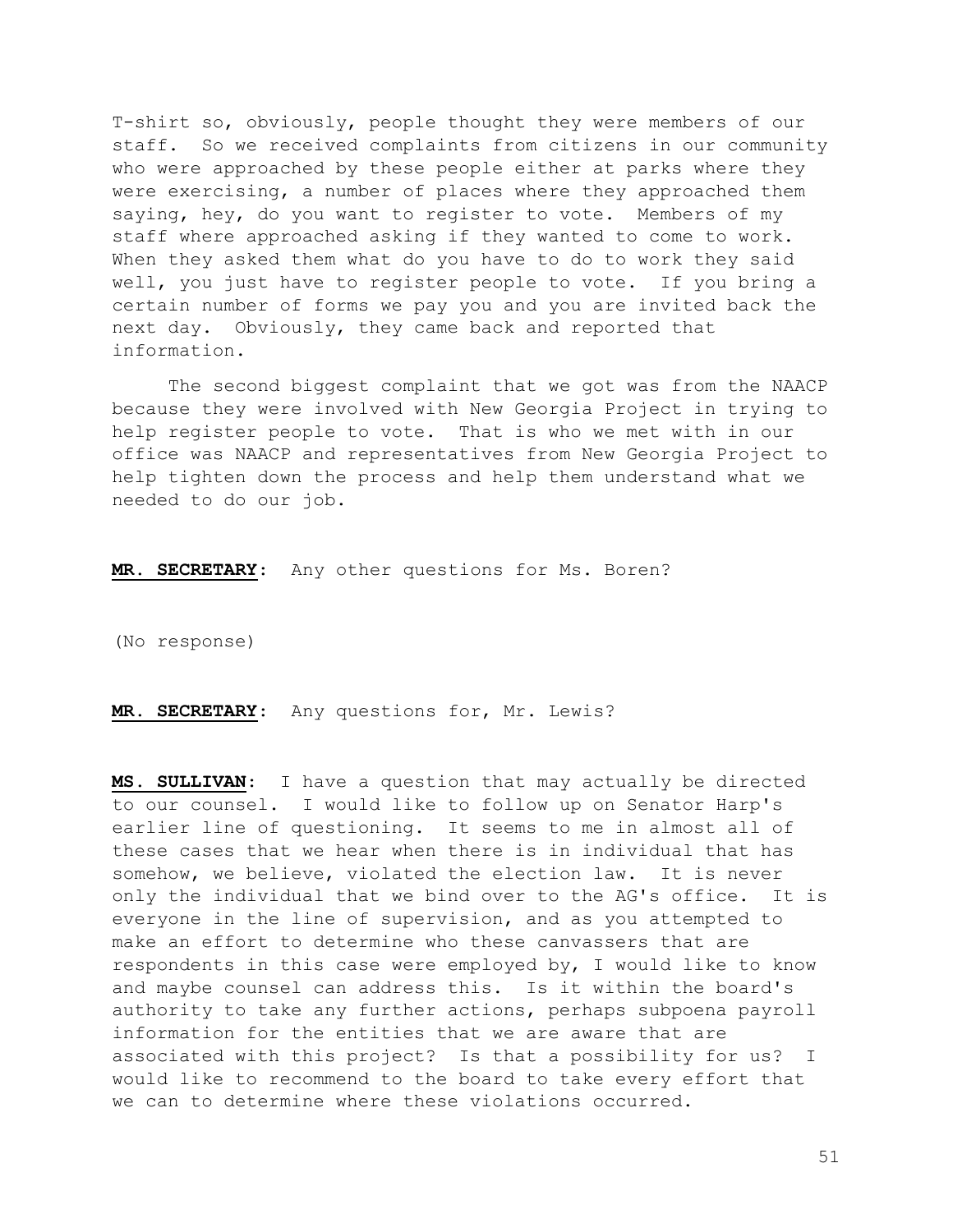MR. SECRETARY: Let me just interject real quick before we get the information from the Attorney General's office.

Mr. Lewis can you speak to us again just so it's clear on the recommendations you brought forward, the questions that came up from Senator Harp and Ms. Sullivan as to why some of the thirdparty groups were not in the recommendation? Just so we, kind of, have that clearly.

MR. LEWIS: Yes, sir. As I said, New Georgia Project --

MR. SECRETARY: Let me let Mr. Worley interject.

MR. WORLEY: Before you do that, I just wanted to express my concern and maybe you can answer this in the context of that same answer. Am I correct that when this complaint was originally filed in 2014 The New Georgia Project was named as a respondent?

MR. LEWIS: They were named certainly as a group as far as a respondents. We were still trying to determine who the respondents were. So certainly we inquired into the New Georgia Project about the activities. They are not currently listed as a respondent.

MR. WORLEY: I understand they are not currently listed as a respondent but they were initially named as a respondent. That is why the case always held in the title, the New Georgia Project.

MR. LEWIS: We agree it. That is correct.

MR. WORLEY: So it seems to me if they were named at the time and that was done with -- the case attracted a lot of publicity at the time and they are not being dealt with at all in this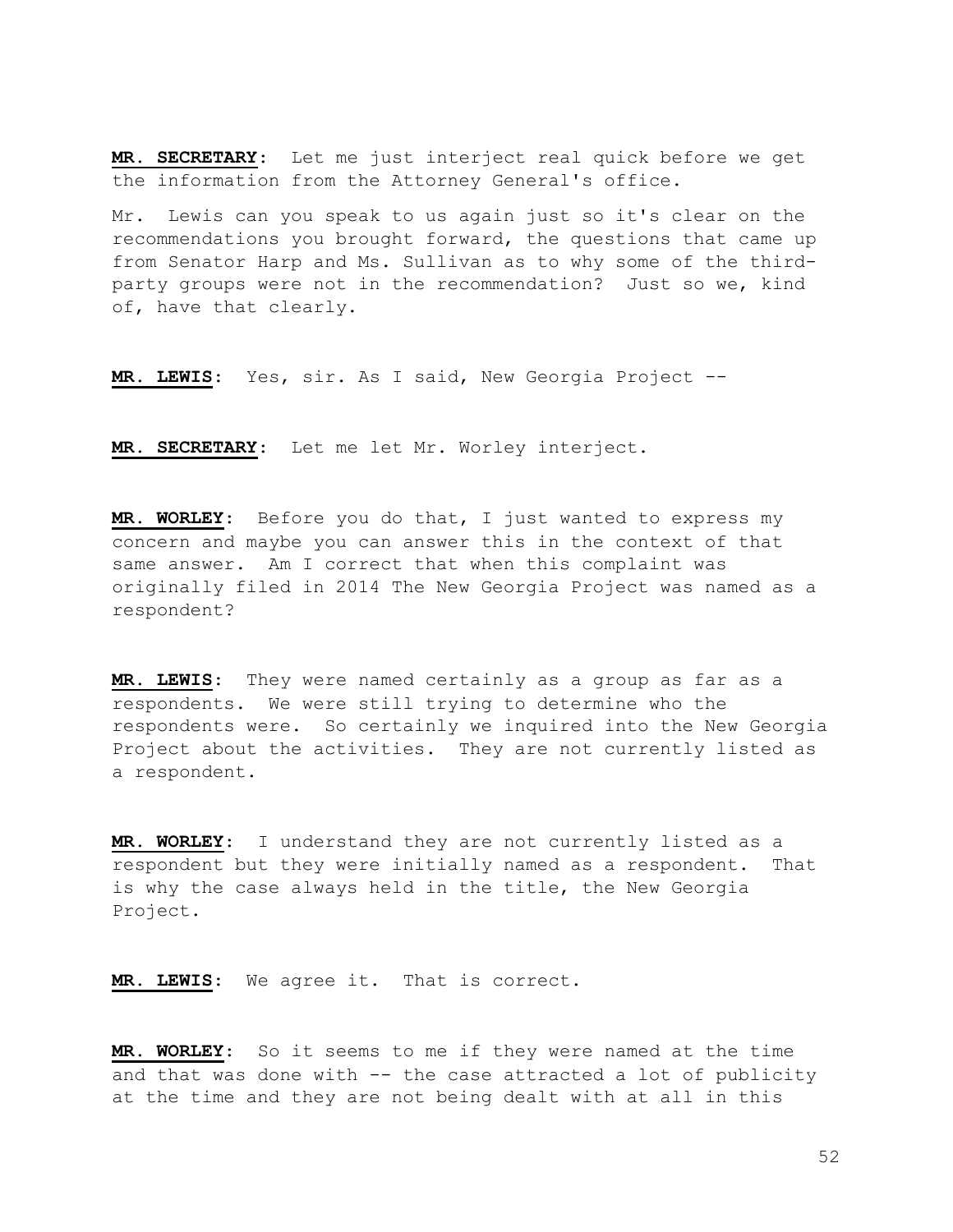report, to me there's something wrong with that. Either you put the evidence in there about their alleged involvement or their lack of involvement if you have been able to determine that they were not established in their involvement, just as a matter of fundamental fairness. You need to say this is what we found and it does not establish a violation. If it doesn't or if it does you need to put that in there. I don't think it's fair or the correct procedure to just come back with the canvassers and not try to determine other responsibility or clear those folks from responsibility. If it's just that these canvassers are out on their own, maybe they thought they had an incentive to do as many registrations as possible, maybe they weren't supervised properly but I think responsibility has to be established. That was more than just a question, so thanks for your patience.

MR. LEWIS: Yes, sir.

MR. SECRETARY: You want to speak to the question and give commentary as well?

MR. LEWIS: Yes, sir. Like I was saying, the New Georgia Project is not a corporate entity as I answered Mr. Harp earlier. It is a project of the Georgia nonprofit called Third Sector Development and as a part of that to accomplish their canvassing objective the New Georgia Project contracted with at least two of those entities that we know of, Phil Strategies and The Hardly Group. We do not know if these contractors had any affiliation with each other. It does appear that individual canvassers were contractors of one of those two organizations and as I said, it was a day-to-day thing. You went out and did a good job, you were invited back the next. We reviewed them as contract employees. We felt like we have identified the individuals who are most responsible for the transmittal of these fraudulent voter registration applications in citing these canvassers. If we had found or been able to uncover information that there was a causal link to the groups that we could have followed up with, we certainly would have done that.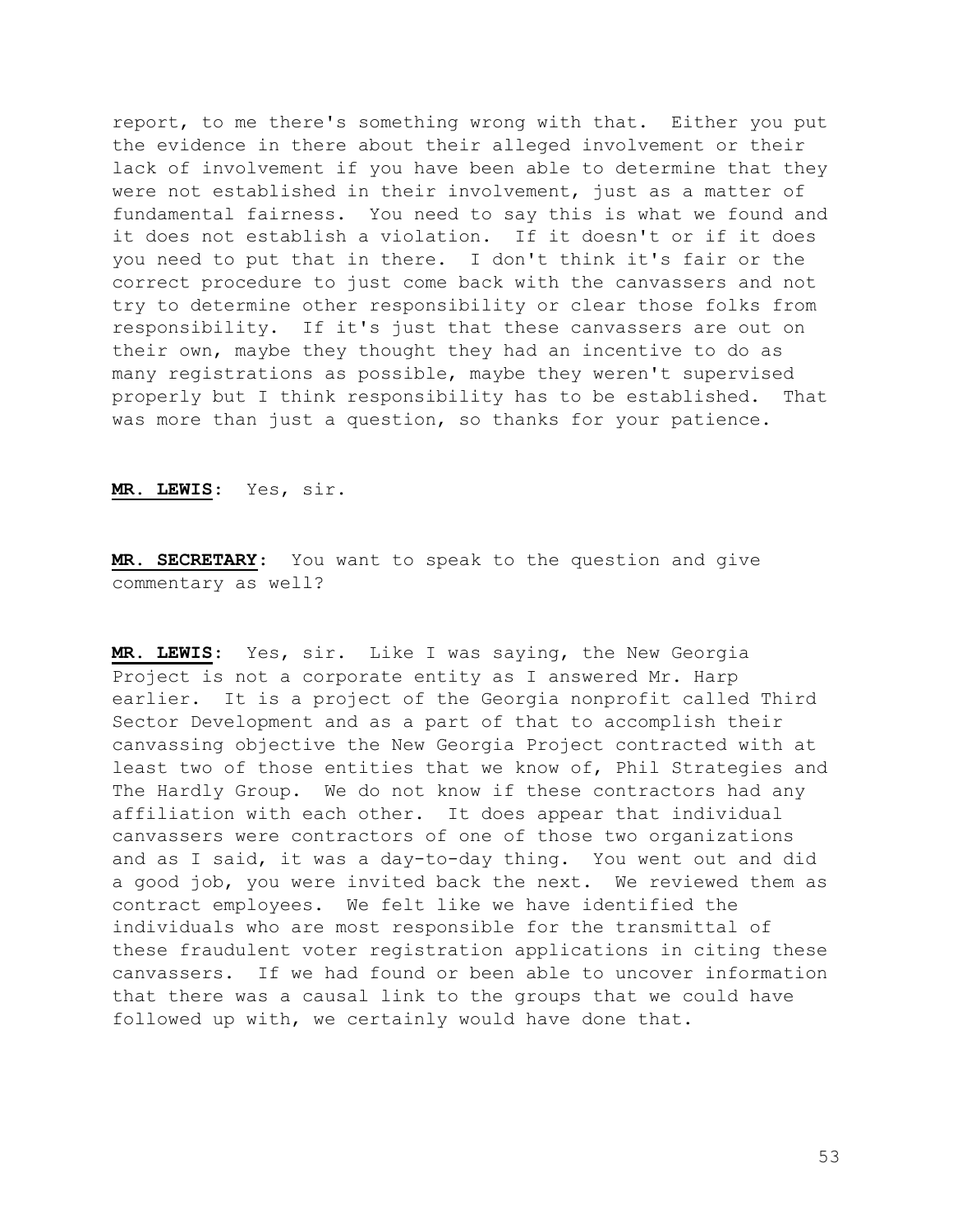MR. WORLEY: Well, Mr. Chairman, it's my view that the report needs to indicate that. That you could not establish a causal link. It just needs to be dealt with.

MR. SECRETARY: Ms. Sullivan, did you have anything else you wanted to add or did you want to hear from Ms. Correia?

MS. SULLIVAN: (Inaudible)

MS. CORREIA: Certainly the investigators can try to subpoena records if they want to go that route. I think it is highly unlikely that we can tie back charges about how a particular voter registration form was filled in to an agency that is just recruiting individuals to go out and increase voter registration.

MS. SULLIVAN: Thank you.

MR. SECRETARY: Anything else from the board for Mr. Lewis or Ms. Boren?

(No response)

MR. SECRETARY: Is there anyone else wishing to speak on this matter? Yes, sir? You will have to come up again and give your name and address for the record.

MR. MOOREHEAD: Patrick Moorehead, 580 Weboro, Conley, Georgia. I had a question with regards to pay structure for these canvassers. It seems to me based on your statement where they would be invited back the next day and the woman's statement about they will be paid if they did so many applications that there was an incentive provided by their employer to fill out, well, fraudulent forms. It seems like there's a deeper crime there. Like Mr. Harp said, I'd like to see the kingpins gone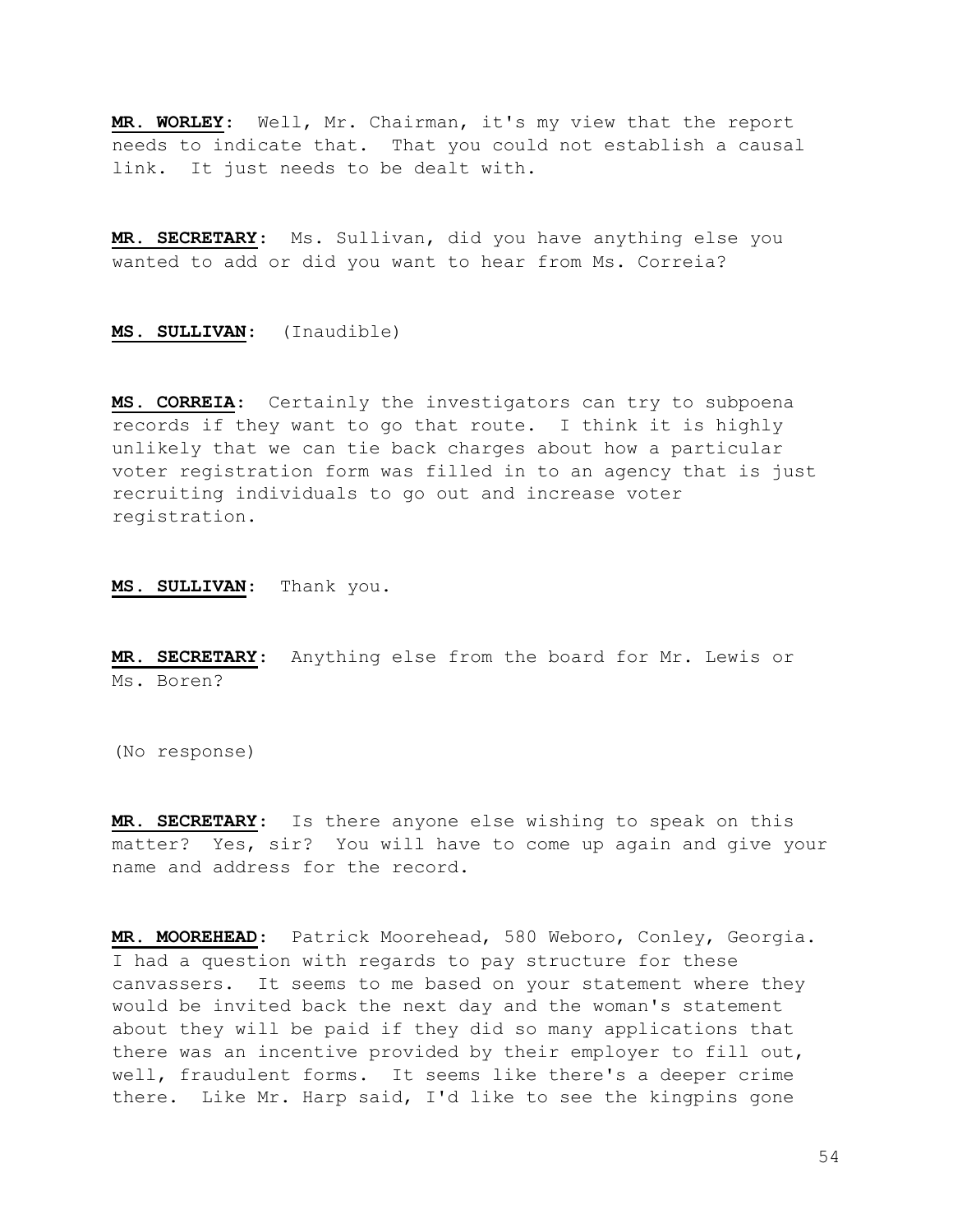after more than just these canvassers which were young people that don't have money and need a job. I just want to make that comment and I was curious about the pay structure of these organizations.

MR. LEWIS: I think I already answered the question about the pay structure. We felt like they were contract employees with the individual groups that were doing and none of that information was provided to us that would state otherwise. You're talking about being paid for a certain amount?

MR. MOOREHEAD: Yes, exactly. Were they paid per application, per voter registration application or were they paid on an hourly basis?

MR. LEWIS: We did not uncover any evidence that they were paid per voter registration application, which would be against the law.

MR. MOOREHEAD: Okay.

MR. SECRETARY: Any questions for Mr. Moorehead?

(No response)

MR. SECRETARY: Thank you for being here. Anyone else wishing to speak on this matter?

(No response)

MR. SECRETARY: All right, Mr. Lewis, you want to go over the recommendations again?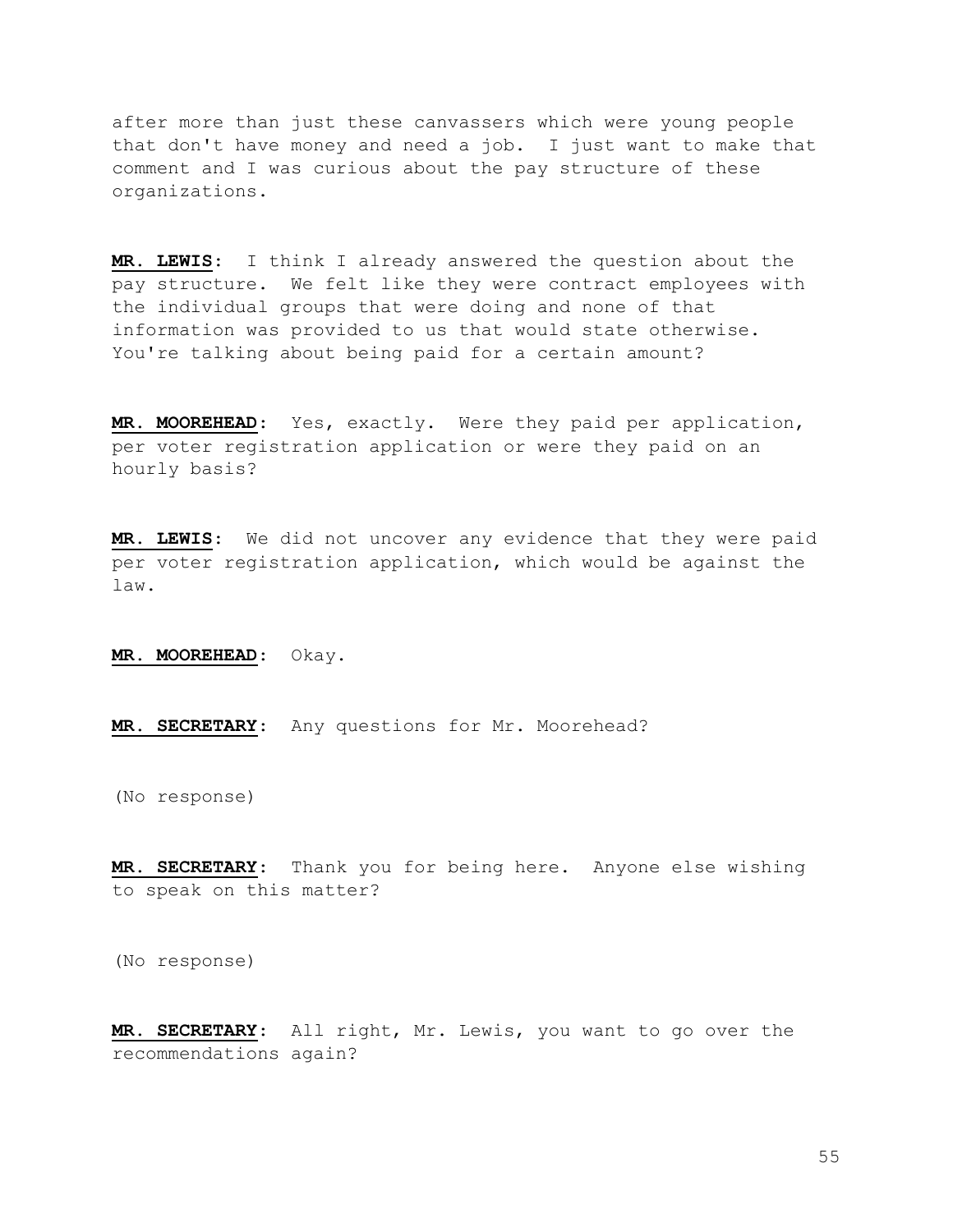MR. LEWIS: Yes, sir. As I stated, we believe based on the documentation collected and the interviews conducted regarding these voter registration applications that the listed individuals are responsible for the submission of fraudulent voter registration applications and we recommend the following NGP canvassers, Rita Upshaw (phonetic), Shawvez Hines (phonetic), Chrishanda McDonnell (phonetic), Jodell Regar (phonetic), Quandez Milton (phonetic),

Keneta Birdsall (phonetic), Chantezia Logan (phonetic), Cranshaw Jackson (phonetic), Mya Hill (phonetic),

Jasmine Roberts (phonetic), Rodney Joyner (phonetic), Shakice Ross (phonetic) each be bound over to the Attorney General's office for the listed violations under their names in the report. We also recommend that Lane Ogletree Bradley, NGP canvasser, be bound over to the Attorney General's office for violation of 21-2-220, failure to assist and sign that they assisted and that Osandasy Jones (phonetic), NGP canvasser, be bound over to the Attorney General's office for violation of state board rule and for the related family members who submitted fraudulent voter registration applications, we recommend that April Hilliard (phonetic), Michael Logan (phonetic) and Dana Oakfield (phonetic) also be bound over to the Attorney General's office for the violations listed in their names.

 Let me just say once again, since we were unable to locate and interview or notice the remaining 11 canvassers in order to properly establish their participation, we are not making any recommendations for them at this time. However, they are included in the report as respondents for the related code violations.

MR. SECRETARY: All right, we have the recommendation. Do we have any other discussion from the board? A motion?

MR. SIMPSON: I move we accept the recommendation to bind the case over to the Attorney General's office.

MR. SECRETARY: Judge Simpson moves to bind over.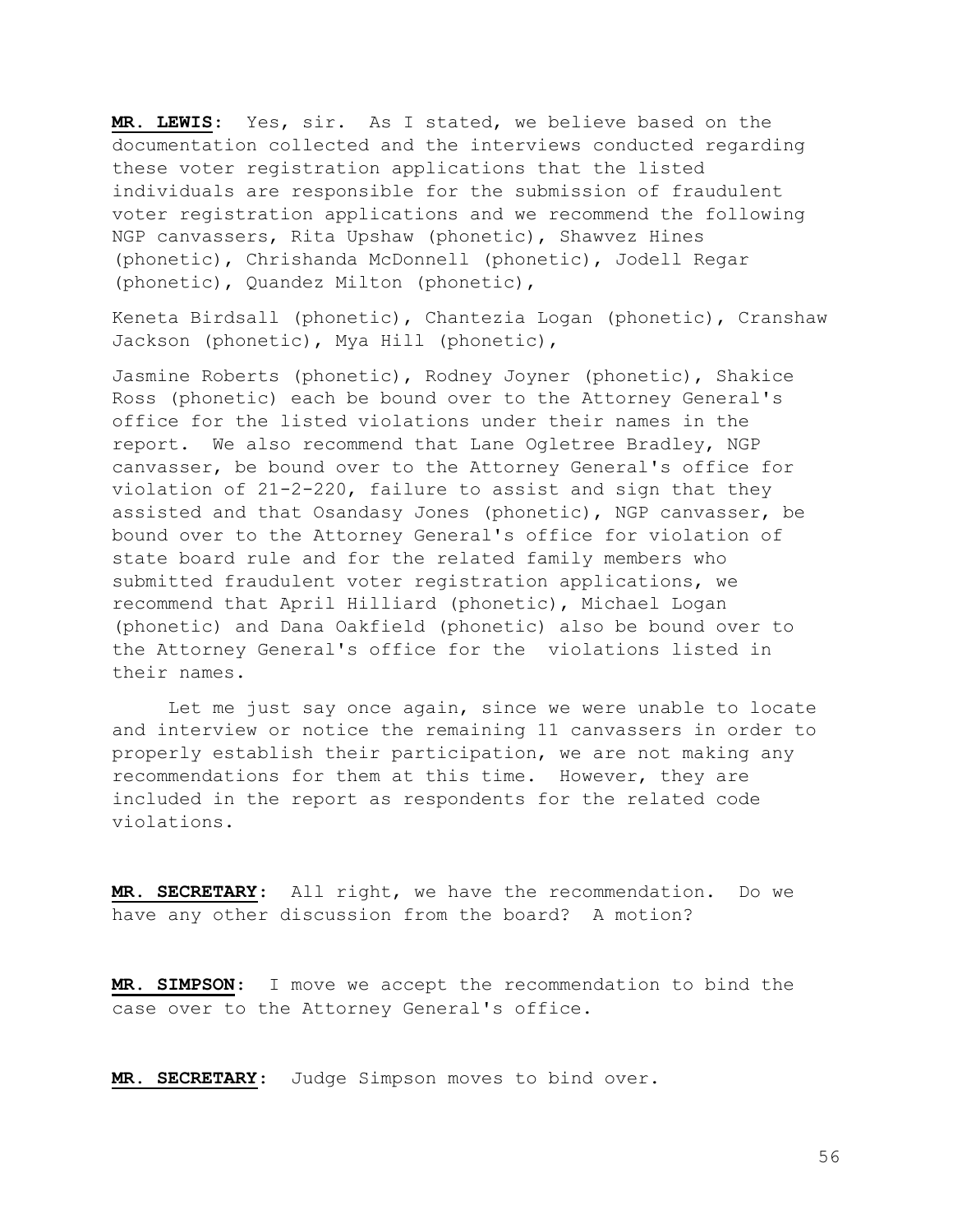MS. SULLIVAN: Second.

MR. HARP: I second that motion.

MR. SECRETARY: Ms. Sullivan seconds first. Any other discussion?

MR. WORLEY: I would like some clarification either from

Mr. Lewis or counsel. Assuming that we bind over these respondents, does that leave the case open with the other respondents and will the investigative office report back to us with another report as to one way or the other about the culpability of those respondents?

MR. SECRETARY: Mr. Lewis, you want to answer that?

MR. LEWIS: At this time there's no intention to further investigate the matter. We attempted to identify those individuals in the initial investigation and weren't able to do so through data searches or locations. They are listed there but we will not -- unless there is other information that comes to light we can do a follow-up of that.

MR. WORLEY: No, I'm not talking about the individuals -- the 11 people that you decided not to bind over or recommend binding over. The other respondents who might have initially been found. That is the New Georgia Project. Is the matter of the New Georgia Project itself still pending or not and are we going to get a report either stating what charges can be made against the New Georgia Project or the reasons why charges can't be made against the New Georgia Project?

MR. LEWIS: This is the report as completed and presented to the board in reference to this case.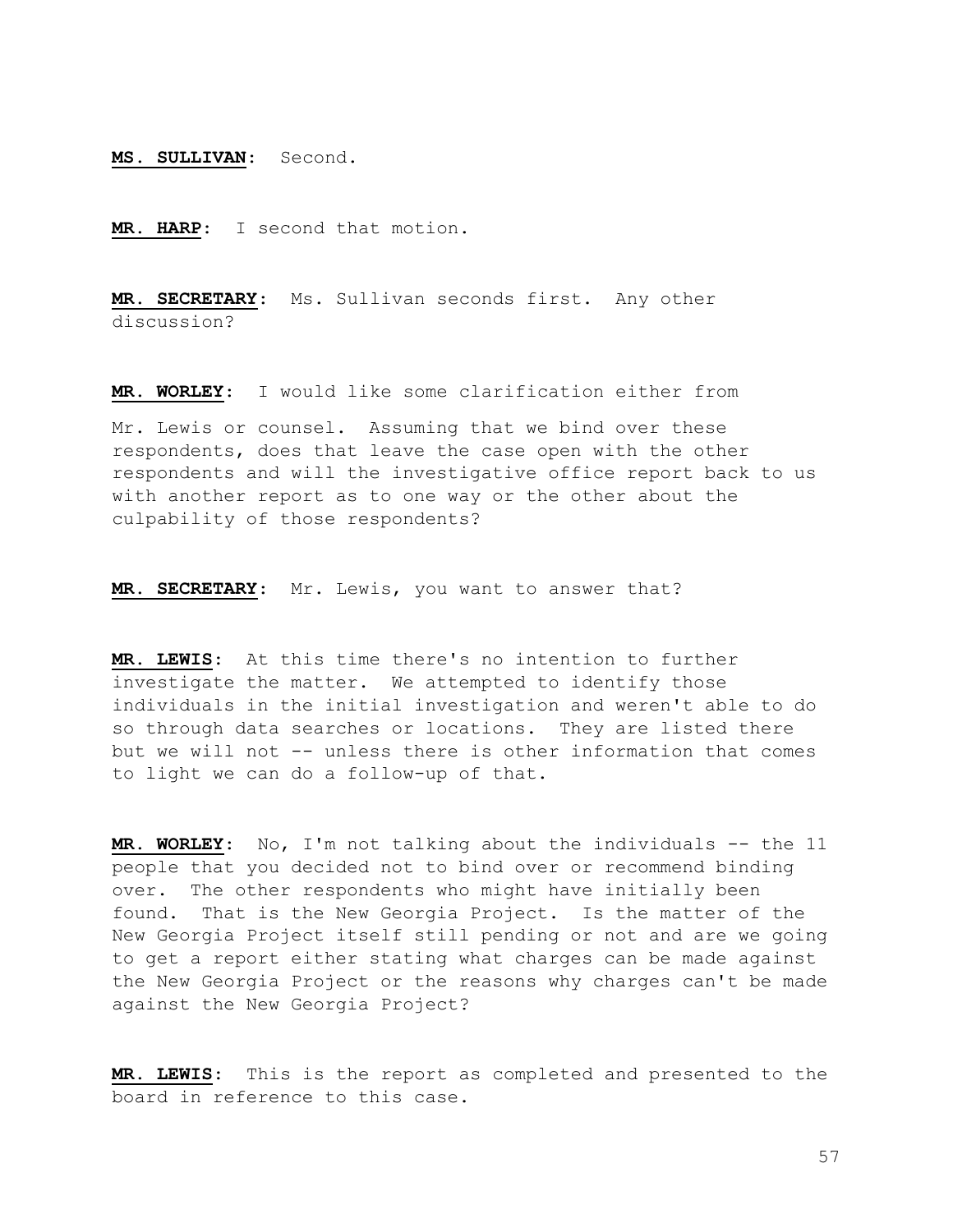MR. WORLEY: Well, then, can you explain why the report itself doesn't described why it's not possible to (indiscernible) the New Georgia Project or why the report doesn't exonerate the New Georgia Project.

MR. SECRETARY: We'll let me ask you this: Did we notice the New Georgia Project for this hearing?

MR. LEWIS: No, sir. They are not respondents in the case as presented and they were not noticed even though I think our general counsel did provide them with a letter and a copy of the report so that they would know that the case was being heard today but they were not officially noticed as respondents.

MR. WORLEY: But weren't they originally noticed as respondents when the case began?

MR. LEWIS: They were inquired with. The notice of respondents only occurs when you get ready to present the case.

MR. SECRETARY: Which one is common practice? We get the complaint on all different things and then we do an investigation and then we have to have, in your eyes, probable cause to move forward with the case which is where we are today.

MR. WORLEY: Okay. So, then we are clear that there is no pending complaint against the New Georgia Project?

MR. LEWIS: They are clear. Should be clear. They were provided with a copy of the report as well.

MR. SECRETARY: They are not noticed as a respondent?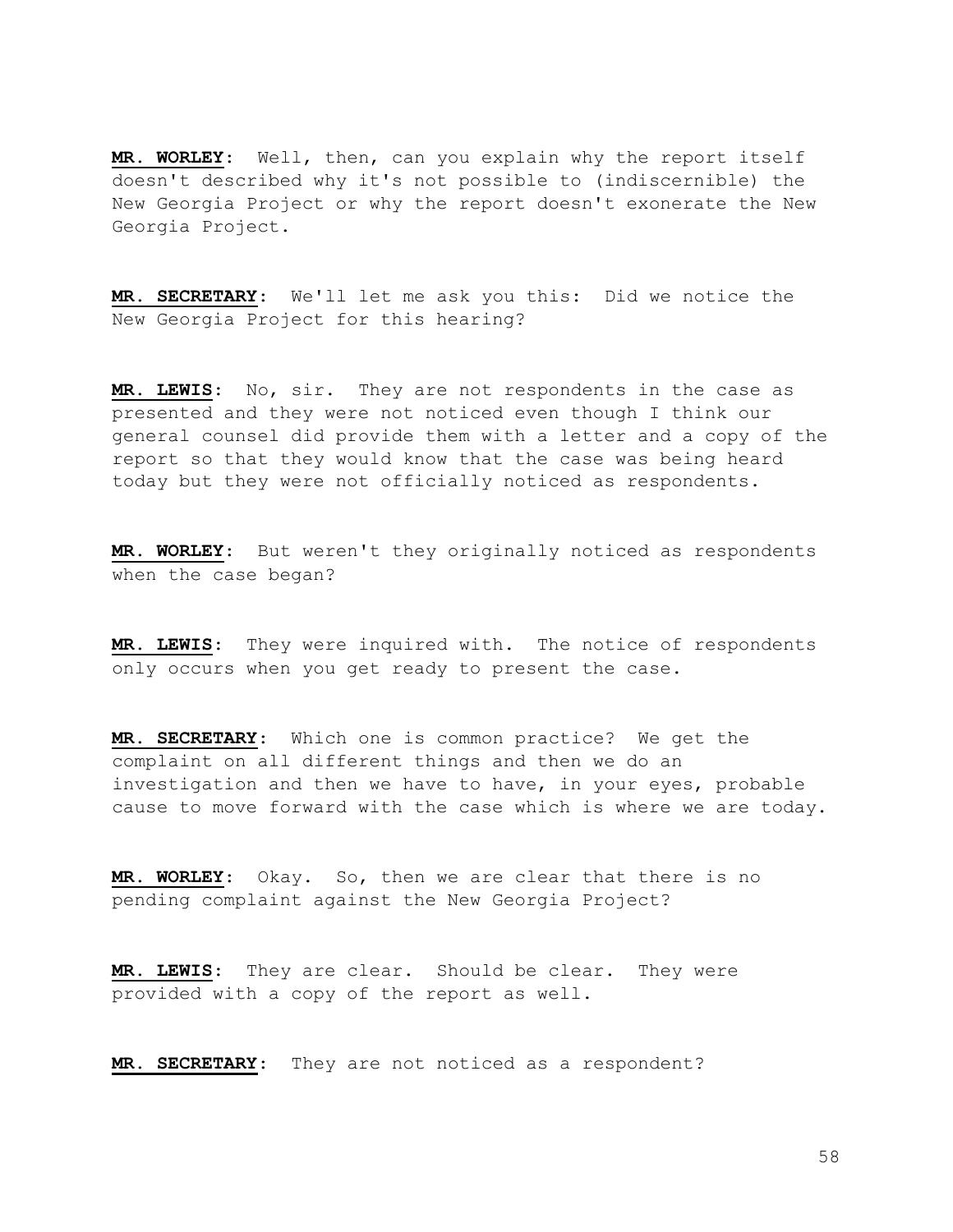MR. LEWIS: They are not. But we went above and beyond that and did notify them even though they are not respondents. We provided them with a copy of the report as a notification that they could come here.

MR. WORLEY: I understand that but just to be clear, The New Georgia Project itself was never named as a respondent and are no longer the subject of the investigation.

MR. LEWIS: That's correct.

MR. SECRETARY: Any other questions or discussion from the board?

(No response)

MR. SECRETARY: We have a recommendation and a second to bind over the named respondents. All those in favor signify by saying, "aye."

(Whereupon the vote was unanimous.)

MR. SECRETARY: All opposed same sign? And that motion carries and we have bound those over. All right, we will now move to SEB Case No. 2015-021, which is the Fulton County polling place case. Number 59 in our binder. Ms. Watson?

MS. WATSON: On March 17th, 2015, Renée Bates (phonetic) submitted a complaint alleging that Joseph Mcghee Tennis center Fulton County precinct 10M was not open and set up by 7 a.m. to accept voters for the March 17th, 2015 special election. The polls were found to be open at 7 a.m., however there was an issue with creating voter access cards that created a delay in voting. It was discovered the polls had the incorrect express poll for the precinct. The delay was not explained to the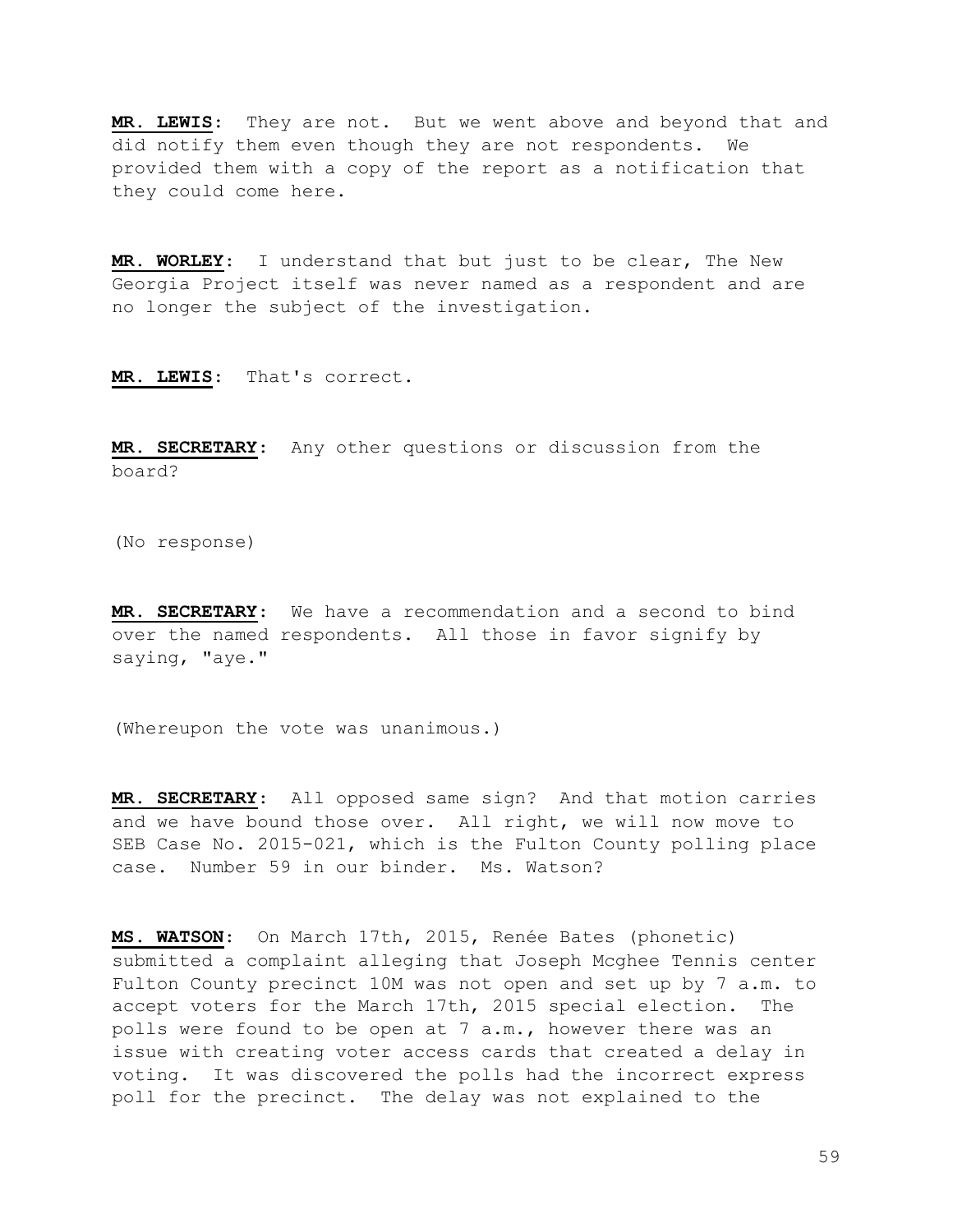complainant who requested her ID back and left the poll and returned later in the day. The express poll issue was corrected within an hour. During the time, six voters later voted on provisional ballots.

 The investigations supervisor, Mr. Hall, conducted the poll inspection at this location and discovered that the poll managers (indiscernible) were filled out but not signed. The notice for elderly or disabled person sign was not observed. The (indiscernible) device was not properly connected to the DRE machine. No posting of photo identification requirements and express poll operators advised that they did not know how to create a voter access card to generate a magnified ballot.

 We recommend Fulton County Board of Elections and Registration Richard Barron (phonetic), election supervisor and the Joseph McGee poll managers be bound over the AG's office for the listed violations.

MR. SECRETARY: Any questions for Ms. Watson?

(No response)

MR. SECRETARY: Anyone else wishing to speak?

MR. BROWER: Dwight Brower, address is 130 Peachtree Street, Atlanta, Georgia. Based on the investigation, that is correct the polls did open on time. Mrs. Bates and her daughter were not offered a provisional ballot simply because during the process of trying to determine what happened with the express poll, she requested her ID back and she and her daughter angrily stormed out of the polls and the six trailing voters that were there to vote were offered and did receive provisional ballot and voted. It is also important to note, Ms. Bates and her daughter came back later to vote. Also along the lines of the inspection conducted by the state investigator, we would like to contest a couple of those. Specifically violation 21-2-99, stating that the poll workers were not adequately trained to properly code a voter access card. That is incorrect. All of the staffers are trained in that regard. We do have some basic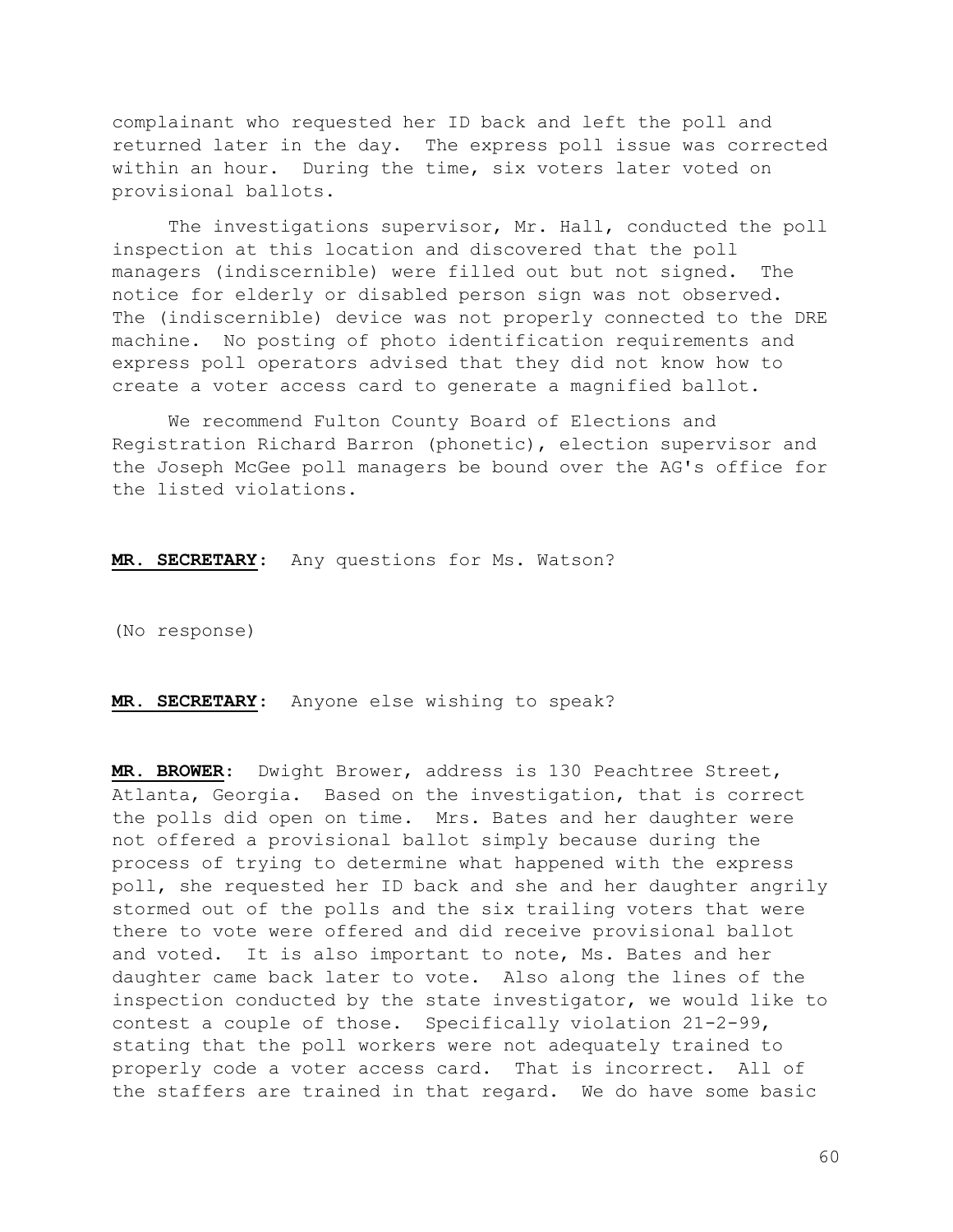poll workers and they do not attend the express poll operator class. No they were not, if you queried them, probably be able to tell them how to create a DWD card for an impaired person. The second one is 21-2-379, we did have a DRE unit there in the building for an impaired voter. Yes, we understand that the DWE (phonetic) card cable that connects to the express poll may have not connected but I think the violation basically said we did not have a unit in the poll for impaired voters.

MR. SECRETARY: Any questions for Mr. Brower?

(No response)

MR. SECRETARY: Anyone else wishing to speak?

(No response)

MR. SECRETARY: Any other discussion or recommendation from the board?

MS. SULLIVAN: I move that we accept the recommendation.

MR. SECRETARY: Ms. Sullivan moves to accept to bind over. Do we have a second?

MR. WORLEY: Second.

MR. SECRETARY: Mr. Worley seconds. Any other discussion?

(No response)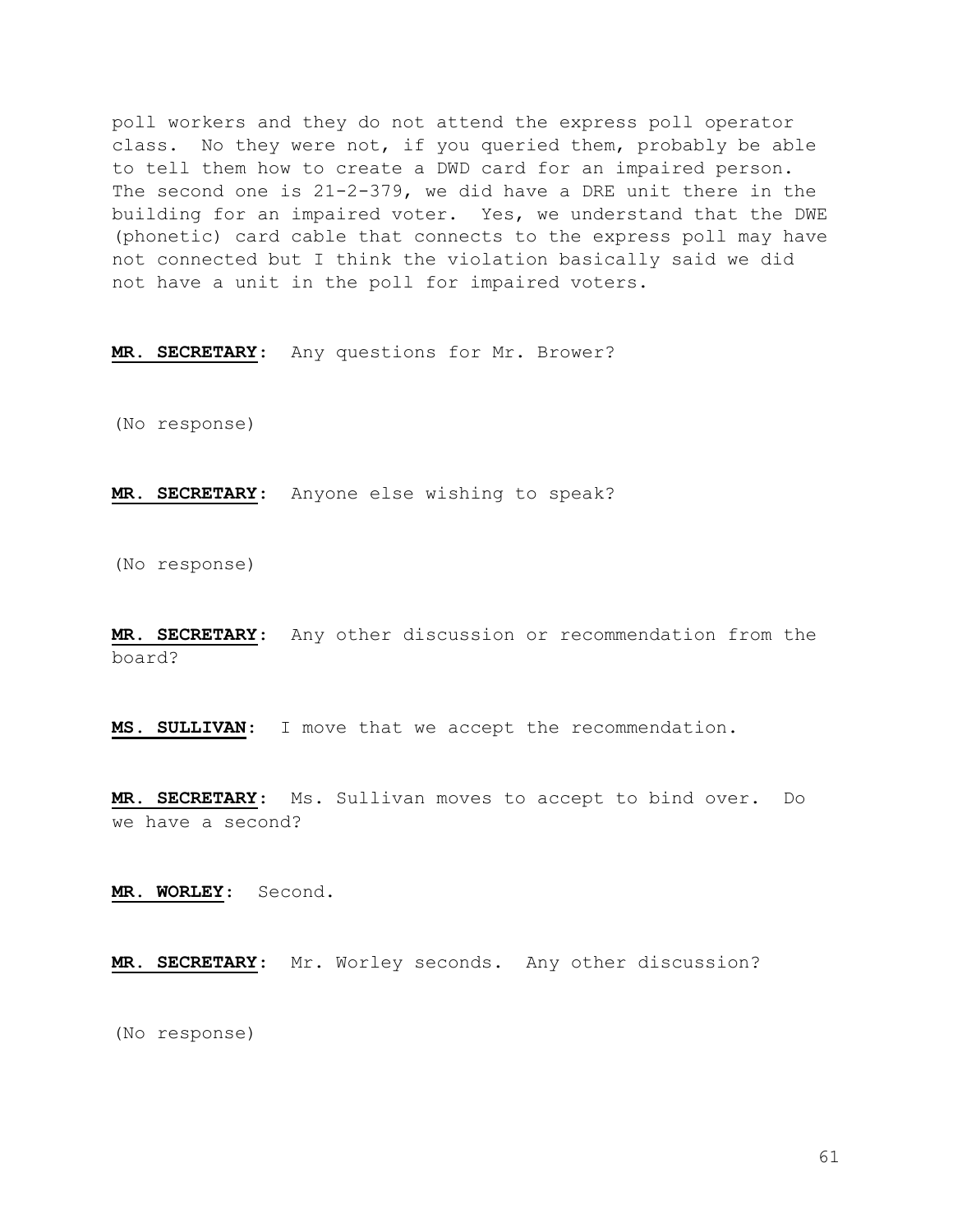MR. SECRETARY: Hearing none, all in favor signify by saying, "aye."

(Whereupon the vote was unanimous.)

MR. SECRETARY: All opposed same sign and that motion carries. Thank you for being here today. On my agenda it has us going back to 2014-016, which is Number 43 in our binder.

MR. LEWIS: That is correct, Mr. Secretary. I have letters here that I received last night that I would like to present to the board from the attorney of record in this case,

Kelly Davis' statement that she wanted to present to the board on behalf of the County. Ms. Watson is going to pass those out at this time.

 The complainant made multiple complaints regarding the processing of absentee applications and the mailing of absentee ballots by Liberty County. An evaluation of the absentee ballots from the May 20th, 2014 election found that eighty electors had absentee ballot applications that were not signed or certified. That three absentee ballot envelopes did not have the date or the hour receipt of the ballot on the envelope and was not signed or certified. A Mr. James Murray (phonetic) advised that he went to the poll to vote on May 17th because he had lost his absentee ballot. He was told without the absentee ballot to turn in, he could not vote. Mr. Murray stated he was not offered the opportunity to sign an affidavit regarding the lost ballot so he left without casting a ballot that day. Mr. Murray's wife, Michelle Murray (phonetic), went to vote on Election Day and experienced the same situation as her husband did when he attempted to vote. Only after she asked for an affidavit was she allowed to complete and cast her ballot. It was also discovered during the investigation that the election documents had not been submitted to Liberty County Superior Court clerk as stated in election code.

 We recommend that Liberty County and (indiscernible) be issued a letter of instruction regarding O.C.G.A. 221-2-388, cancellation of absentee ballots of electors who are present in the election precinct during primaries and elections to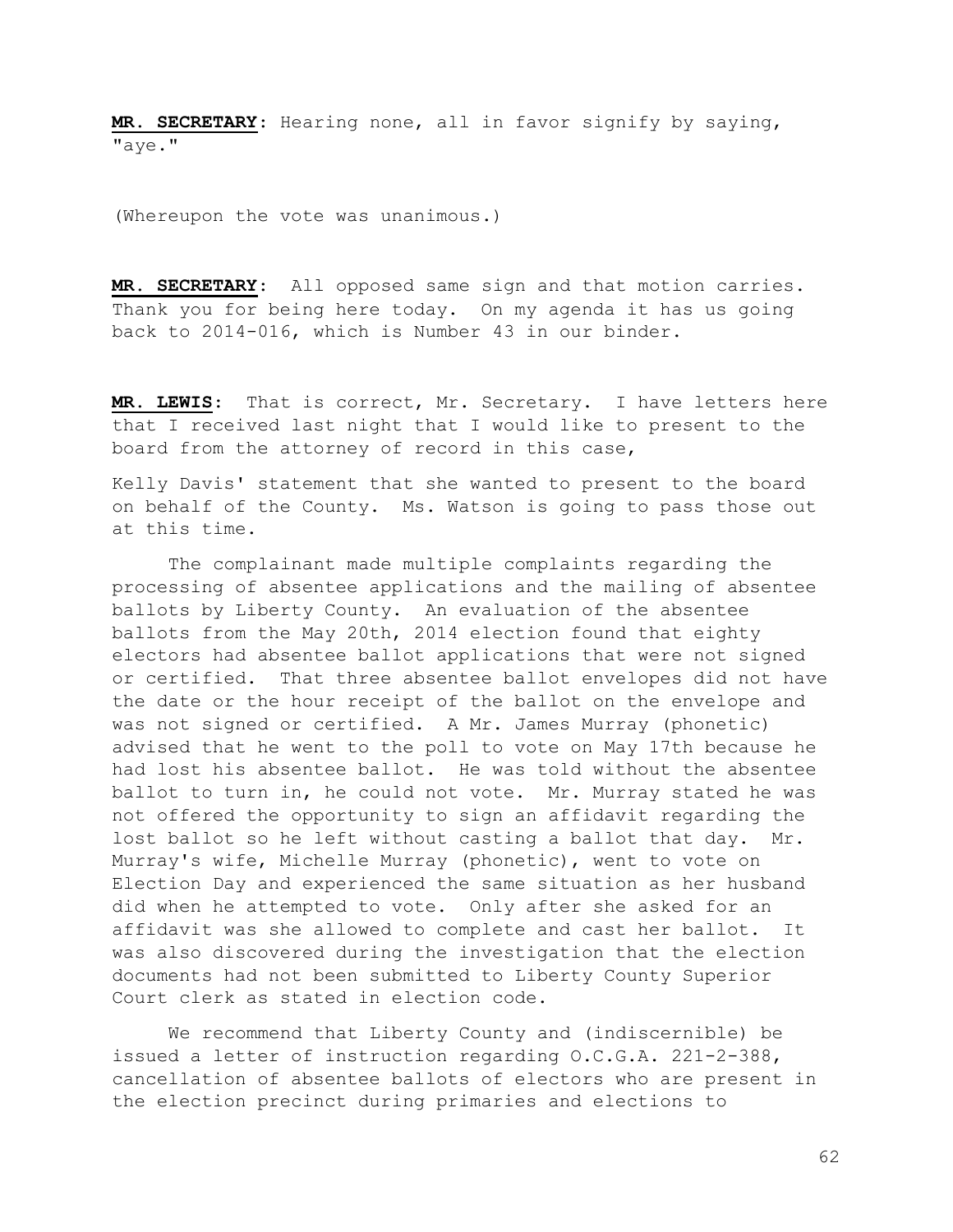reinforce proper procedure regarding those ballots and that Liberty County and Ellen Olden (phonetic) be bound over to the AG's office for the remaining violations.

MR. SECRETARY: Any questions for Mr. Lewis?

(No response)

MR. SECRETARY: Anyone else wishing to speak on this matter?

(No response)

MR. SECRETARY: Hearing none. Do we have any discussion or a recommendation from the board? I would move to accept the recommendation. Do we have a second?

MR. WORLEY: Second.

MR. SECRETARY: Have a second by Mr. Worley. Any other discussion?

(No response)

MR. SECRETARY: Hearing none. All in favor signify by saying "aye."

(Whereupon the vote was unanimous.)

MR. SECRETARY: All opposed same sign and that motion carries. We have accepted the recommendations. We will move to case number 2014-051, Number 45 in our binder. Mr. Lewis?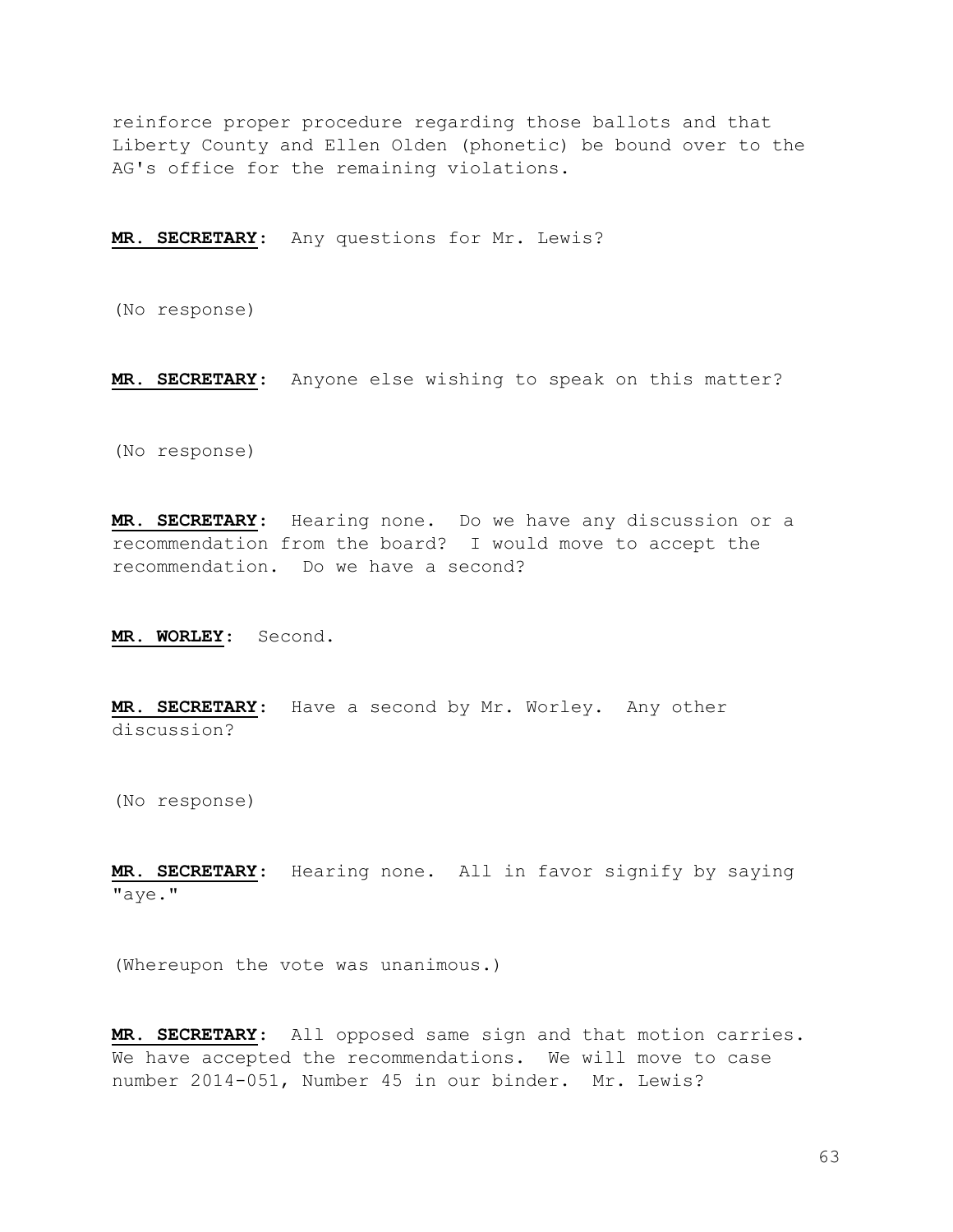MR. LEWIS: This is the Cobb County incorrect ballot case. On July 22nd, 2014 Kenneth Field (phonetic) voted in Cobb County, Georgia at the Chestnut Ridge precinct. When voting he completed a voter certificate requesting a Republican ballot but received and voted a nonpartisan ballot in error. Mr. Field did request a Republican ballot on July 22nd and was given a nonpartisan ballot. He did not notice the error until he after he had cast his ballot in the DRE. Mr. Field notified the poll worker and was provided with a Republican provisional ballot that he also (indiscernible). The provisional ballot was not counted in the end as Cobb County elections determined at that time that he had already voted. Thomas Sneed (phonetic) also experienced a similar issue. Mr. Sneed was issued a Republican ballot but ended up voting nonpartisan. The voter access cards for he and his wife, Anne (phonetic), were mishandled in some fashion by the poll workers with each of them ending up with the other's card and they had requested different ballots. So he ended up casting a nonpartisan ballot instead of a Republican ballot and his wife ended up casting a nonpartisan which she did ask for. Cobb County advised that they had conducted training of the poll workers at this location to reinforce the express poll procedures that same day that this occurred so that it would not happen in the future.

 We recommend that Cobb County, Ms. Edwards (phonetic) and Francine Bailey (phonetic), Beverly Fundbunk (phonetic), be bound over to the AG's office for the listed violations.

MR. SECRETARY: Any questions for Mr. Lewis?

(No response)

MR. SECRETARY: Hearing none. Anyone else wish to speak on this matter?

(No response)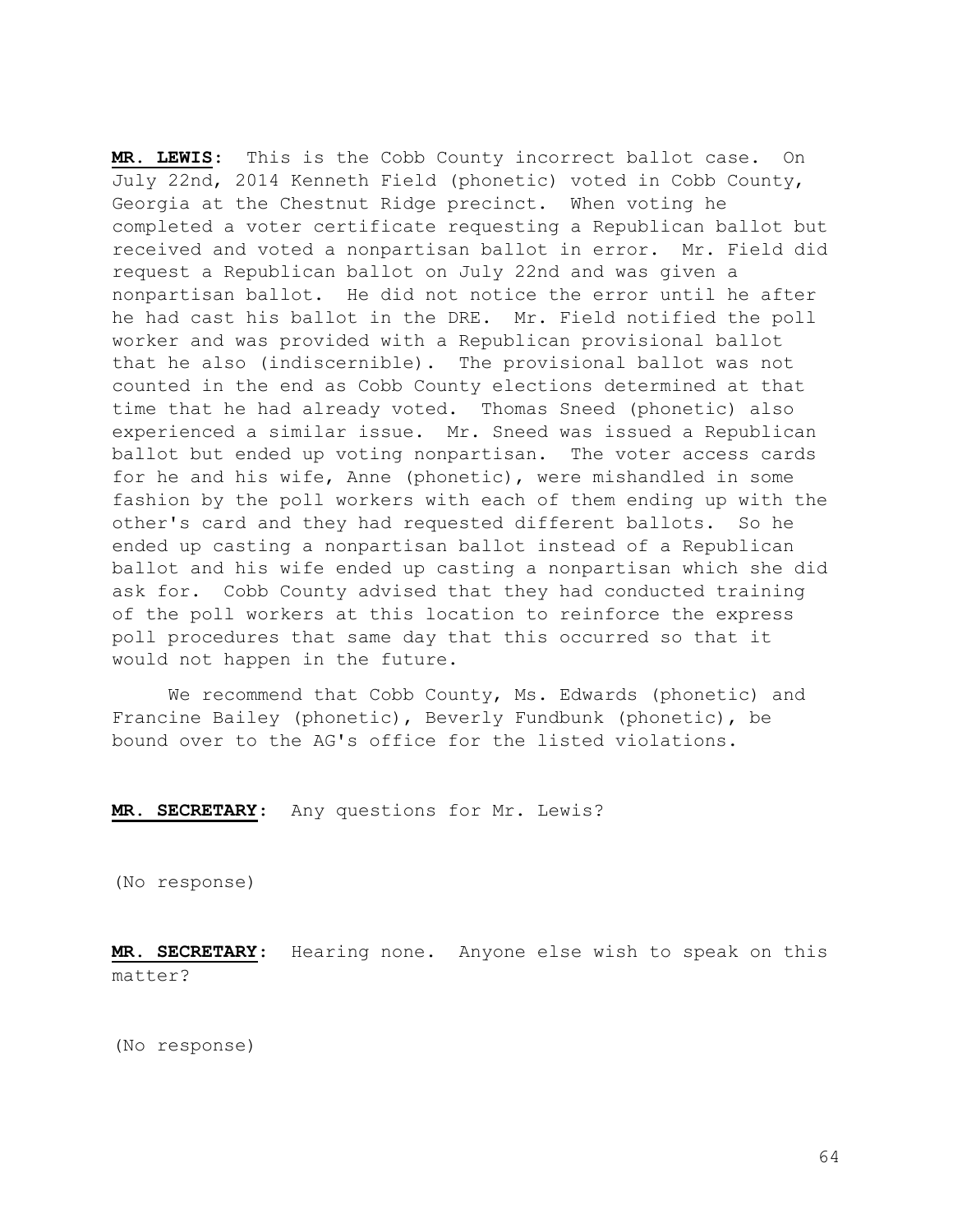MR. SECRETARY: Seeing no one. Any other discussion or a motion?

(No response)

MR. SECRETARY: What were the recommendations, again, Mr. Lewis?

MR. LEWIS: That Cobb County, Ms. Edwards (phonetic) and Francine Bailey (phonetic), Beverly Fundbunk (phonetic) all be bound over to the Attorney General's office for the listed violations in the report.

MR. SECRETARY: Was there any part of this where we were going to recommend a letter?

MR. LEWIS: No, sir. Not to my knowledge.

MR. SECRETARY: Okay. Any other discussion or questions?

(No response)

MR. SECRETARY: Do we have a motion?

MR. WORLEY: I make a motion to bind this over to the Attorney General's office.

MR. SECRETARY: Mr. Worley moves we bind over. Do we have a second?

MR. HARP: I second that.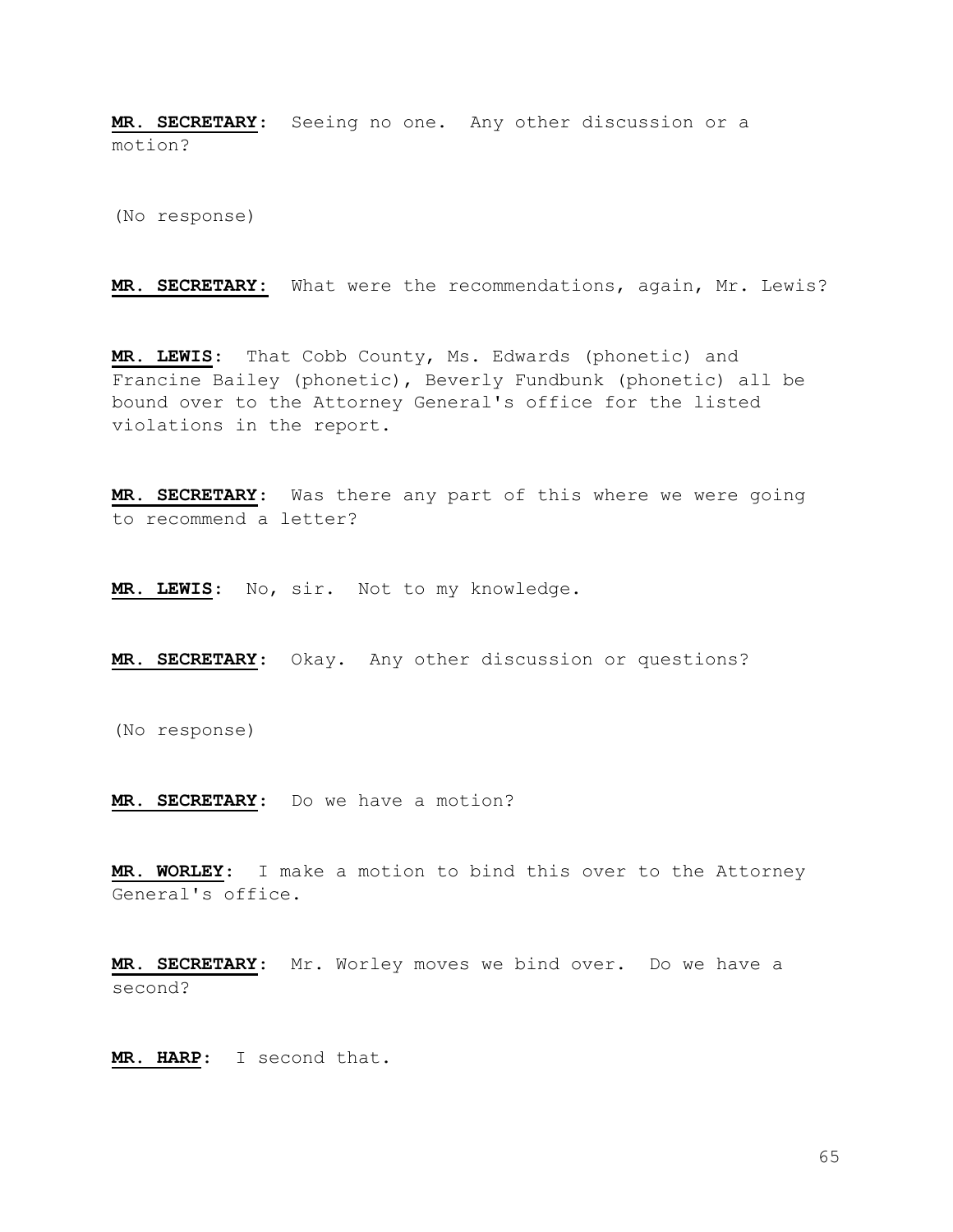MR. SECRETARY: Senator Harp seconds. Any other discussion?

(No response)

MR. SECRETARY: Hearing none. All in favor signify by saying, "aye."

(Whereupon the vote was unanimous.)

MR. SECRETARY: All opposed same sign and that motion carries. Next case is 2014-063, which is Number 46 in our binder.

MR. LEWIS: Barrow County registration fraud case. On October the 8th, 2014, the Barrow County elections office submitted two individual complaints alleging voter registration fraud. The first concerned Sandalin Sanders (phonetic) attempting to register on three different occasions during 2014 while she was under sentence for felony conviction. In one of those attempts she also used a false name. The second allegation was regarding three suspicious voter registrations for separate individuals at the same address submitted with similar handwriting. Investigations revealed Ms. Sanders had completed voter registration at DDS when she applied for a driver's license on January the 10th, 2014. Ms. Sanders submitted a second voter registration application on August the 10th when a person visited her mother's residence in Winder, Georgia registering people to vote. Ms. Sanders third attempt to register was submitted in Atlanta on September the 3rd when she was approached by a person on the street registering people to vote. When Ms. Sanders was interviewed she advised that she did not know she was still under felony sentence when she completed the registrations. She also advised she used the wrong name the last time and provided that information to the person in Atlanta because they were pressuring her to register to vote. However she stated she did sign the voter registration form for submission.

 Court records confirmed Ms. Sanders was under sentence for felony conviction in Fulton County at the time the three voter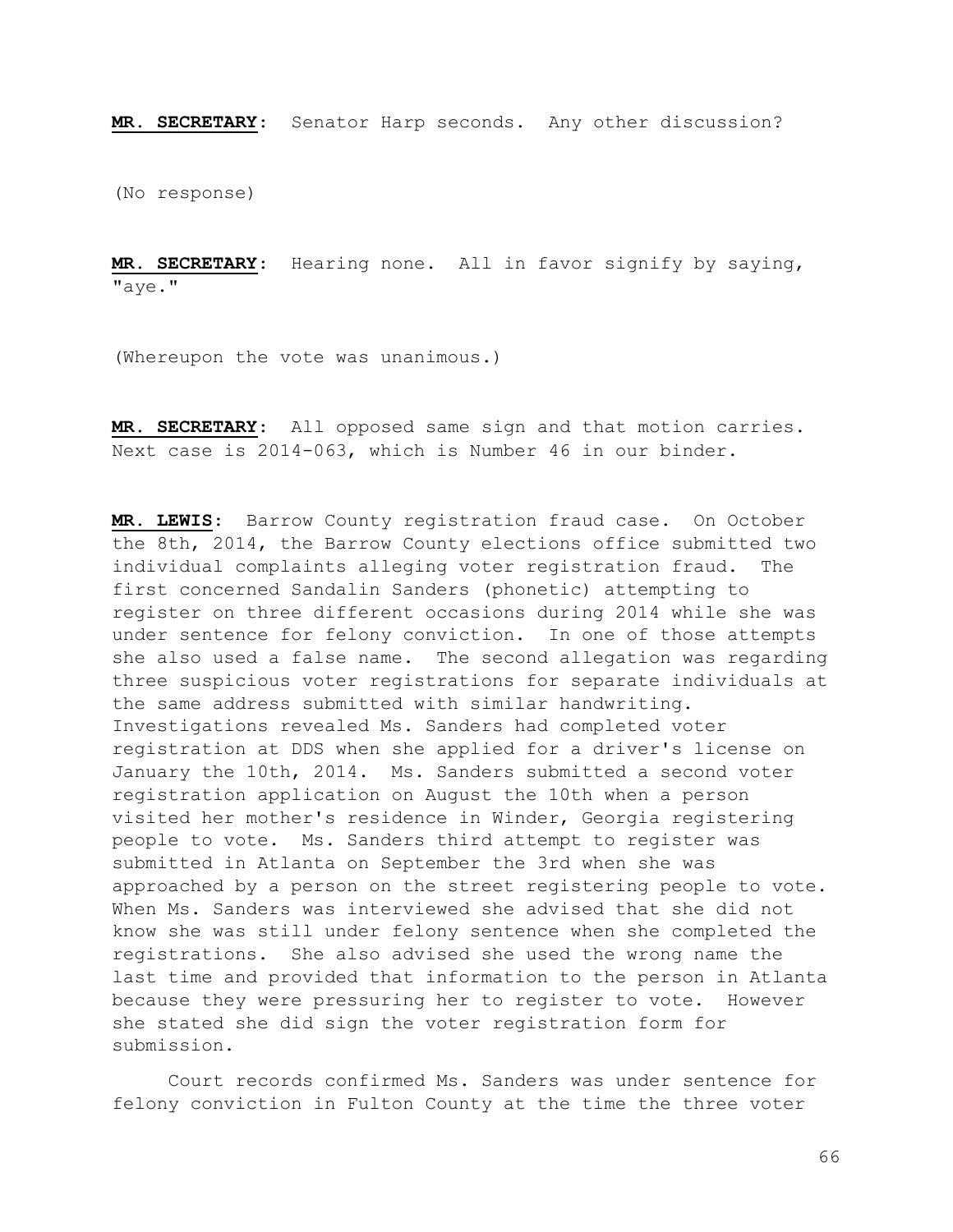registrations were submitted. The other three suspicious voter registrations with the same address were found to be for Ronald Hall (phonetic), Richard Cox (phonetic) and Anthony Holt (phonetic). It was determined that all three were in a facility operated by a company called Tentilus (phonetic). The facility had an audit that found them deficient in providing registration opportunities for their residence.

 In an attempt to comply with the audit, the facility instructed employees to take four residents to the library to get them library cards and register them to vote. The employees were given no other training other than the instructions to take the individuals. So they took the four individuals to the library. The employees completed the voter registration application for the residents as they were non-verbal and physically handicapped and unable to complete the applications on their own. The CEO and Director of Tentilus, Randy Nezbit (phonetic) was contacted and she states, she was not well informed about voter registration process after their audit but at the time of this report she had made herself aware of the policies.

 We recommended Sandalin L. Sanders be bound over to the Attorney General's office for violation of 21-2-216, qualification of electors and 21-2-561, false registration and 21-2-562, fraudulent entries. We would also recommend that the Tentilus employees, Shadreka Wise (phonetic),

Ralph Simpson (phonetic), and Brandy Russell (phonetic) be issued letters of instruction for violation of 21-2-220, application of registration when they failed to sign that they assisted the residents in registering to vote. We would also recommended that the Autobum Public Library and an employee there, Belinda Altwater (phonetic) be issued letters of instructions on processing the voter registration applications for the violations that are listed in the report.

MR. SECRETARY: All right, any questions for Mr. Lewis?

MS. SULLIVAN: I would like to make an inquiry. This case was precipitated by an audit in that a state-wide agency gave regarding a group who were registering employees so that this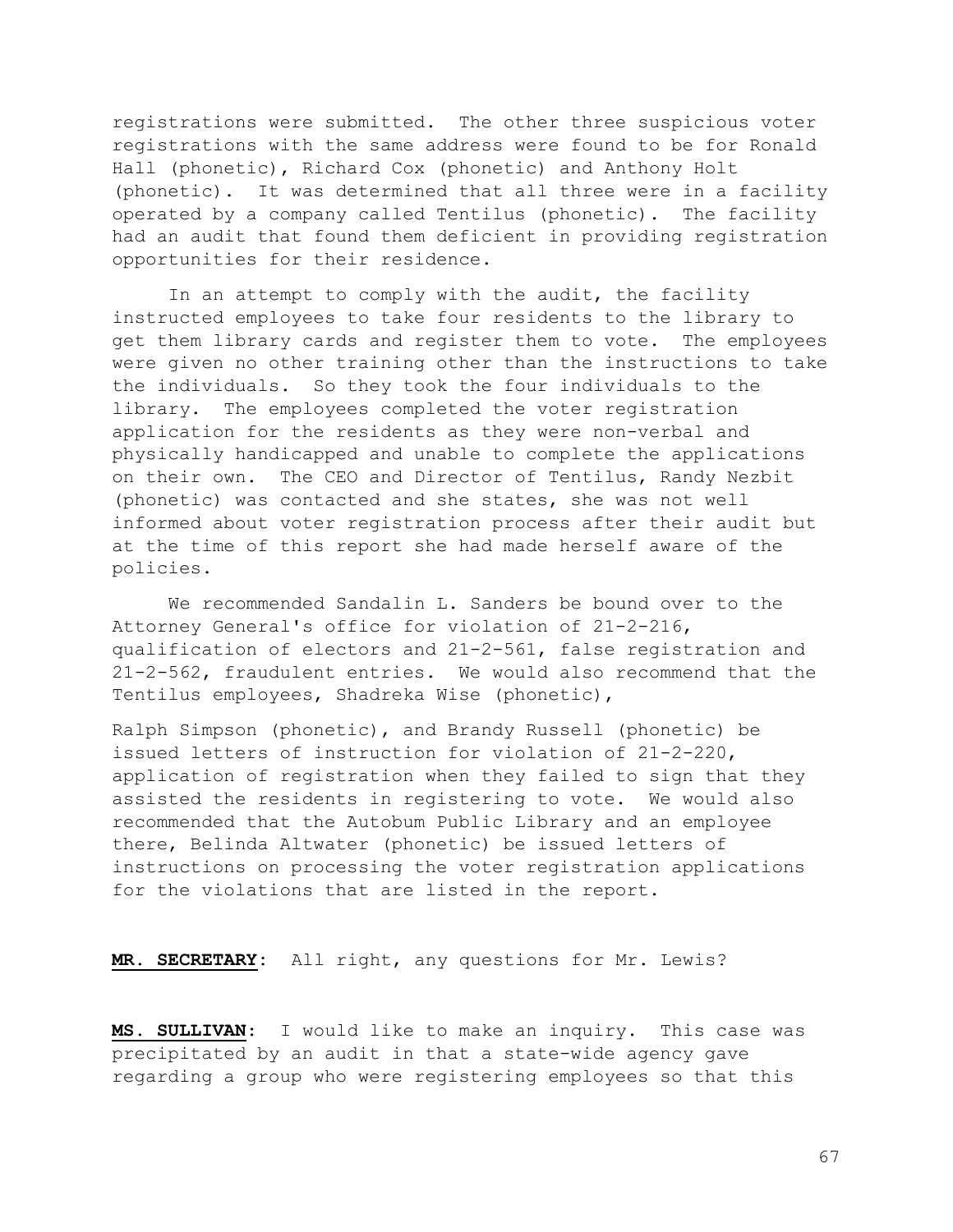employer was actually cited for not moving forward with this registration process; correct?

MR. LEWIS: I think their audit brought this to their attention.

MS. SULLIVAN: I wonder if a lot of these agencies are encouraging this and are going to do audit findings for failure of these employers to give opportunities for these voters to register whether or not we should provide some kind of instruction. This is, obviously, extraordinary circumstances where you have nonverbal people who are mentally disabled, it seems unfair for the state to hold them accountable for something when they're not providing them instruction about how to properly follow the law. I'm just wondering is that something we can look into in this type of situation, providing that information?

MR. SECRETARY: I don't know if Mr. Harvey wants to speak to this but I assume this is from some lawsuit that we have. It is not requiring state agencies to do that?

MS. CORREIA: There is a statute regarding nursing homes and other institutions like that to assist, where needed, patients who want to register to vote. So that may be where that came from regarding the audit. Without knowing any more information about this specific instance I can't really answer that but I do know that there is a state statute that requires facilities to provide assistance.

MS. SULLIVAN: Well, perhaps we could just make sure that our sister agencies have the information if they are going to issue an audit to provide this information to these entities so that they know.

MR. SECRETARY: Well, we could certainly work with audits to make sure they have this information or if they have citings that we can give that to them. I am sure we had a lot of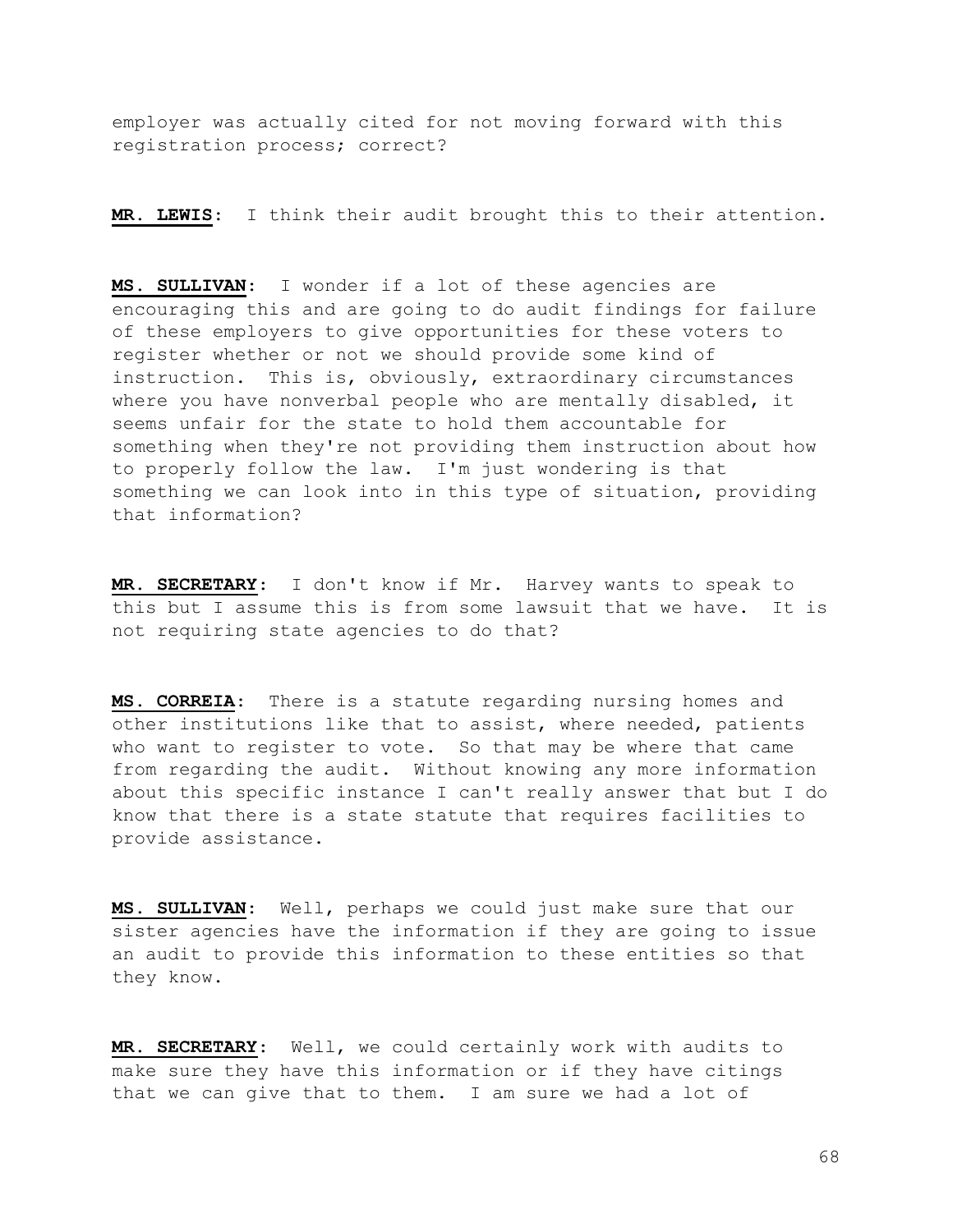volunteers for explaining the registration process for the public at large so there should not be a problem for a state agency to find or figure out. But we are glad to assist with that.

MR. LEWIS: We certainly took that into consideration with our recommendation with the letter of instruction.

MR. SECRETARY: Any other questions for Mr. Lewis?

(No response)

MR. SECRETARY: Anyone else wishing to speak on this matter?

(No response)

MR. SECRETARY: Hearing none. We have the recommendation. Do we have a motion?

MS. SULLIVAN: I move we accept the recommendation.

MR. SIMPSON: Second.

MR. SECRETARY: Ms. Sullivan moves to accept. Judge Simpson seconds. Any other discussion?

(No response)

MR. SECRETARY: Hearing none. All in favor signify by saying, "aye."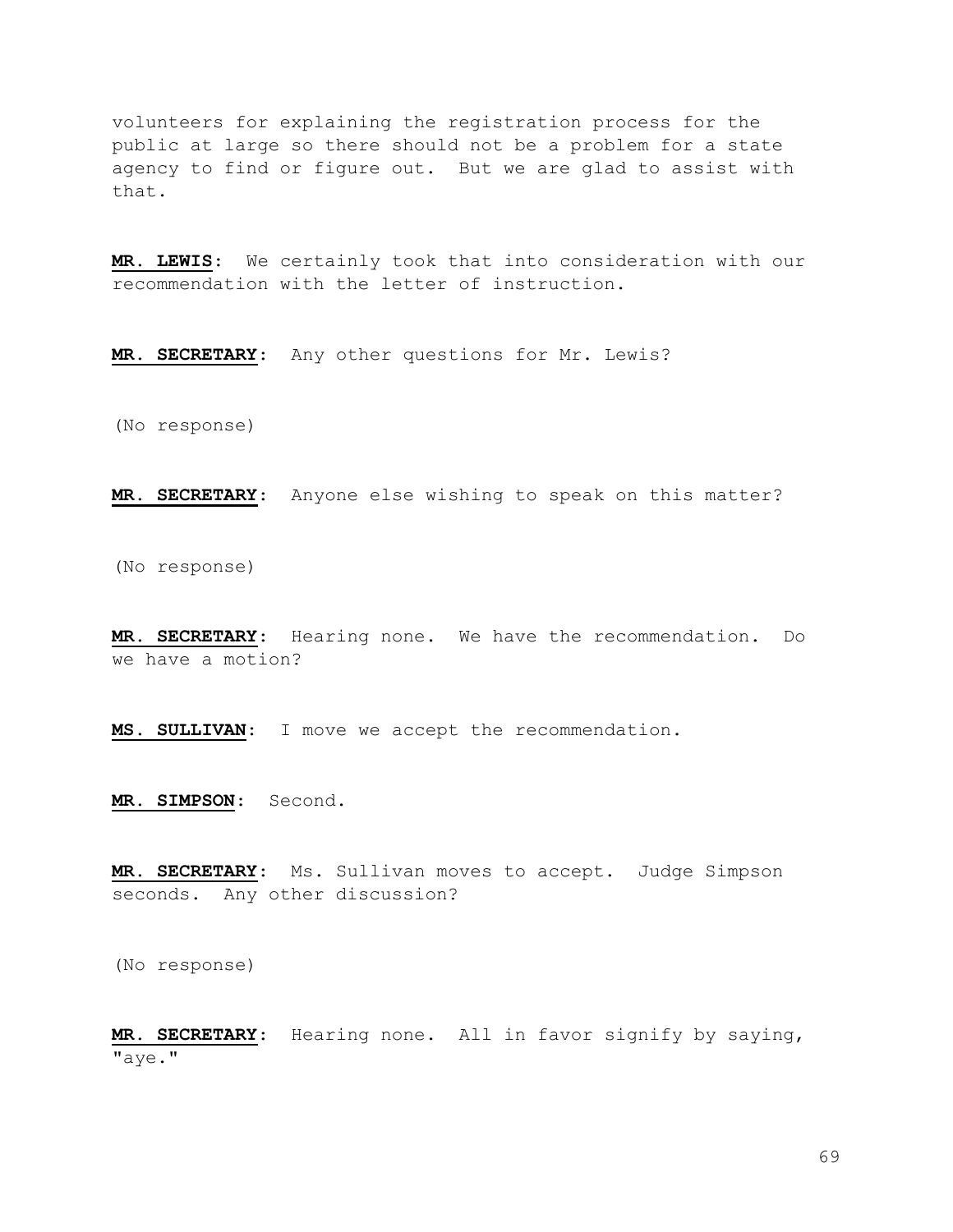(Whereupon the vote was unanimous)

MR. SECRETARY: All opposed same sign? And that motion carries. Next 2014-065, Number 47 in our binder.

MR. LEWIS: This is a Paulding County deceased voter issue. Paulding County reported that an absentee ballot application and return ballot for a deceased elector was submitted for the November 4th, 2014 general election. The elector was reported as deceased on September 29th, 2014. The Investigation revealed a timeline of this. It seems

Cynthia Gershner (phonetic) had died on September the 29th of 2014 and was canceled as a deceased voter in the system on October the 8th, 2014. While this was going on the County received a request application for an absentee ballot that was submitted in Cynthia's name on October the 6th and a ballot was mailed out on that day. The ballot was returned voted on October the 10th, 2014. The signatures on the ballot did not match the signature on the voter's signature card. We contacted James Wiskowsky (phonetic) who was the fiancée of the deceased and was interviewed and informed us that Cynthia had requested an absentee ballot on the day that she passed away. Mr. Wiskowsky advised that he filled out the application for Cynthia and voted the ballot on her behalf. He stated that he did not know he was violating the law.

 We recommend that James Wiskowsky be bound over to the Attorney General's office for the listed violations.

MR. SECRETARY: Any questions for Mr. Lewis?

(No response)

MR. SECRETARY: Anyone else wishing to speak on this matter?

(No response)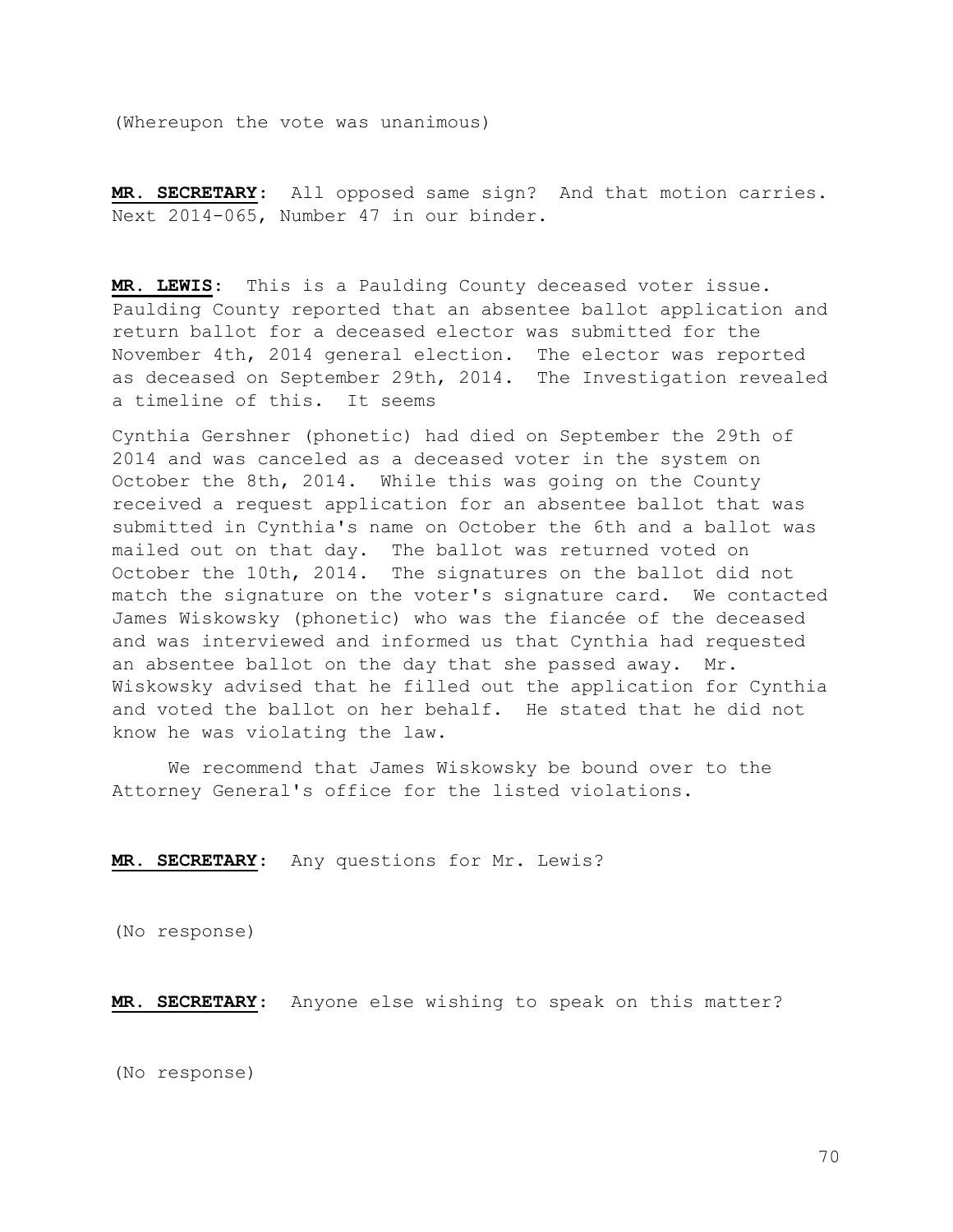MR. SECRETARY: Hearing none. Any other discussion or a recommendation from the board?

MR. SIMPSON: I move that we bind this case over.

MR. SECRETARY: Judge Simpson moves we bind this case over. Do we have a second?

MR. WORLEY: Second.

MR. SECRETARY: Mr. Worley seconds. Any other discussion?

(No response)

MR. SECRETARY: Hearing none. All in favor signify by saying, "aye."

(Whereupon the vote was unanimous.)

MR. SECRETARY: All opposed same sign and that motion carries and we have bound that over. We are moving on 2014-066, which is Number 48 in our binder.

MR. LEWIS: Yes, sir. This is the Elbert County registration issue. The chief registrar submitted a complaint on October the 24th of 2014, alleging that their office had received two voter registrations that were suspected as being fraudulent. Investigation revealed that Burn DuBose (phonetic) completed two voter registration applications. One on October the 3rd, 2014, and the second on October the 6th 2014, where a third party identified as Phillip Works of Washington DC (phonetic). The applications were treated as duplicates since he was already registered to vote in Elbert County. The October 3rd voter registration application also contained fraudulent false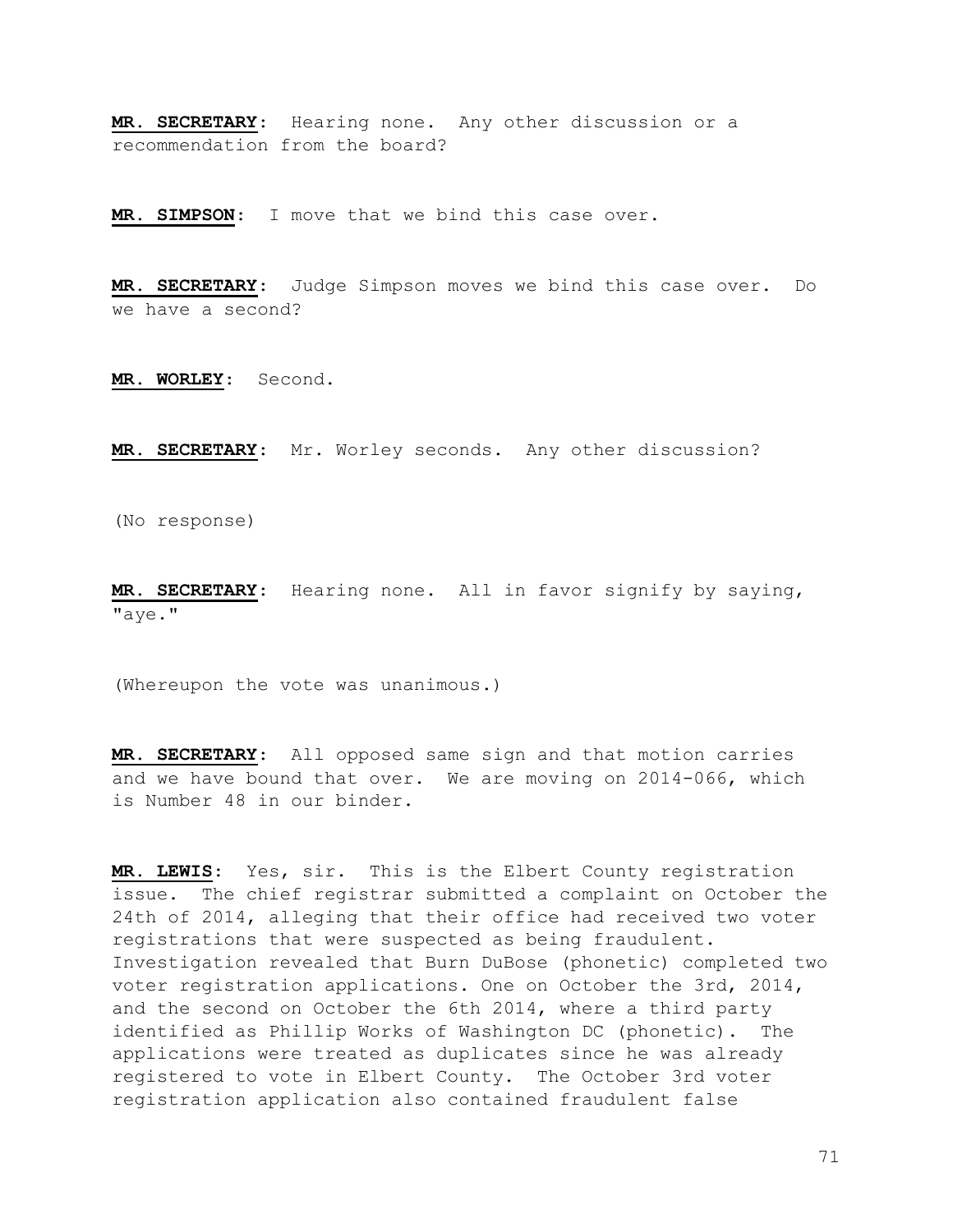information pertaining to the date of birth and Social Security number.

 We recommend that Mr. DuBose be bound over to the Attorney General's office for the listed violations.

MR. SECRETARY: Any questions for Mr. Lewis?

MR. WORLEY: Mr. Lewis, did Mr. DuBose have an explanation for this?

MR. LEWIS: Mr. DuBose admitted to submitting the application then when he was contacted by both the County and by us he just ask that it be torn up.

MR. WORLEY: Was an inquiry made as to why some of the data on one of the applications was not correct?

MR. LEWIS: Yes, sir. I'm trying to find it in the report now. I don't recall. I believe he was trying to get a job and he had an issue in the past using his brother's name and he wanted to have a clean ID and that's why he submitted the information. Is that correct, Frances? I'll see if I can find that in the report for you, Mr. Worley.

 His response was that he asked them to throw it away. During the course of the investigation DuBose was contacted by the registration that he submitted with the false information. He admitted that in submitting the registration with false information, excusing it as him being in a hurry and not paying attention to what he was doing as he asked to just tear it up and throw it away.

MR. SECRETARY: Any other questions for Mr. Lewis?

(No response)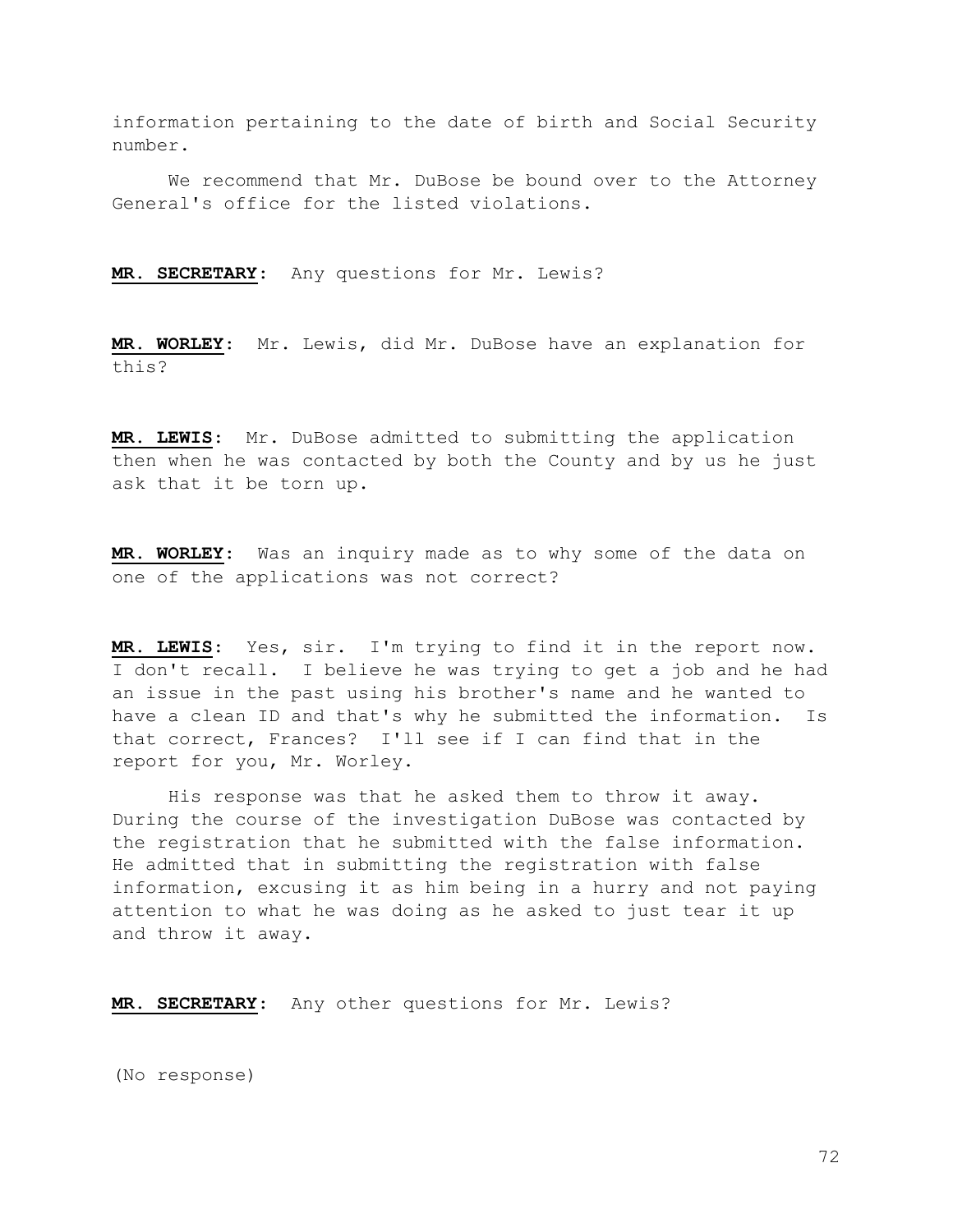MR. SECRETARY: Anyone else wishing to speak on this matter?

(No response)

MR. SECRETARY: Hearing none. Any other discussion? If not, do we have a motion on the recommendation to bind over, I believe.

MR. HARP: So moved.

MR. SIMPSON: Second.

MR. SECRETARY: Senator Harp moves to bind over. Mr. Simpson seconds. Any other discussion?

(No response)

MR. SECRETARY: Hearing none. All in favor signify by saying, "aye."

(Whereupon the vote was unanimous.)

MR. SECRETARY: All opposed same sign? And that motion carries. 2014-079, which is Number 50 in our binder.

MR. LEWIS: This Thomas County voting in place of another. On November the 12, 2014, the Chairman of the Thomas County board of elections and registration, Mr. Ross Jones (phonetic) reported that the election supervisor Mr. Walter Maze (phonetic) voted a ballot for his mother Ms. Maze during the November 4th, 2014 election. Additionally, Mr. Jones had some issues with Mr. Maze in that he did not hold or establish a voter review panel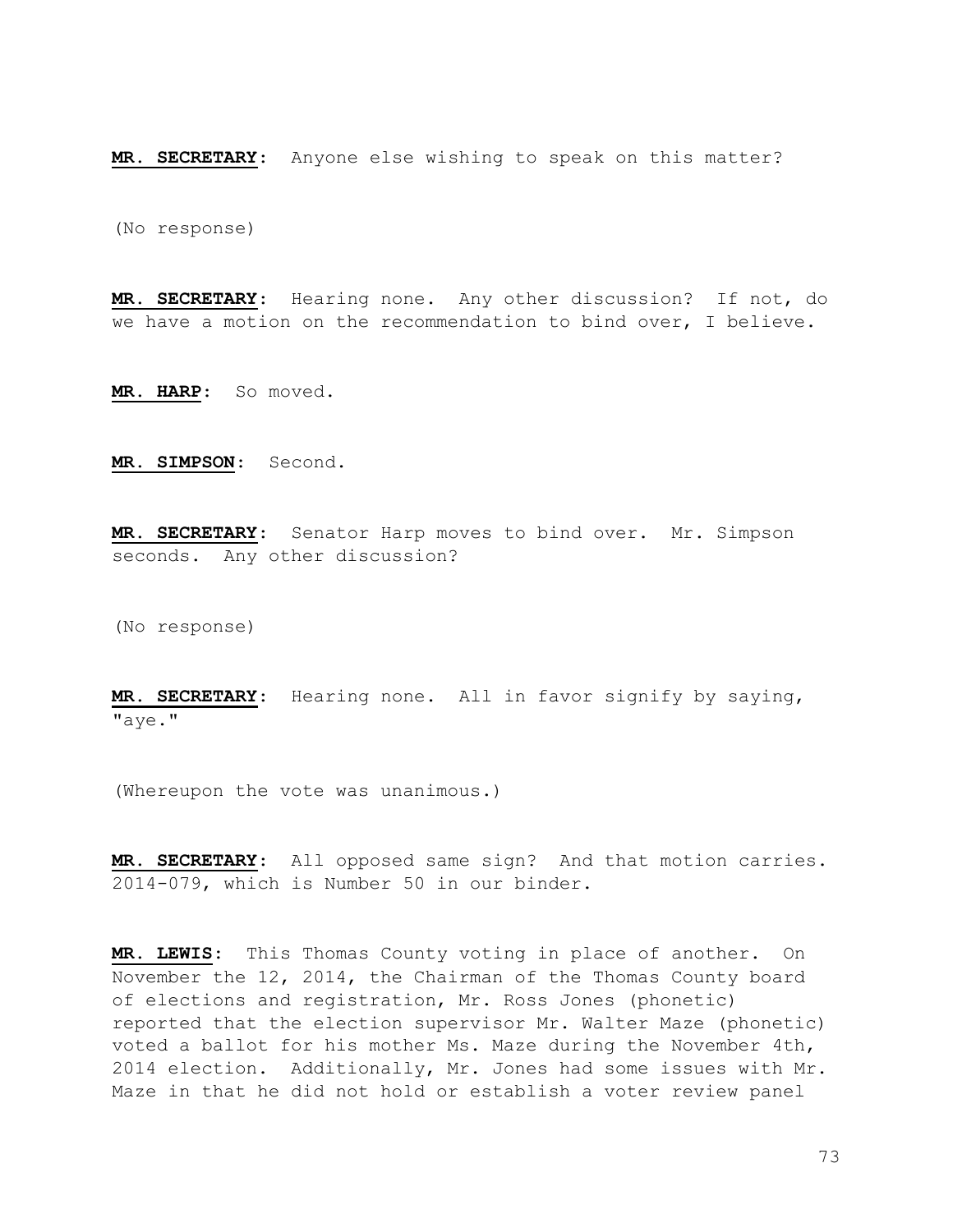during this election for the review of any ballots which need to be reviewed duplicate. It was found that the Thomas County election supervisor, Mr. Walter Maze, did improperly complete sign an in-person absentee ballot application for his elderly mother during the advance early voting in Thomas County for the November 4th, 2014. Mr. Maze then created a voter access card and voted for his mother on the DRE machines at the Thomas Judicial Center. His mother Maurice Maze (phonetic) was not present at the time the voting took place.

 The second allegation concerning the voter review panel was insufficient evidence to support any violation of that.

 We recommend that Walter Maze the Thomas County election supervisor be bound over to the AG's office for the listed violations.

MR. SECRETARY: Any questions for Mr. Lewis?

(No response)

MR. SECRETARY: Anyone else wishing to speak of this matter?

(No response)

MR. SECRETARY: Any other discussion or recommendation form the board?

MR. SIMPSON: I move we accept the recommendation to bind the case over.

MR. SECRETARY: Judge Simpson moves to bind over. Do we have a second?

MS. SULLIVAN: Second.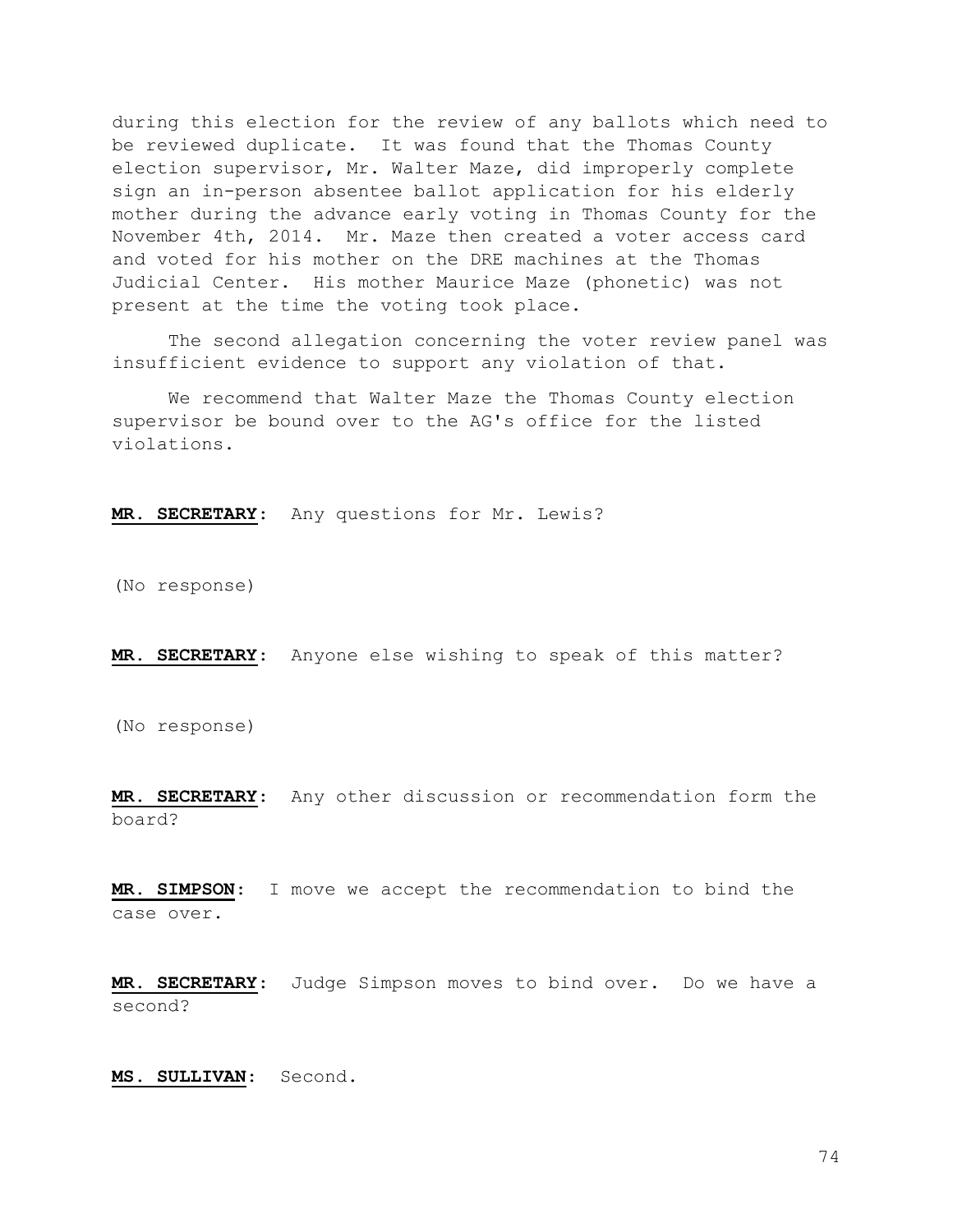MR. SECRETARY: Mr. Sullivan seconds. Any other discussion?

MR. WORLEY: I would like to have some discussion or I would like to make a statement on this. The report that we received indicates that Mr. Maze had a pretty cavalier attitude about doing this. Be that as it may, my mind goes to orders of magnitude are more important or more problematic than the case of the fiancé. He voted for his dead fiancée. I mean, this is an election official who clearly, according to the report, figured out what he needed to do on the DRE machine to vote for his mother. I concur that this ought to be bound over and I would suggest that the Attorney General's office look at this very seriously.

MR. SECRETARY: Speaking for myself, I would agree with that statement. Any other discussion? We have a motion and a second to bind this over to the Attorney General's office.

(No response)

MR. SECRETARY: Hearing none. All in favor signify by saying, "aye."

(Whereupon the vote was unanimous.)

MR. SECRETARY: All opposed same sign and that motion carries and we have bound it over. 2015-002, which is Number 53 in our binder.

MS. WATSON: The complainant Ms. Green (phonetic) alleged that Cobb County board of elections and registration failed to count her provision ballot in the general election held on November 4th, of 2015. The proper voter registration was not properly updated. The complainant went into Northstar church voting precinct to vote during the November 4th, 2015 general election.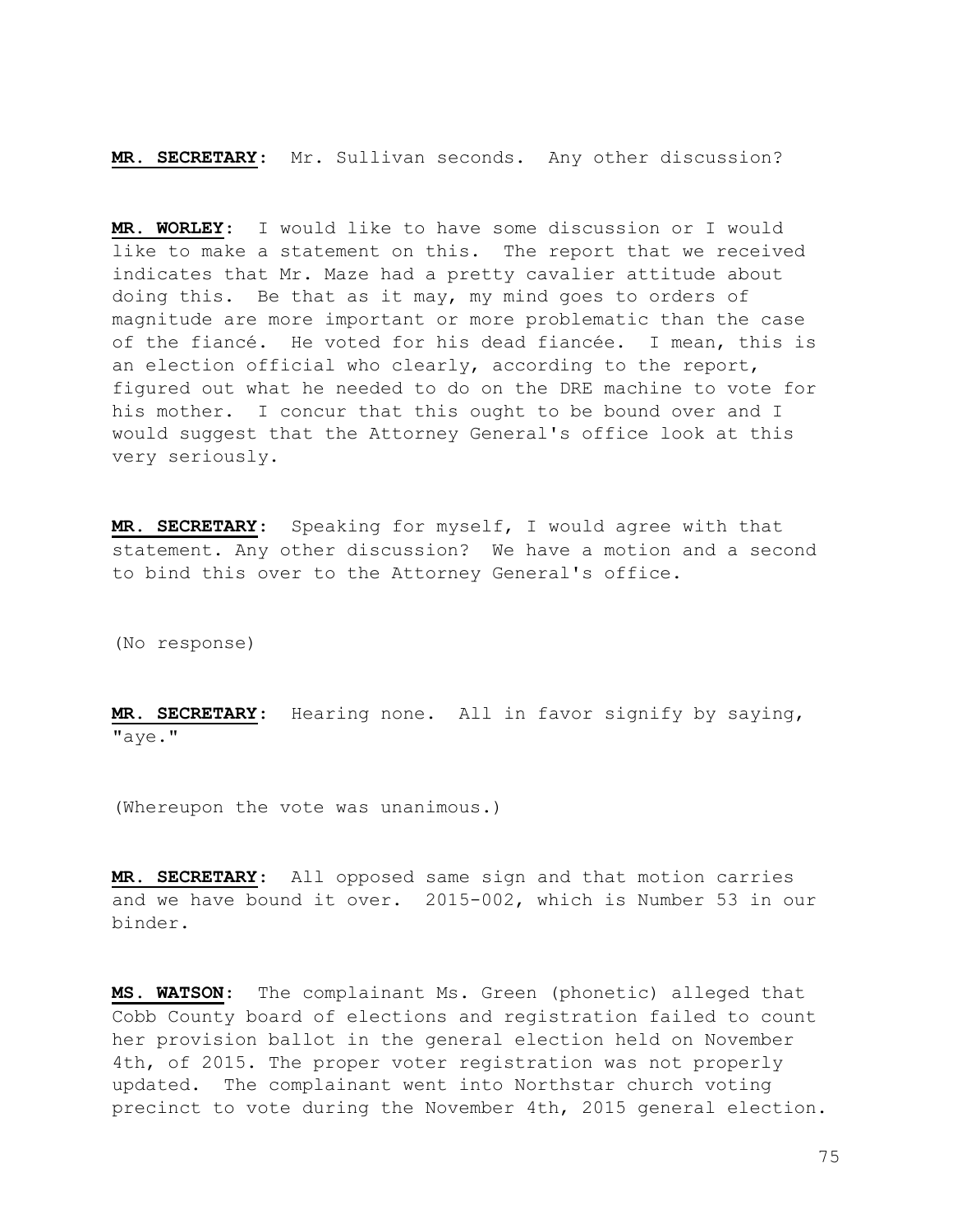She completed a change of address form as she had recently moved. She did not think her poll location would change if she was still close to the location. The poll worker checked into the express poll and said her precinct should be Terrell 01. The complainant knew the address listed in express poll was an old address from 2012. A third person interjected with the complainant to vote a provisional ballot. She was directed to the provisional ballot table where she completed the ballot. The complainant followed up about her voter registration verifying the most recent address change was completed. The complainant received a notice in December that her provisional was not counted because she had voted at the wrong poll location. Cobb County chief registrar Beth Cush (phonetic) verified that the provisional ballot was rejected based on the voter voting at the wrong poll. Beth Cush advised that the poll workers did not instruct the voter to vote the provisional ballot but instructed her to go to the correct poll location which she had time to do so before the close of the poll.

 Cobb County states that the rejection was based on election code 21-2-218(d) the state (indiscernible) elector failed to notify the registrar by the fifth Monday prior to an election so the elector should have voted in the precinct where elector's address was located. Also Georgia election code 21-2-451(c) except as provided for in sections 21-2-218 and 21-2-386, no person shall vote in any primary or election at any polling place outside the precinct in which such person resides nor shall such person vote in a precinct in which such person resides unless such person has been registered as an elector then such person may appear on the electors list for that precinct and Board of Elections rules 183-1-12.06 4(a) and 4(d). However, at the end of Rule 183-1-12.06 4(d) the Georgia Election Code O.C.G.A. 21-2-419(c) the cite is giving directions as to the voters casting provisional ballots out of precinct and how to account for the voter's ballot once cast. Beth Cush did not believe that O.C.G.A. 21-2-419 applied to this situation on the screen because Ms. Cush understood the code section and it would not apply to a voter knowingly voting in the wrong precinct.

 During the course of the investigation it was found and substantiated by the chief registrar Beth Cush that the Cobb County board of elections and registration had rejected a number of provisional ballots during the November 4th, 2014 general election based on voters voting in the wrong precinct. Ms. Beth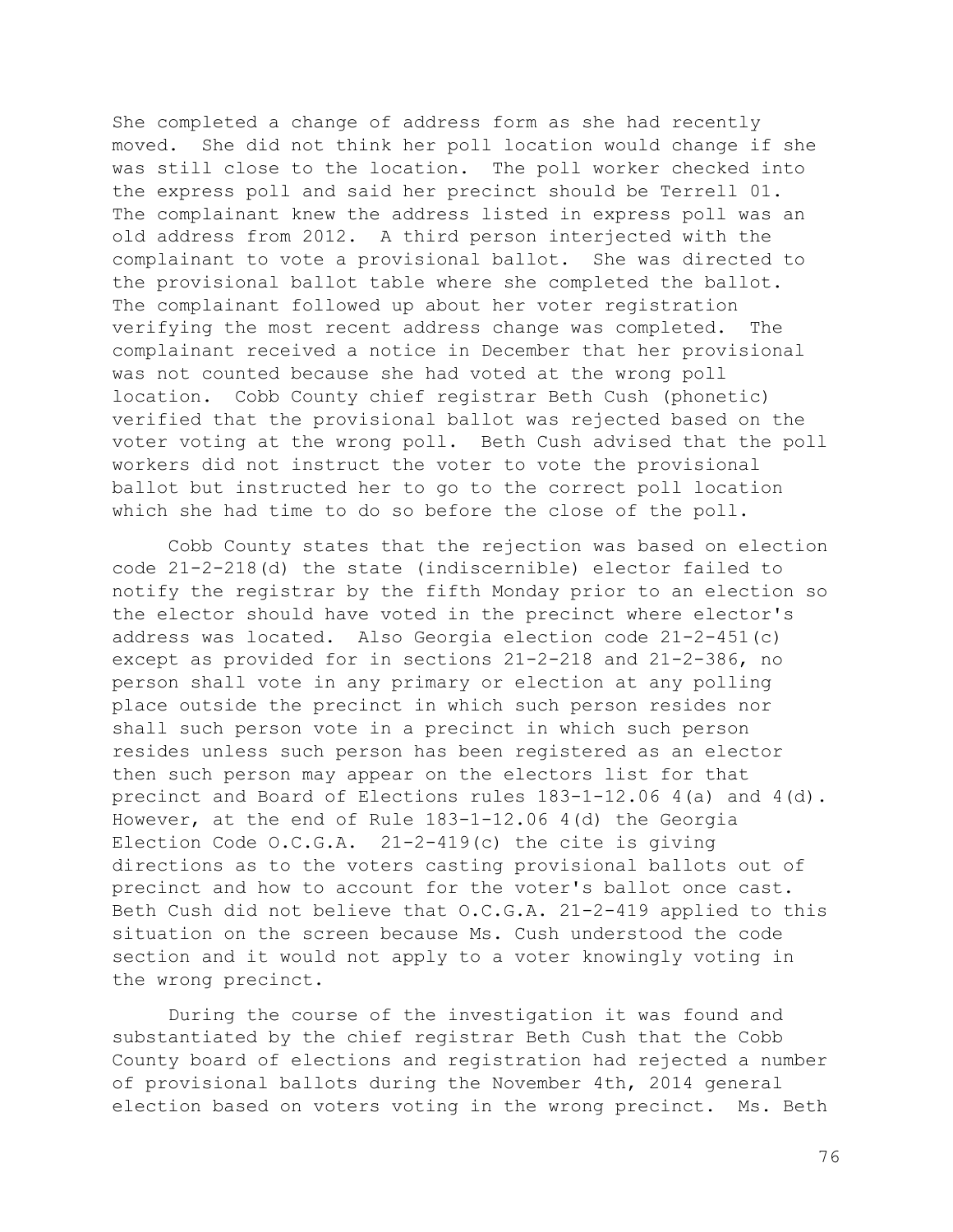Cush believed Cobb County board of elections and registration to be valid in rejection of the ballots for this reason, again, citing the listed sections.

 At the request of the investigators, Cush provided the following documents which were the breakdown of provisional ballots that were received. The investigator reviewed the ballots and it was confirmed that there were 340 provisional ballots that were rejected for voters voting at the wrong poll location during the November 5th general election.

 We recommend the Cobb County board of election and registration and Jeneen Elenor (phonetic), Beth Cush, chief registrar in Cobb County be bound over to the AG's office for violation of  $21-2-419(c)(2)$ , for validation of professional ballots and registrars determine after the polls closed but not later than three days following the primary election that the person voting the provisional ballot timely registered and was eligible and entitled to the primary election that voted the wrong precinct then the board of registrars shall notify the election superintendent. The superintendent shall count such persons vote which were cast for candidates in those races for which those persons that were entitled to vote that shall now count those cast for candidates in those races in which those persons were not entitled to vote. 340 counts in violation of State Election Board Rule 183-1-12.06(4)(d) as Cobb County board of elections and registration failed to count all those case for such persons for candidates for whom such persons were entitled to vote 340 counts.

MR. SECRETARY: Any questions for Ms. Watson?

MR. WORLEY: Thank you, Mr. Chairman. I just want to be very clear about what your report is saying. Your report is saying that all of the provisional ballots that Cobb County rejected on the basis of the voter voted in the wrong poll that is 340 ballots should have been counted?

MS. WATSON: They were only rejected because they were at the wrong poll and they could have had time to get to the correct precinct. So that is correct. They should have been counted.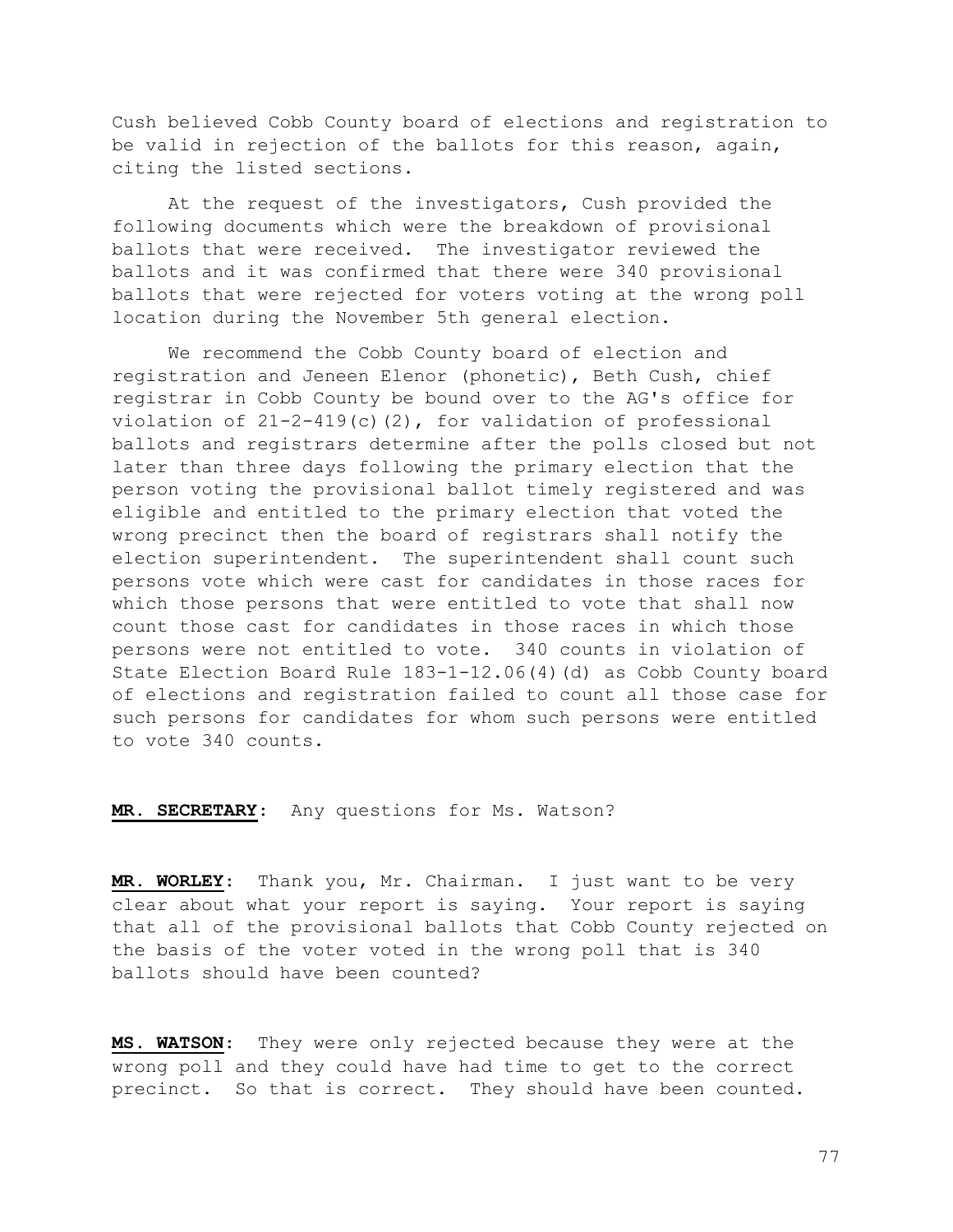MR. WORLEY: They should have been counted so Cobb County mistakenly --

MS. WATSON: They believed that they were correct.

MR. WORLEY: I understand Cobb County believed that they were correct but it's the position of the Secretary of State's office and I know we will get a report from the Attorney General if the case is bound over, that all of those 340 votes should have been counted.

MS. WATSON: Yes.

MR. SECRETARY: All right, anything else for Ms. Watson?

(No response)

MR. SECRETARY: Anyone else wishing to speak on this matter?

(No response)

MR. SECRETARY: Hearing none. Do we have a recommendation or other discussion?

MR. WORLEY: I would move that we bind this over to the Attorney General's office.

MR. SIMPSON: Second.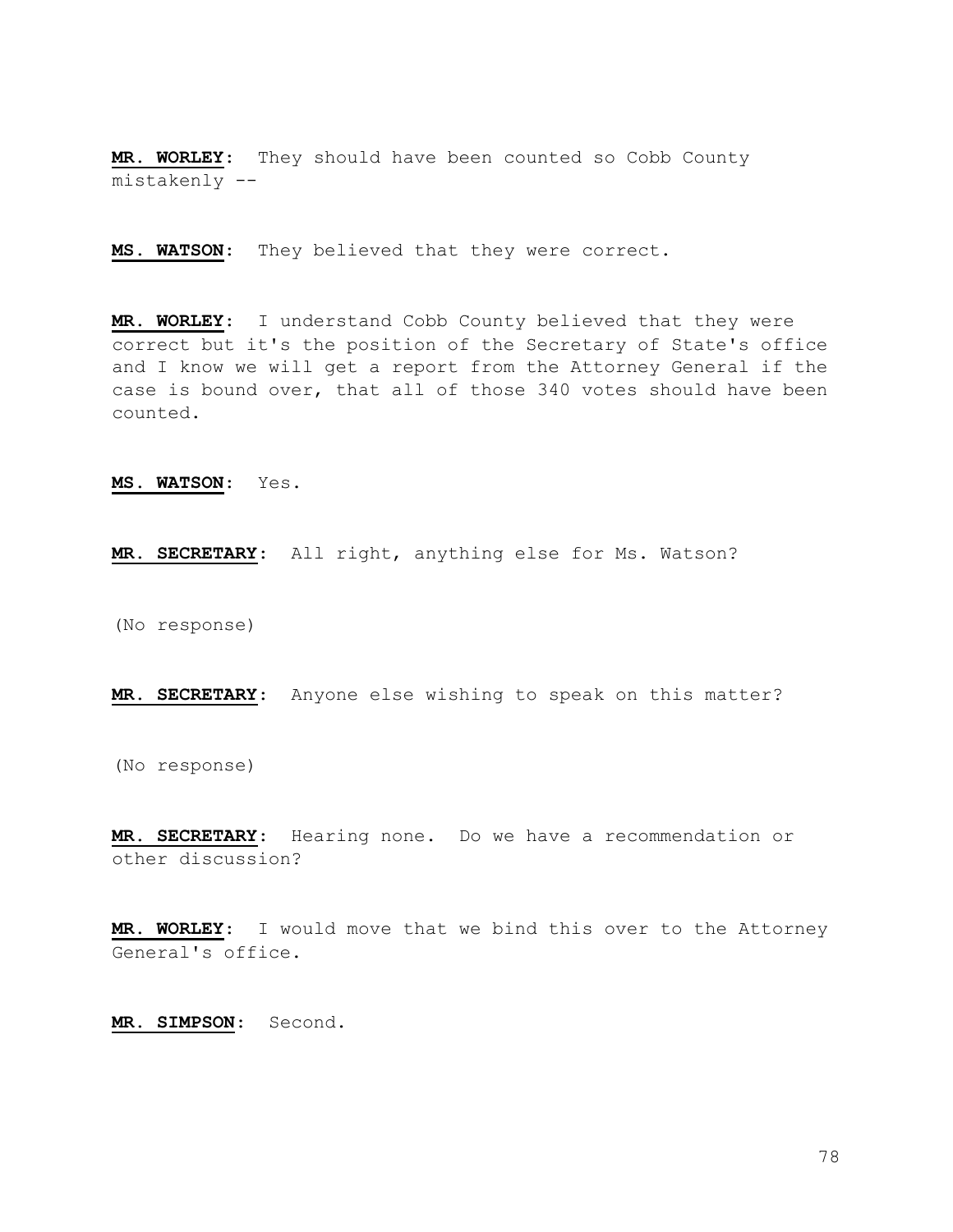MR. SECRETARY: Mr. Worley moves and Judge Simpson seconds to bind over. Any other discussion from the board?

MR. WORLEY: I would like to discuss or say something about this. I think this is a very important case for the Attorney General's office to look at and an important case once that's done for the Secretary of State's office to notify election officials around the state because it's my understanding, from what I hear on election days, that very frequently a voter, not just in Cobb County, but in many counties, will ask for a provisional ballot and be told no that they have to go to another precinct for whatever reason. They are denied a provisional ballot up until a certain point in the day, which is frankly in violation of the law, and not be able to vote or vote a provisional ballot and not have that vote counted. So I think this is a very important issue for the Attorney General and the Secretary of State's office to look at and I appreciate the investigation that has been put into this.

MS. WATSON: Thank you.

MR. SECRETARY: Any other discussion from the board?

(No response)

MR. SECRETARY: Hearing none. We have a motion and a second. All those in favor signify by saying, "aye."

(Whereupon the vote is unanimous.)

MR. SECRETARY: All opposed same sign and that motion carries. 2015-004, which is Number 54 in our binder.

MR. WATSON: Yes, sir. This is Lowndes County Election Supervisor Deb Cox (phonetic) reported two people came in and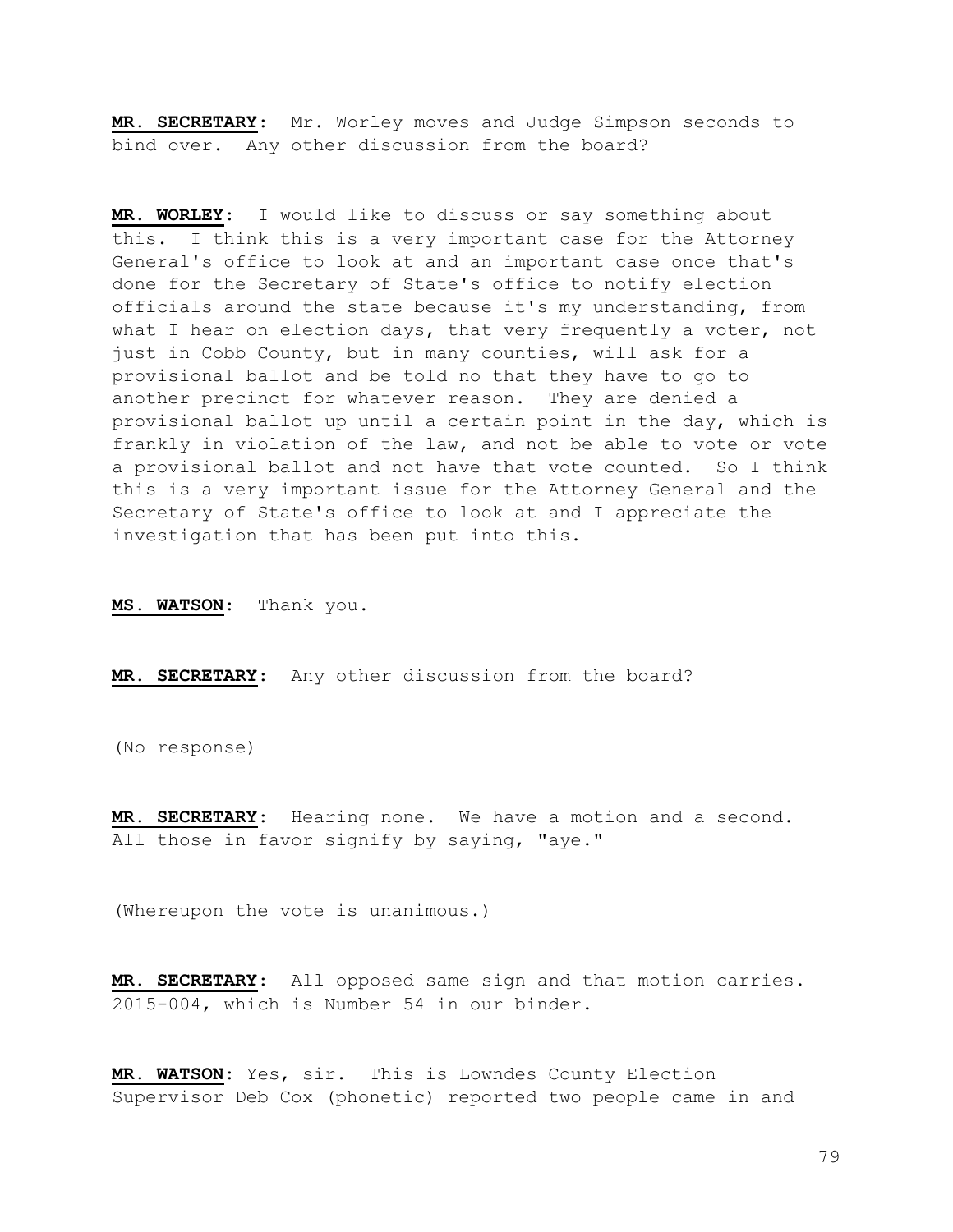applied for voter ID cards and they acted in a manner that raised staff suspicion. Ms. Cox stated the female applied for a voter ID card using the name of

Miracle Sincere Rayford and the male applied for a voter ID card using the of Derek Mitchell.

The investigator was able to verify that

Antoinette Rayford (phonetic) was the individual that submitted the application in the name of Miracle Sincere Rayford. Antoinette was under sentence for a felony conviction. The investigator met with Antoinette Rayford and her boyfriend David Seymore (phonetic). Antoinette advised that she used her daughter's name

Miracle Sincere Rayford to obtain the ID card. She returned the ID card to the investigator. David Seymore was interviewed and asked why he had gotten an ID card in the name of Derrick Mitchell. He stated because he was trying to get a real estate job and he had a previous conviction on his record. David Seymore returned the ID to the investigator.

 We recommend Antoinette Rayford and David Seymore be bound over to the AG's office for  $21-2-561(2)(3)$  and  $21-2-562(a)(1)$ and Antoinette Rayford be bound over for additional charges of 21-2-216(b), qualifications of electors general.

MR. SECRETARY: Any questions for Mr. Watson?

MS. SULLIVAN: I have a question. Do we not normally refer these cases to the district attorney for criminal prosecution? That is a criminal code; correct? I believe that 21-2-562, fraudulent entries is a felony.

MS. WATSON: Right.

MR. LEWIS: Ms. Sullivan, we have them handle them both ways. Some counties do refer for prosecution to the local DAs office and they are handled at the local level. There are times that the counties report those violations to us and we conduct the investigation as well.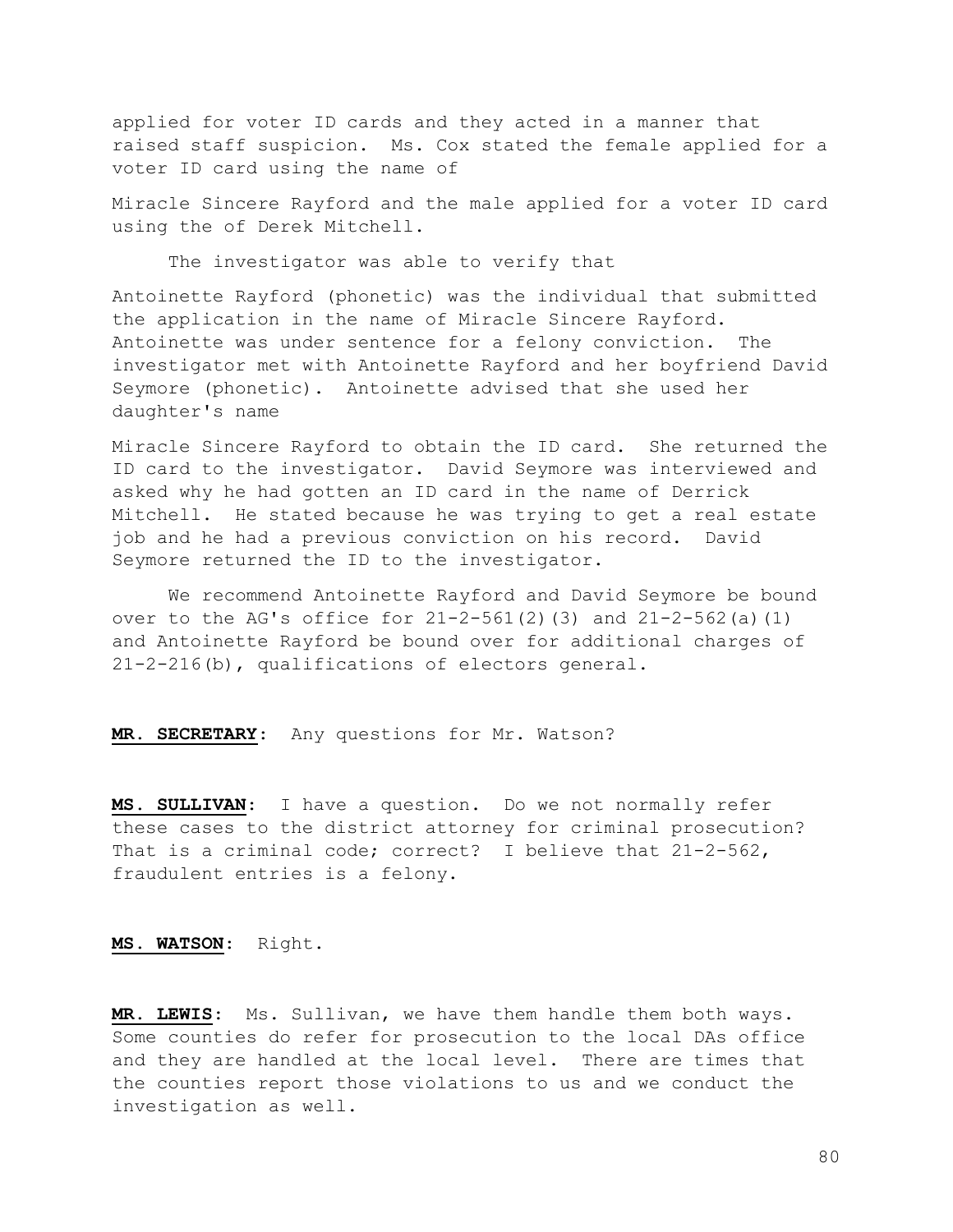MR. SECRETARY: I think the problem is prosecutors, for whatever reason, political or resources, will not move forward with these types of cases.

MR. LEWIS: That is correct. Some DAs offices will proceed others work other crimes instead of voter registration applications.

MR. SECRETARY: Now, we can as a board refer this to the DA's office, if you would like, and see what they say.

MS. SULLIVAN: Is there any reason we can't bind over and refer to the DA's office?

MR. LEWIS: We certainly can do that.

MS. SULLIVAN: I'll make that motion when the time comes.

MR. SECRETARY: All right, any other questions for Mr. Lewis or Ms. Watson?

(No response)

MR. SECRETARY: Hearing none. Anyone else wishing to speak on this matter?

(No response)

MR. SECRETARY: Hearing none. We have a motion to bind over and refer to the local district attorney's office. Do we have a second?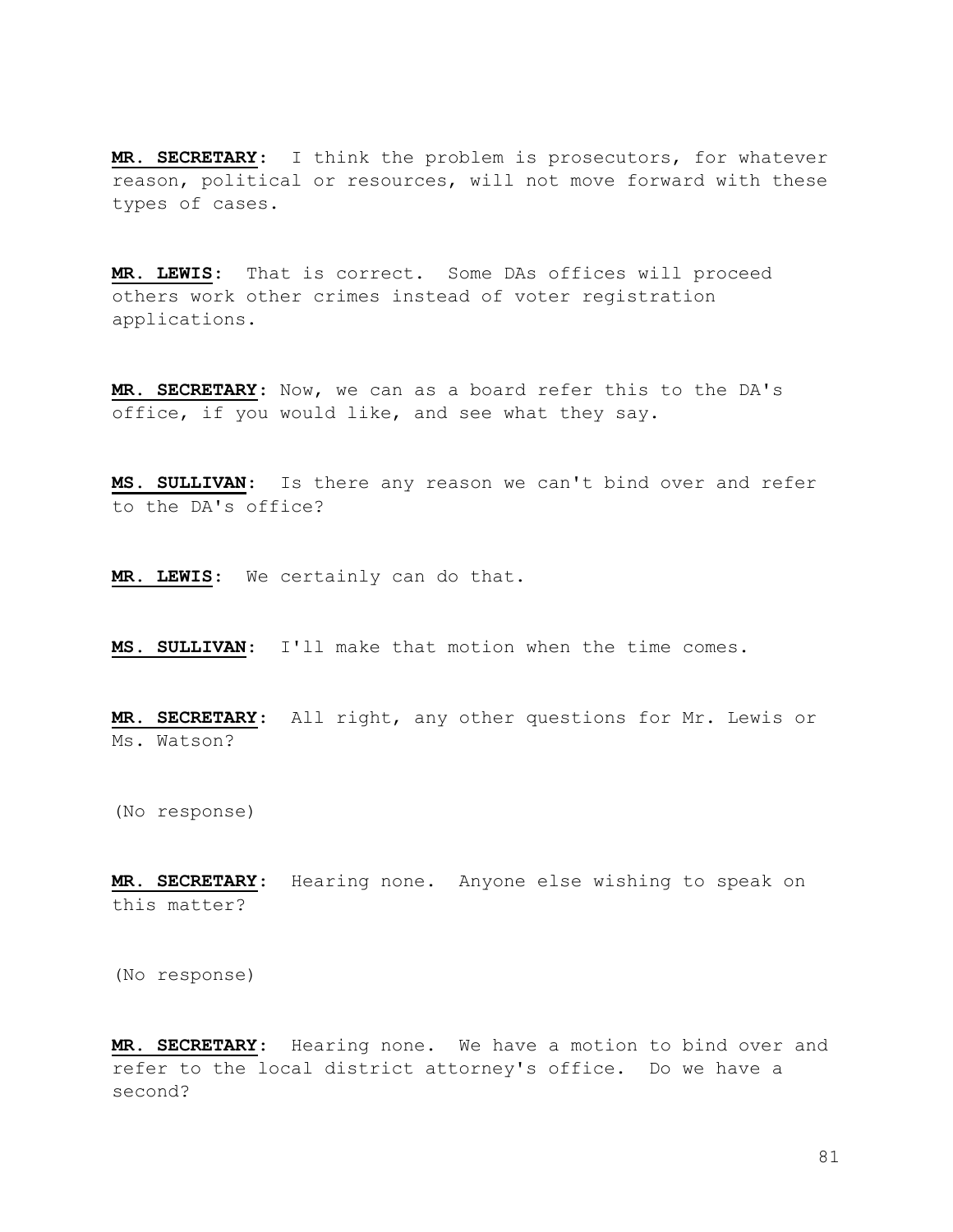MR. SIMPSON: Second.

MR. SECRETARY: Judge Simpson seconds. Any other discussion?

(No response)

MR. SECRETARY: Hearing none. All in favor signify by saying, "aye."

(Whereupon the vote was unanimous.)

MR. SECRETARY: All opposed same sign and that motion carries. 2015-007, which is Number 56 in our binder.

MS. WATSON: On February 6th, 2015, the Clarke County elections office submitted a complaint alleging Emmanuel Smith (phonetic) appeared to register to vote and obtain a voter registration card using his brother's identification. Emmanuel D. Smith entered the Clark County elections office on January 26th, 2015, and submitted a voter registration while he was under a felony sentence the returned on February 2nd, 2015, submitted fraudulent voter registration in the name of his brother, Larry B. Perkins (phonetic).

 We recommend Emmanuel D. Smith elector be bound over to the AG's office for the listed violations.

MR. SECRETARY: Any questions for Ms. Watson?

(No response)

MR. SECRETARY: Hearing none. Anyone else wish to speak on this matter?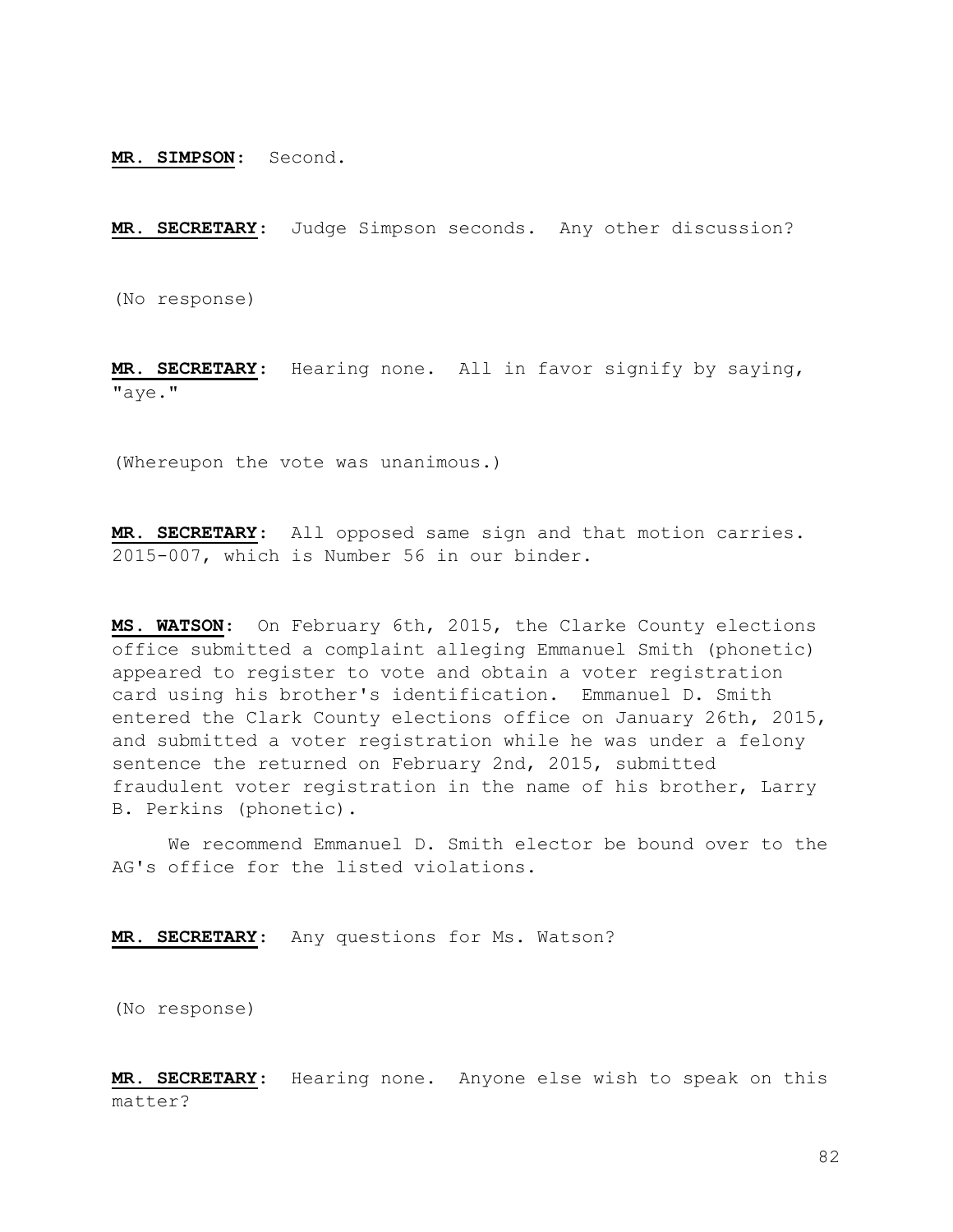(No response)

MR. SECRETARY: Hearing none. Do we have motion or any other discussion?

MR. SIMPSON: I move we bind over.

MR. SECRETARY: We have a motion by Judge Simpson to bind the case over.

MR. HARP: I second that motion.

MR. SECRETARY: Senator Harp seconds. Any other discussion?

(No response)

MR. SECRETARY: Hearing none. All in favor signify by saying "aye."

(Whereupon the vote was unanimous.)

MR. SECRETARY: All opposed same sign and that motion carries. Does that get everything on the new cases?

MS. WATSON: Yes, sir.

MR. SECRETARY: Well, we have a more minutes before lunch. We could move on to the Attorney General's report. Is there any one on the board that would like to remove a consent order that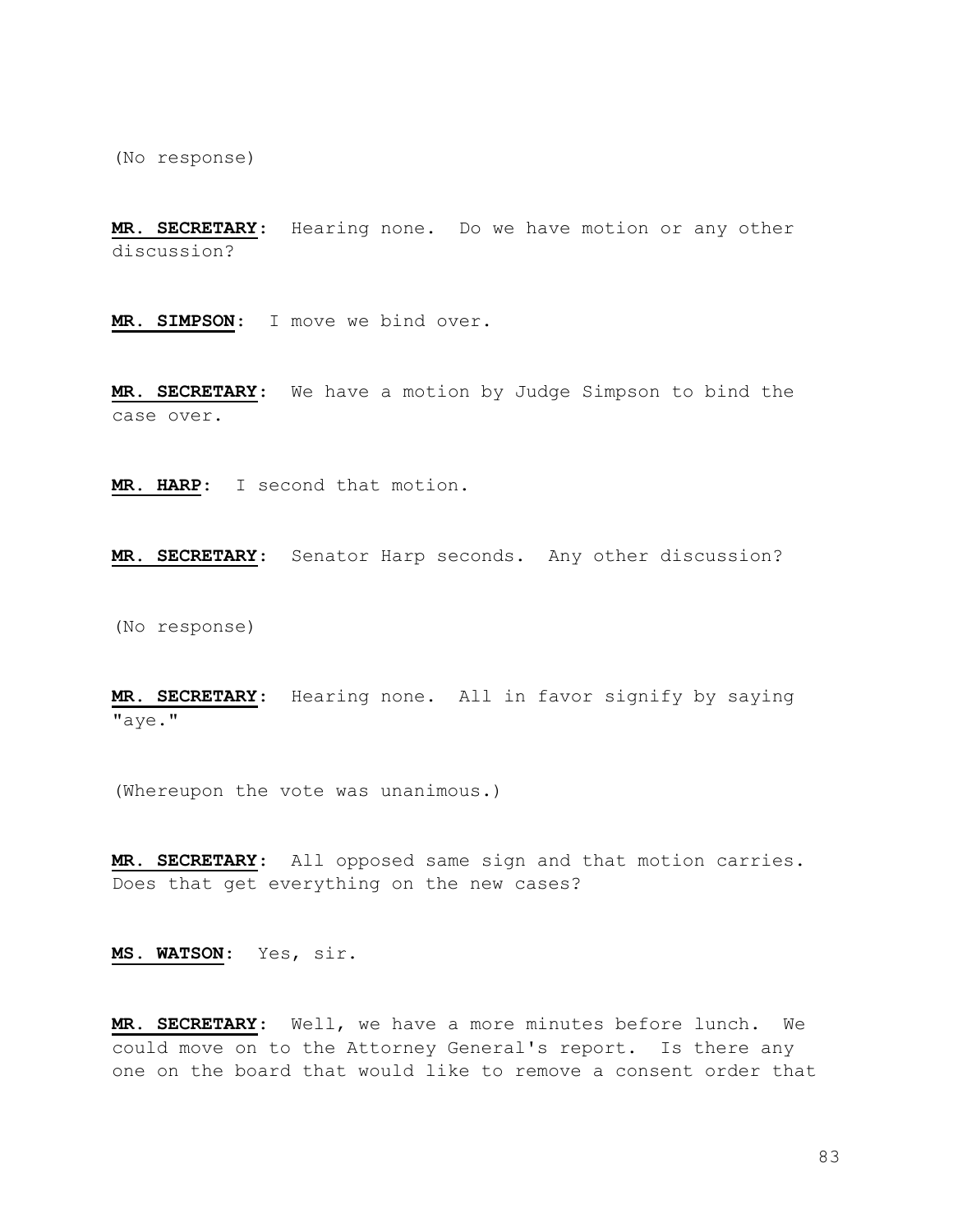is in your binder for the Attorney General's office? If not, we will vote in block again to accept the recommendations.

(No response)

MR. SECRETARY: All right, is there anyone in the audience today that is here for any of those Attorney General report cases that would like for us to remove those and discuss them? Any member of the public or anyone else?

(No response)

MR. SECRETARY: Hearing none. I will be glad to take a motion to accept the recommendations.

MR. HARP: So moved.

MS. SULLIVAN: Second.

MR. SECRETARY: All right, Senator Harp moves to accept the Attorney General report consent cases on our agenda. Ms. Sullivan seconds. Any other discussion?

(No response)

MR. SECRETARY: Hearing none. We will vote. All those in favor signify by saying "aye."

(Whereupon the vote was unanimous.)

MR. SECRETARY: All opposed same sign? And that motion carries. We will move on to the recommended dismissal cases on the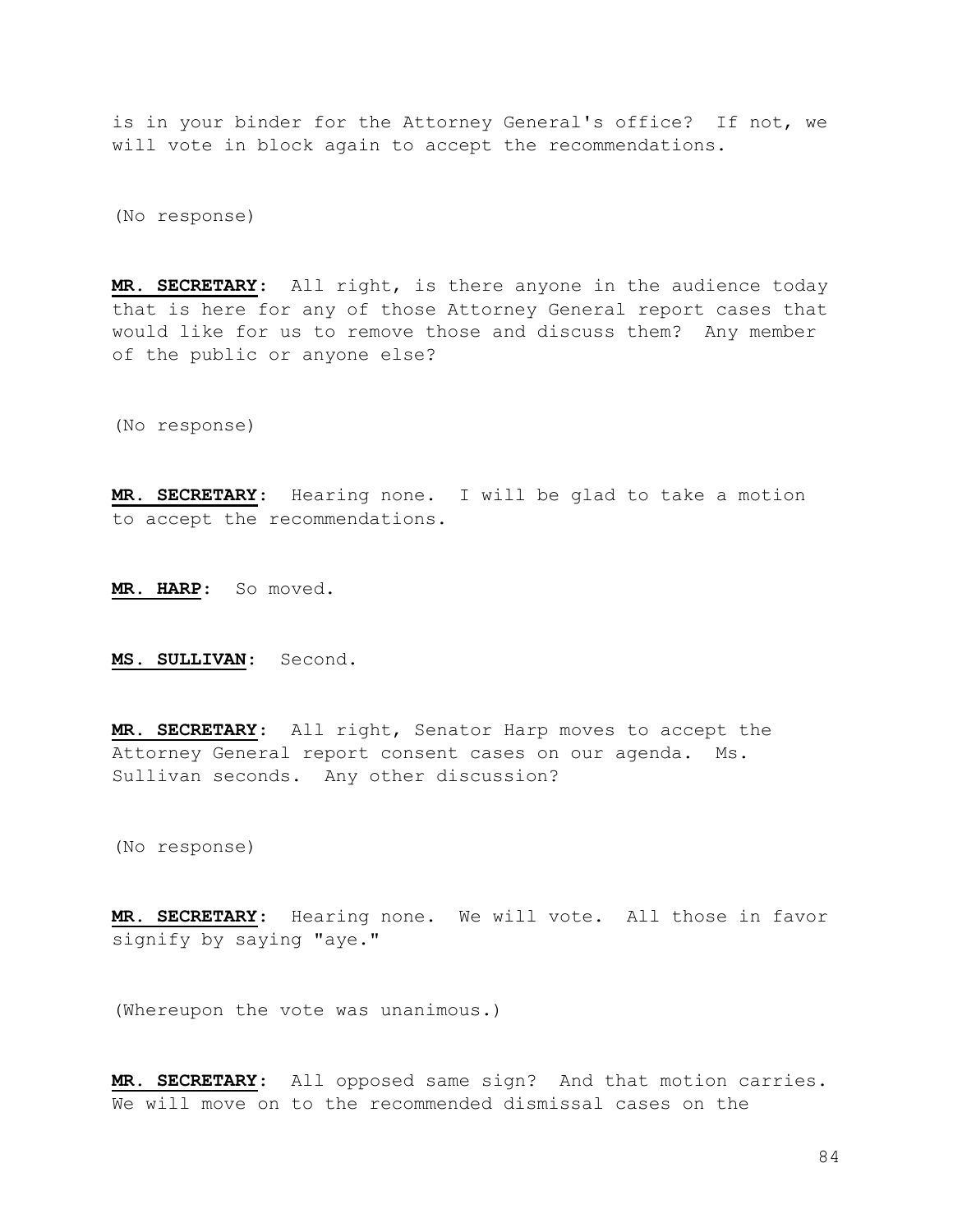Attorney General report. Any member of the board that would like to pull out and discuss any or all of the dismissal cases?

(No response)

MR. SECRETARY: Hearing none. Anyone from the public or anyone here that would like to discuss any of the three recommended dismissal cases from the Attorney General report?

(No response)

MR. SECRETARY: Hearing none. I will accept a motion by the board to accept the recommendation for dismissal for the agenda items on the dismissal part of the Attorney General report.

MR. HARP: So moved.

MR. SIMPSON: Second.

MR. SECRETARY: Senator Harp moves to accept. Judge Simpson seconds. Any other discussion?

(No response)

MR. SECRETARY: Hearing none. All in favor signify by saying "aye."

(Whereupon the vote was unanimous.)

MR. SECRETARY: All oppose same sign? And that motions carries. We have completed that part of our agenda. And let the record reflect that I am shocked that we have gotten through all of our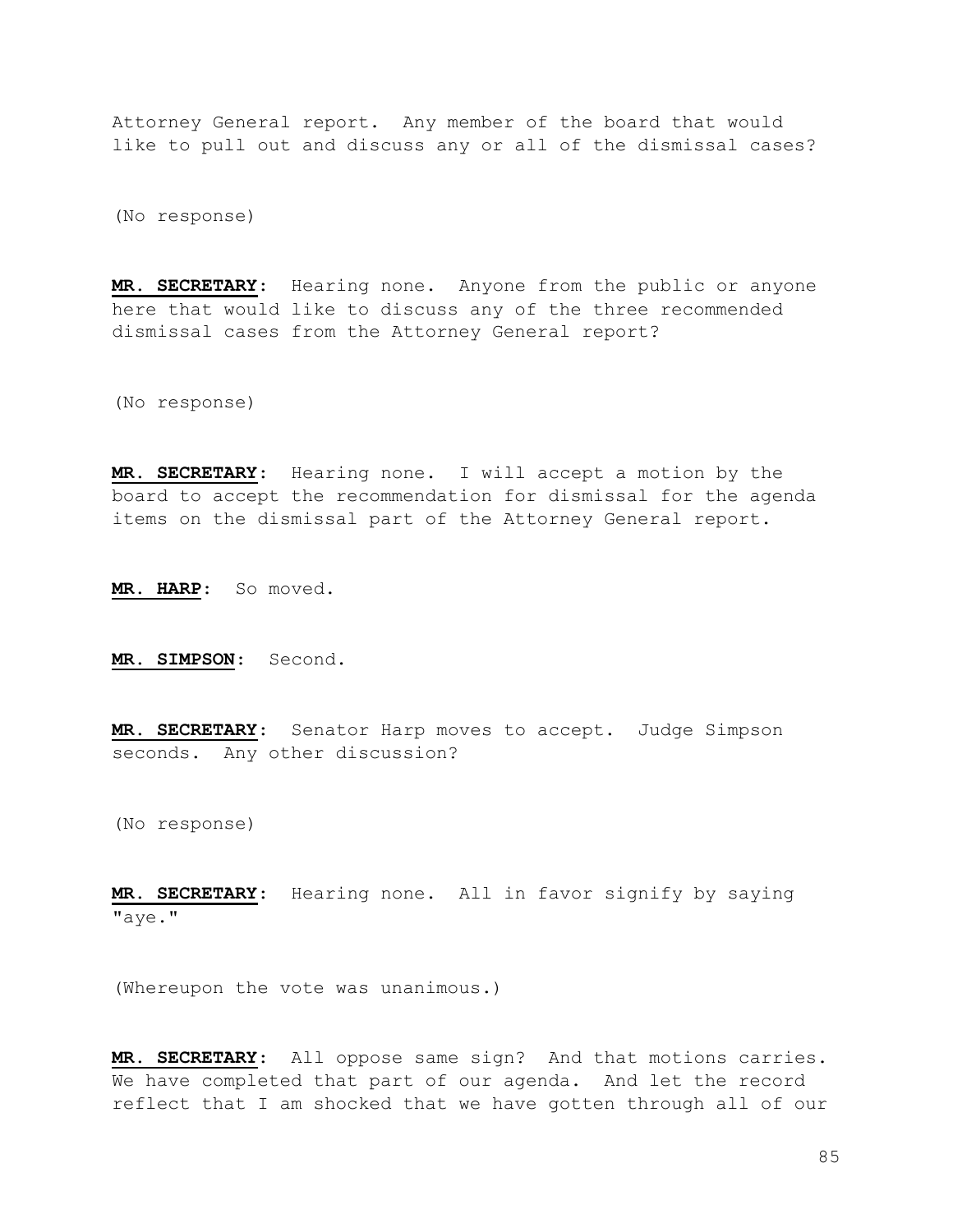business this morning before our lunch break. I do believe that we need to move into executive session; is that correct?

## MS. CORREIA: That is correct.

MR. SECRETARY: What I will do, just so you-all know, we will move into executive session to discuss legal matters. To discuss pending litigation. So we will do that and we will come back here at 1 o'clock to come back out of executive session and adjourn the meeting. So we are glad to have you-all join us for that fun-filled afternoon.

 We also have one other agenda item of electing a vice chair. So we will do that, as well when we come back. But with that being said I will take a motion to adjourn into executive session and take a lunch break until 1 p.m.

MR. WORLEY: So moved.

MR. SECRETARY: Judge Simpson?

MR. SIMPSON: I move that we appoint or elect

Rebecca Sullivan as vice chair.

MR. WORLEY: I would second that nomination.

MR. SECRETARY: Well, let me redo what we are doing. Another order of business before we move into executive session. Judge Simpson has moved that we nominate a vice chair. He has nominated Ms. Sullivan. I could not agree more. Mr. Worley has seconded it. Any other discussion?

(No response)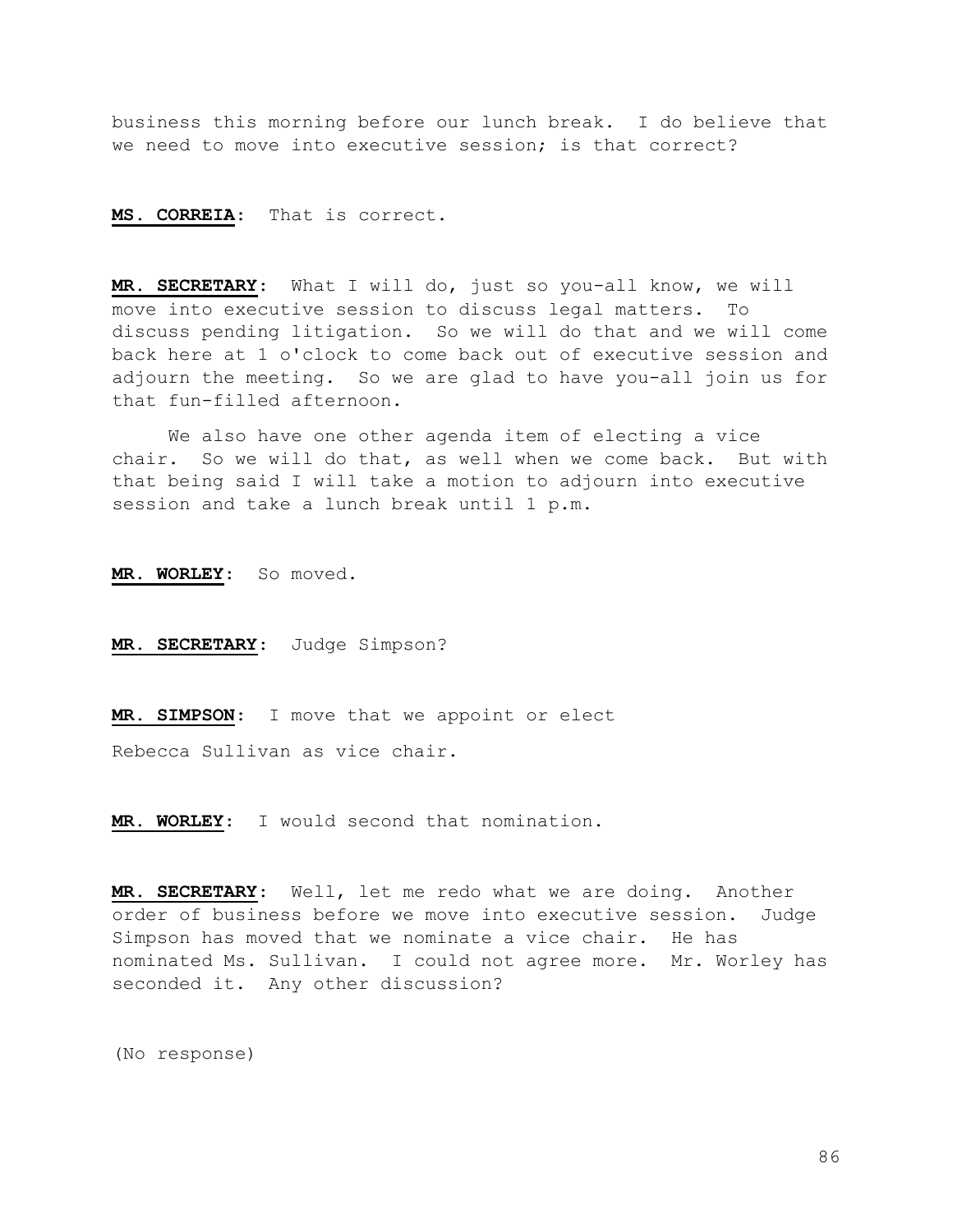MR. SECRETARY: No discussion from the board. Anyone else wishing to speak on this matter?

(No response)

MR. SECRETARY: Hearing none. All those in favor signify by saying, "aye."

(Whereupon the vote was unanimous.)

MR. SECRETARY: All opposed same sign and that motion carries. We are proud to have Ms. Sullivan as the vice chair for the State Election Board. Now we will take a motion to move into executive session and I have a lunch break until 1 p.m.

MR. WORLEY: So moved.

MR. SECRETARY: Mr. Worley moves. Do we have a second?

MR. SIMPSON: Second.

MR. SECRETARY: Judge Simpson seconds. Any other discussion?

(No response)

MR. SECRETARY: Hearing none. All those in favor signify by saying, "aye."

(Whereupon the vote was unanimous.)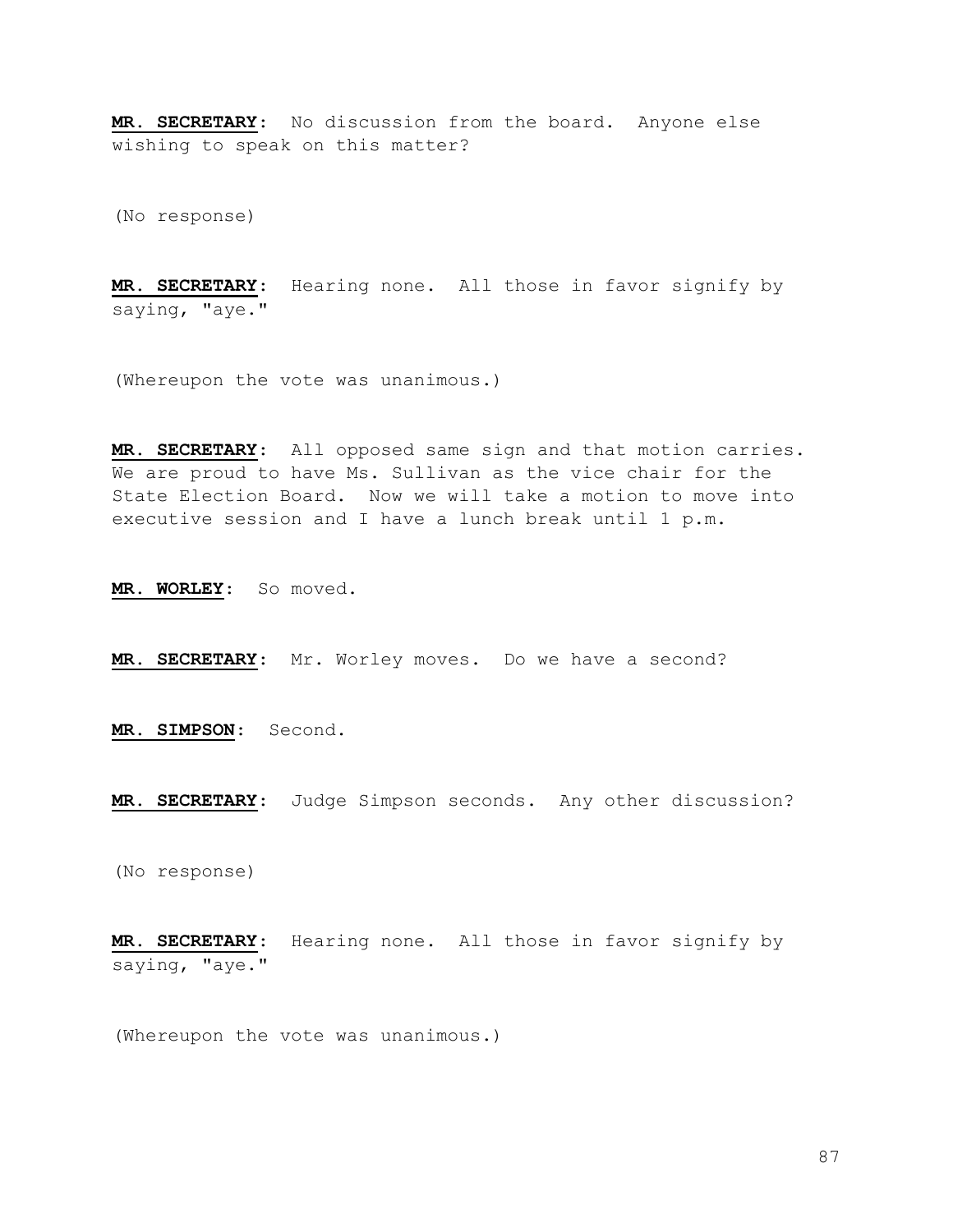MR. SECRETARY: All opposed same sign and that motion carries. We will see whoever would like to come back at 1 o'clock. For those of you that are leaving thanks you so much for taking the time to be here today. Thank you.

(Session suspended at 11:47 a.m.)

(Back on the record at 1:00 p.m.)

MR. SECRETARY: All right, we are going to re-adjourn the State Election Board meeting. Our first order of business coming back from executive session and our lunch break is I need a motion to come out of executive section and to go back into our regularly scheduled State Election Board meeting.

MR. WORLEY: So moved.

MR. SECRETARY: Mr. Worley moves. Do we have a second?

MR. HARP: Second.

MR. SECRETARY: Senator Harp seconds. Let the record reflect that Mr. Simpson is no longer with us but we still have a quorum. Any other discussion in regards to coming out of executive session?

(No response)

MR. SECRETARY: Hearing none. All in favor signify by saying, "aye."

(Whereupon the vote was unanimous.)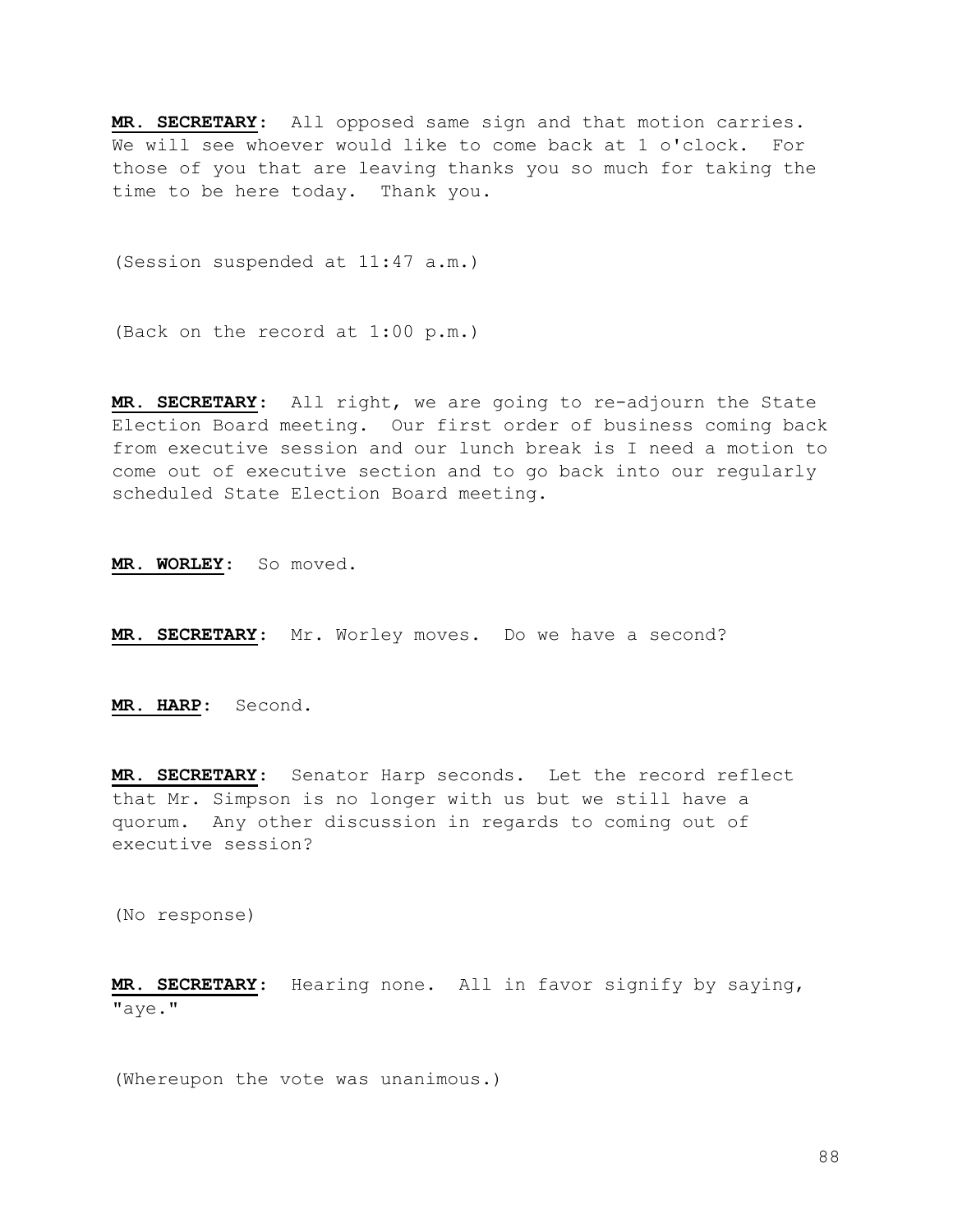MR. SECRETARY: All opposed same sign and that motion carries and we have come out of executive session. The last order of business today that we have, unless someone has new business, is for us to adjourn. Any new business?

(No response)

MR. SECRETARY: Hearing none. I will accept a motion to adjourn the State Election Board meeting.

MS. SULLIVAN: So moved.

MR. WORLEY: Second.

MR. SECRETARY: Ms. Sullivan moves. Mr. Worley seconds. Any other discussion?

(No response)

MR. SECRETARY: Hearing none. All in favor signify by saying, "aye."

(Whereupon the vote was unanimous.)

MR. SECRETARY: All opposed same sign and that motion carries and we have adjourned. Thank you-all for being here today, and Senator Harp, this will most likely be the shortest meeting that you ever attend with the State Election Board.

(Meeting concluded at 1:02 p.m.)